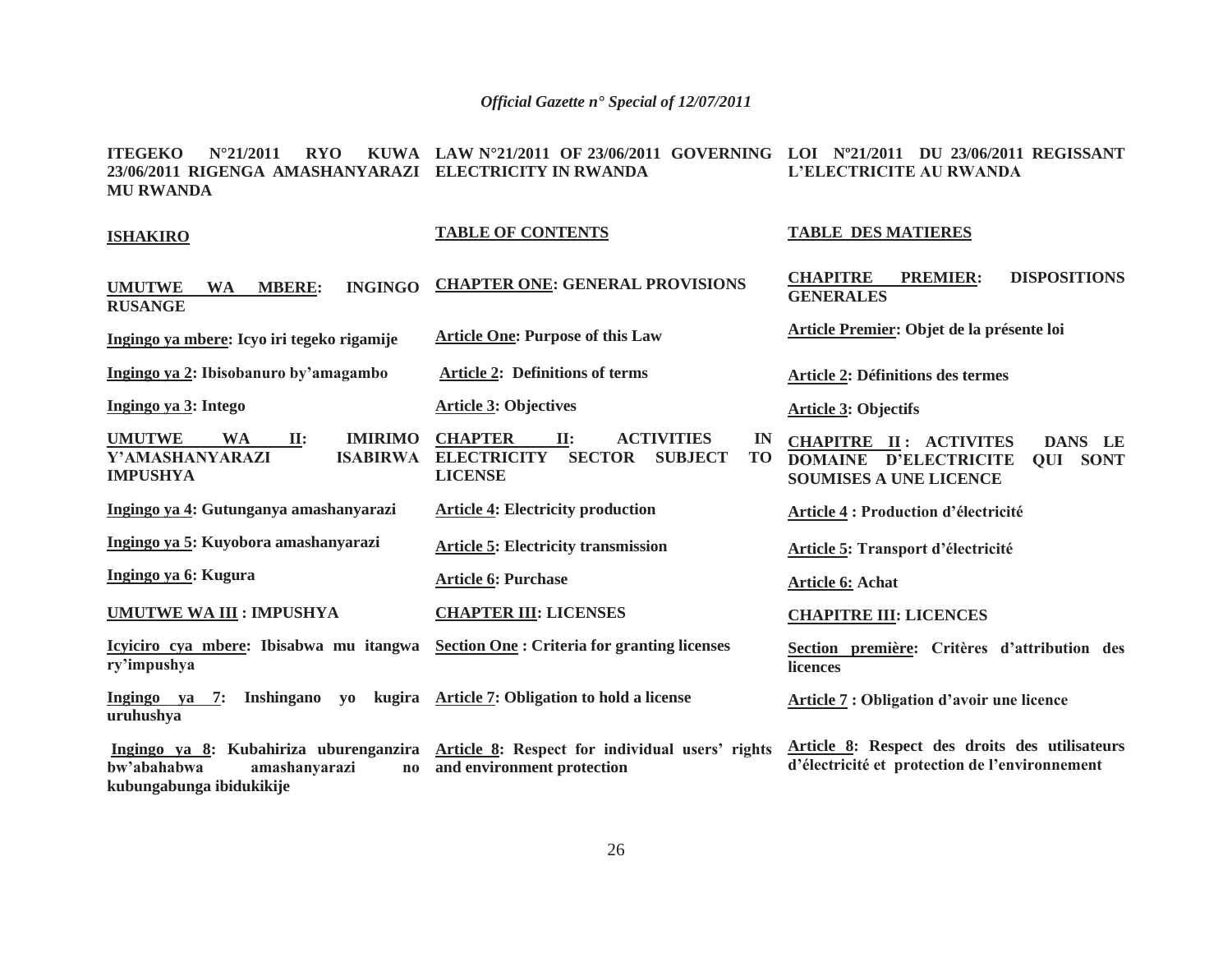| giti cye                                                                                               | Ingingo ya 9: Uruhushya ni urw'umuntu ku Article 9: Intuitu personae nature of the license | Article 9: Caractère 'intuitu personae' de la<br>licence                                      |
|--------------------------------------------------------------------------------------------------------|--------------------------------------------------------------------------------------------|-----------------------------------------------------------------------------------------------|
| Ingingo ya 10: Guhinduza uruhushya                                                                     | Article 10: Modification of the license                                                    | Article 10: Modification de la licence                                                        |
| Ingingo ya 11: Igihe uruhushya rumara                                                                  | <b>Article 11: Duration of the license</b>                                                 | Article 11: Durée de la licence                                                               |
| Ingingo ya 12: Amafaranga yishyurwa<br>uruhushya                                                       | <b>Article 12: License fees</b>                                                            | Article 12: Frais de la licence                                                               |
| Icyliciro cya 2: Imigendekere y'itangwa Section 2: Procedures for granting licenses<br>ry'impushya     |                                                                                            | Section 2 : Procédures d'octroi des licences                                                  |
| Ingingo ya 13: Uko impushya zitangwa                                                                   | <b>Article 13: Modalities for granting licenses</b>                                        | <b>Article 13 : Modalités d'octroi de licences</b>                                            |
| Ingingo ya 14: Kutemererwa guhabwa<br>uruhushya                                                        | <b>Article 14: Refusal to grant license</b>                                                | Article 14: Refus de l'octroi de licence                                                      |
| Kujuririra<br>ibijyanye<br>Ingingo ya<br><b>15:</b><br>n'impushya                                      | <b>Article 15: Appeal on license matters</b>                                               | Article 15: Recours en matière de licence                                                     |
| Icyiciro cya 3: Uburenganzira n'ibisabwa<br>abafite impushya                                           | holders'<br>Section 3:<br>License<br>rights<br>and<br>obligations                          | Section 3: Droits et obligations des titulaires de<br>licences                                |
| Ingingo ya 16: Uburenganzira n'ibisabwa<br>uruhushya<br>abatunze<br>gutunganya<br>rwo<br>amashanyarazi | Article 16: Electricity production license<br>holders' rights and obligations              | Article 16: Droits et obligations des titulaires de<br>licence de production d'électricité    |
| Ingingo ya 17: Uburenganzira n'ibisabwa<br>uruhushya<br>kuyobora<br>abatunze<br>rwo<br>amashanyarazi   | Article 17: Electricity transmission license<br>holders' rights and obligations            | Article 17: Droits et obligations des titulaires de<br>licence de transport d'électricité     |
| Ingingo ya 18: Uburenganzira n'ibisabwa<br>abatunze uruhushya rwo gukwirakwiza                         | Article 18: Electricity distribution license<br>holders' rights and obligations            | Article 18 : Droits et obligations des titulaires de<br>licence de distribution d'électricité |
| amashanyarazi<br>Ingingo ya 19: Uburenganzira bw'utunze<br>uruhushya rwo guha abafatabuguzi no         | <b>Article 19:</b> Electricity supply and sale license<br>holder's rights                  | Article 19: Droits du titulaire de licence de<br>fourniture et de vente d'électricité         |
| gucuruza amashanyarazi                                                                                 |                                                                                            |                                                                                               |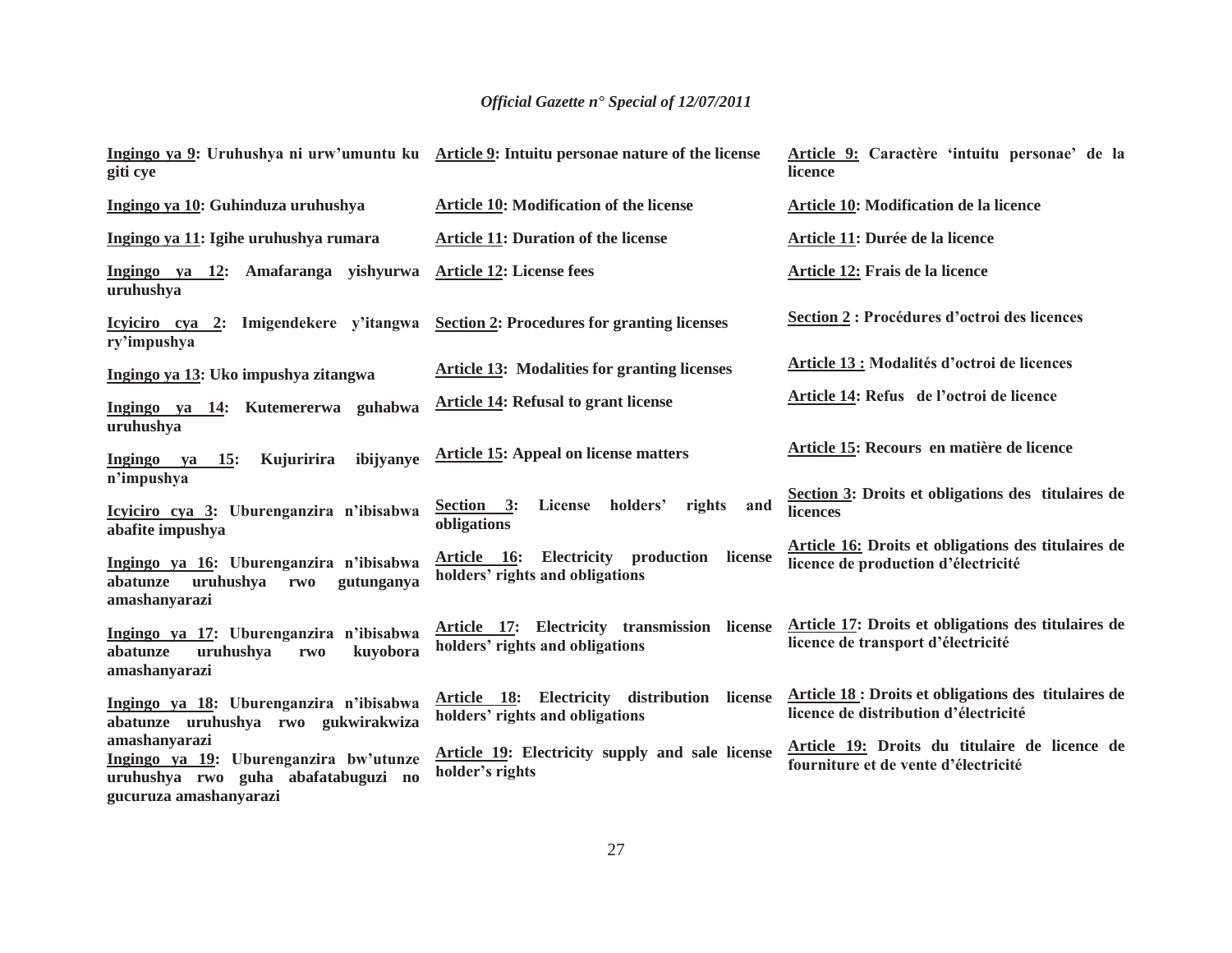| ry'impushya                                                                                            | Icyiciro cya 4: Imigendekere y'ihindurwa Section 4: Procedure for modification of licenses | Section 4: Procédure de modification de licences                                                      |
|--------------------------------------------------------------------------------------------------------|--------------------------------------------------------------------------------------------|-------------------------------------------------------------------------------------------------------|
| Ingingo ya 20: Ihindundwa ry'impushya                                                                  | <b>Article 20: Modification of licenses</b>                                                | <b>Article 20: Modification de licences</b>                                                           |
| Ingingo ya 21: Uburyo impushya zihindurwa                                                              | Article 21: Modalities relating to modification of<br>licenses                             | Article 21: Modalités de modification de licences<br>Article 22: Délai pour exprimer l'opinion sur la |
| Ingingo ya 22: Igihe cyo gutanga ibitekerezo<br>ku ihindura                                            | <b>Article 22: Timeframe for opinion on</b><br>modification                                | modification                                                                                          |
| Ingingo ya 23: Itangazwa ry'icyemezo cyo<br>guhindura                                                  | Article 23: Publication of modification decision                                           | Article 23: Publication de la décision de<br>modification                                             |
| Ingingo ya 24: Guhinduranya no gutesha Article 24: License transfer and revocation<br>agaciro impushya |                                                                                            | Article 24: Transfert et révocation de licences                                                       |
| Ingingo ya 25: Uburenganzira bwo kubyaza<br>umutungo kamere amashanyarazi                              | <b>Article 25: Concession license</b>                                                      | Article 25: Droit de concession                                                                       |
| Ingingo ya 26: Impushya<br>kugeza<br>Z <sub>0</sub><br>amashanyarazi mu cyaro                          | <b>Article 26: Rural electrification licenses</b>                                          | Article 26: Licences d'électrification rurale                                                         |
| <b>ISOKO</b><br><b>UMUTWE</b><br><b>WA</b><br>IV:<br>RY'AMASHANYARAZI                                  | <b>CHAPTER IV: ELECTRICITY MARKET</b>                                                      | <b>CHAPITRE IV: MARCHE D'ELECTRICITE</b>                                                              |
| Ingingo ya 27: Isoko ry'amashanyarazi                                                                  | <b>Article 27: Electricity market</b>                                                      | Article 27: Marché d'électricité                                                                      |
| Ingingo ya 28: Kutagira uhezwa mu bikorwa<br>by'amashanyarazi                                          | <b>Article 28: Equal access to electricy activities</b>                                    | Accès équitable aux activités<br><u>Article 28:</u><br>d'électricité                                  |
| <b>UMUTWE WA V: KUGENA IBICIRO</b>                                                                     | <b>CHAPTER V: REGULATION OF TARIFFS</b>                                                    | <b>CHAPITRE V: REGULATION DES TARIFS</b>                                                              |
| Ingingo ya 29: Amahame agenga ibiciro                                                                  | <b>Article 29: Pricing principles</b>                                                      | Article 29: Principes de fixation des prix                                                            |
| Ingingo ya 30: Gushyiraho no kwemeza<br>ibiciro                                                        | Article 30: Fixing and approval of tariffs                                                 | Article 30: Fixation et homologation des tariffs                                                      |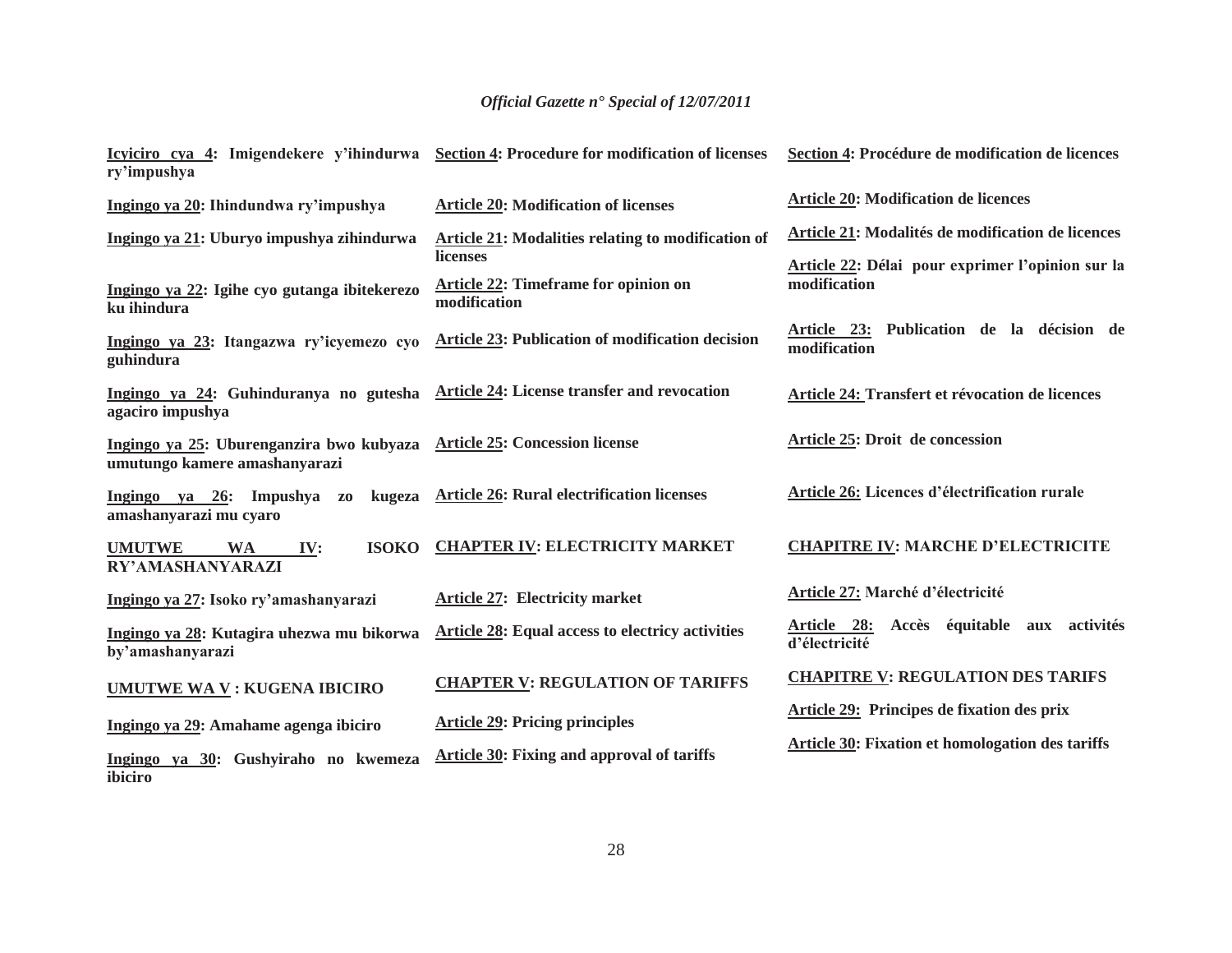| Ingingo ya 31: Iyubahirizwa ry'ibisabwa Article 31: Applicability of tariff conditions<br>birebana n'ibiciro                                                  |                                                                                                                                          | Article 31: Applicabilité des conditions tarifaires                                                                                                                                |
|---------------------------------------------------------------------------------------------------------------------------------------------------------------|------------------------------------------------------------------------------------------------------------------------------------------|------------------------------------------------------------------------------------------------------------------------------------------------------------------------------------|
| Ingingo ya 32: Icyerekezo cy'ibiciro                                                                                                                          | <b>Article 32: Tariff trends</b>                                                                                                         | <b>Article 32: Orientations des tarifs</b>                                                                                                                                         |
| Ingingo ya 33 : Uburyo ibiciro bigenwa                                                                                                                        | <b>Article 33: Tariffs setting methodology</b>                                                                                           | Article 33: Méthodologie de tarification                                                                                                                                           |
| Ingingo ya 34: Gutangaza ibiciro                                                                                                                              | <b>Article 34: Publication of tariffs</b>                                                                                                | <b>Article 34: Publication des tarifs</b>                                                                                                                                          |
| Guhwanisha<br>Ingingo ya $35$ :<br>n'ibiciro                                                                                                                  | ibikorwa Article 35: Balancing charges                                                                                                   | Article 35: Equilibre des charges                                                                                                                                                  |
| <b>UMUTWE</b><br><b>KURENGA</b><br>WA VI:<br>KU<br><b>UBURENGANZIRA</b><br><b>ITEGEKO,</b><br>KU<br>MIYOBORO, GUTUMIZA NO KUJYANA<br>AMASHANYARAZI MU MAHANGA | CHAPTER VI: DEROGATIONS TO LAW,<br><b>CONNECTION</b><br>T <sub>O</sub><br>THE<br><b>GRIDS,</b><br><b>ELECTRICITY IMPORTS AND EXPORTS</b> | <b>CHAPITRE VI: DEROGATIONS A LA LOI,</b><br><b>CONNECTION</b><br><b>AUX</b><br><b>RESEAUX,</b><br><b>IMPORTATIONS</b><br><b>ET</b><br><b>EXPORTATIONS</b><br><b>D'ELECTRICITE</b> |
| Icyiciro cya mbere: Kurenga ku itegeko                                                                                                                        | <b>Section One: Derogations to Law</b>                                                                                                   | Section Première : Dérogations à la loi                                                                                                                                            |
| Ingingo ya 36: Ishyirwaho ry'inganda<br>z'amashanyarazi mu bikorera                                                                                           | <b>Article 36: Establishing private power plants</b>                                                                                     | Article 36: Création des centrales électriques<br>privées                                                                                                                          |
| Ingingo ya 37: Kwamburwa uburenganzira                                                                                                                        | <b>Article 37: Withdrawal of right</b>                                                                                                   | Article 37: Retrait du droit                                                                                                                                                       |
| Icyiciro cya 2:<br>Uburenganzira<br><b>bwo</b><br>gushyirwa ku muyoboro                                                                                       | Section 2: Right of connection to the grids                                                                                              | Section 2: Droit de connexion aux réseaux                                                                                                                                          |
| Ingingo ya 38: Kwemererwa bidasubirwaho                                                                                                                       | <b>Article 38: Definitive connection</b>                                                                                                 | <b>Article 38: Connexion définitive</b>                                                                                                                                            |
| Ingingo ya 39: Gushyirwa ku muyoboro<br>k'umuntu utunganya amashanyarazi                                                                                      | Article 39: Connection to the grid by electricity<br>producer                                                                            | Article 39: Connexion au réseau du producteur<br>d'électricité                                                                                                                     |
| Icyiciro cya 3: Gutumiza no kohereza<br>amashanyarazi mu mahanga                                                                                              | <b>Section 3: Electricity import and export</b>                                                                                          | 3:<br>Importation<br>exportation<br><b>Section</b><br><b>et</b><br>d'électricité                                                                                                   |
| Ingingo ya 40: Uruhushya rw'ubucuruzi<br>mpuzamahanga                                                                                                         | <b>Article 40: International trade license</b>                                                                                           | <b>Article</b><br><b>40:</b><br><b>Licence</b><br>pour<br>-le<br>commerce<br>international                                                                                         |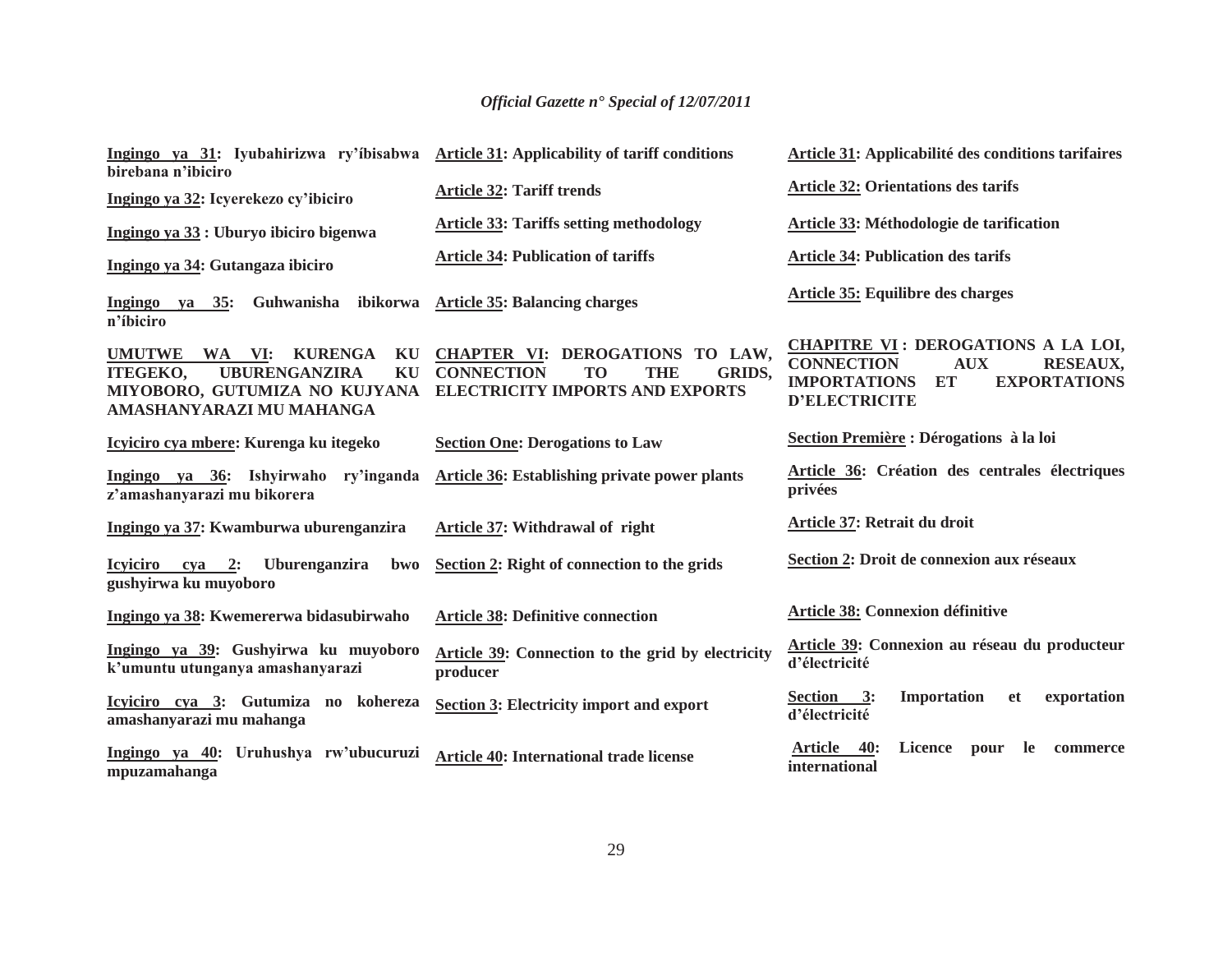| Ingingo ya 41: Gusinya amasezerano yo<br>gucuruza no kugura amashanyarazi                              | Article 41: Entering into contracts for electricity<br>sale and purchase       | Article 41: Conclusion des contrats de vente et<br>d'achat d'électricité       |
|--------------------------------------------------------------------------------------------------------|--------------------------------------------------------------------------------|--------------------------------------------------------------------------------|
| <b>UMUTWE WA VII: ABAFATABUGUZI</b>                                                                    | <b>CHAPTER VII: CUSTOMERS</b>                                                  | <b>CHAPITRE VII : CLIENTS</b>                                                  |
| Ingingo ya 42: Uburenganzira, inshingano<br>n'ibisabwa abafatabuguzi banini                            | Article 42: Rights, responsibilities and duties of<br>large scale customers    | Article 42: Droits, obligations, et devoirs des<br>grands clients              |
| Ingingo ya 43: Kugeza amashanyarazi ku<br>bafatabuguzi                                                 | <b>Article 43: Electricity supply to customers</b>                             | Article 43: Fourniture d'électricité aux clients                               |
| Ingingo ya 44: Ibisabwa muri rusange byo<br>kugeza amashanyarazi ku bafatabuguzi                       | <b>Article 44: General requirements for electricity</b><br>supply to customers | Article 44: Conditions générales de fourniture<br>d'électricité aux clients    |
| Ingingo ya 45: Gukemura amakimbirane                                                                   | <b>Article 45: Dispute resolution</b>                                          | <b>Article 45: Résolution des conflits</b>                                     |
| UMUTWE WA VIII: IKIGEGA RUSANGE<br><b>GUKWIRAKWIZA</b><br><b>CYO</b><br><b>AMASHANYARAZI MU GIHUGU</b> | <b>UNIVERSAL</b><br><b>ACCESS</b><br><b>CHAPTER VIII:</b><br><b>FUND</b>       | <b>CHAPITRE</b><br>VIII:<br><b>FONDS</b><br><b>D'ACCES</b><br><b>UNIVERSEL</b> |
| Ingingo ya 46: Ikigega rusange cyo Article 46: Universal Access Fund<br>gukwirakwiza amashanyarazi     |                                                                                | Article 46: Fonds d'Accès Universel                                            |
| UMUTWE WA IX: UBURENGANZIRA CHAPTER IX: RIGHTS OF WAY<br><b>BWO KUBONA INZIRA</b>                      |                                                                                | <b>CHAPITRE IX: DROITS DE PASSAGE</b>                                          |
| Ingingo ya 47: Uburenganzira bwo gukorera<br>ahantu ha Leta cyangwa ah'abantu ku giti<br>cyabo         | Article 47: Authorization to operate in a public<br>or a private domain        | Article 47: Autorisation d'opérer dans le<br>domaine public ou privé           |
| Ingingo ya 48: Kwishyura ahantu hatanzwe<br>inzira kubera akamaro rusange                              | Article 48: Expropriation of right of way for<br>public interest               | Article 48: Expropriation du droit de passage<br>pour cause d'utilité publique |
| Ingingo ya 49: Gukemura ibibazo byo<br>kwivanga mu mitungo                                             | Article 49: Settlement of issues arising from<br>interference with property    | Article 49: Résolution des questions liées à<br>l'entrave sur la propriété     |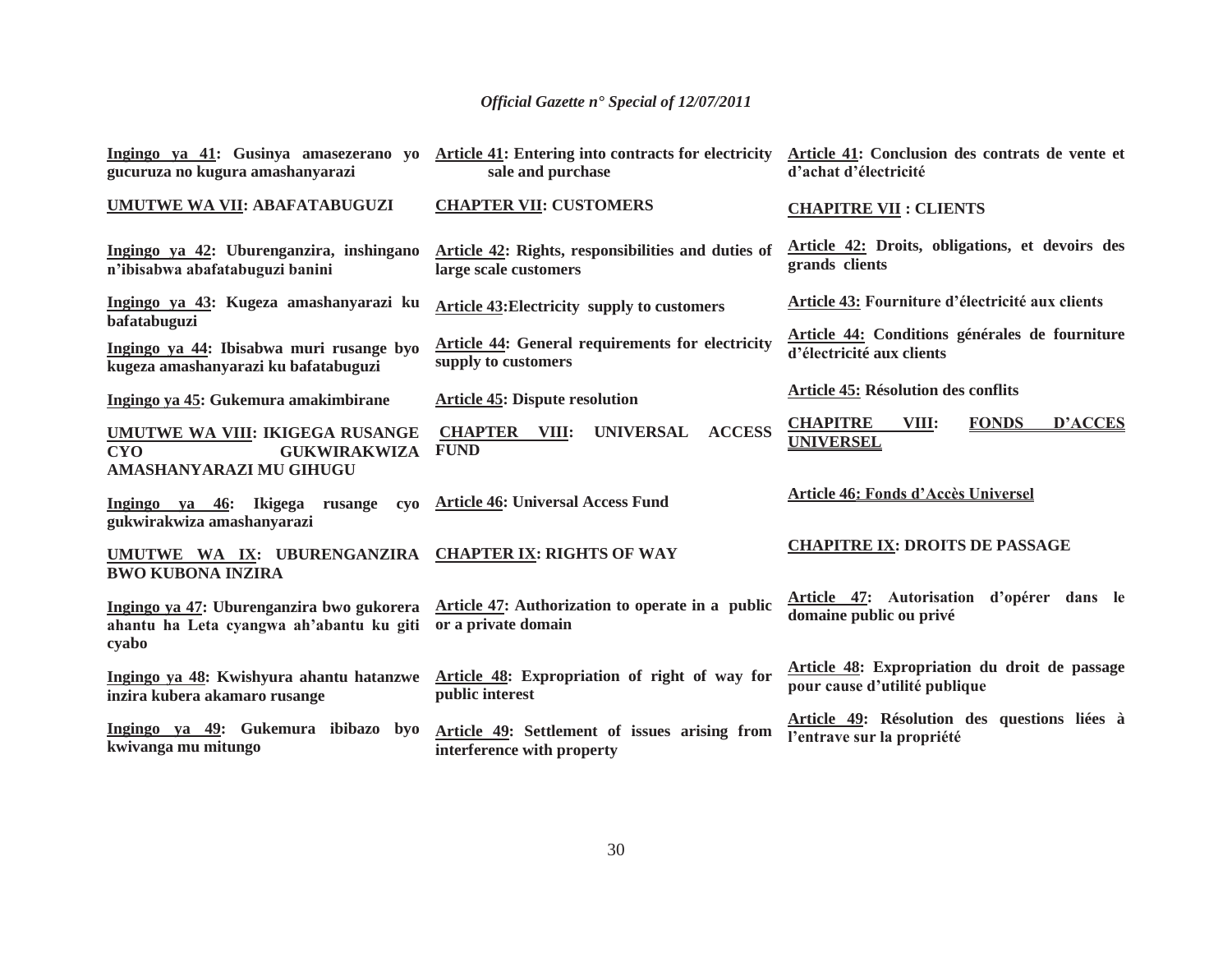| UMUTWE WA X: IBYAHA N'IBIHANO                                            | <b>CHAPTER X: OFFENCES AND</b><br><b>PENALTIES</b>              | <b>CHAPITRE X: INFRACTIONS ET</b><br><b>PEINES</b>               |
|--------------------------------------------------------------------------|-----------------------------------------------------------------|------------------------------------------------------------------|
| Ingingo ya 50: Gukora nta ruhushya                                       | <b>Article 50: Operating without license</b>                    | Article 50: Opérer sans licence                                  |
| Ingingo ya 51: Kwirengagiza uruhushya                                    | <b>Article 51: License violation</b>                            | <b>Article 51: Violation de licence</b>                          |
| UMUTWE WA XI: INGINGO ZISOZA                                             | <b>CHAPTER XI: FINAL PROVISIONS</b>                             | <b>CHAPITRE XI: DISPOSITIONS FINALES</b>                         |
| Ingingo 52: Itegurwa, isuzumwa n'itorwa<br>ry'iri tegeko                 | Article 52: Drafting, consideration and adoption<br>of this Law | Article 52: Initiation, examen et adoption de la<br>présente loi |
| Article 53: Ivanwaho ry'ingingo z'amategeko<br>zinyuranyije n'iri tegeko | <b>Article 53: Repealing provision</b>                          | <b>Article 53: Disposition abrogatoire</b>                       |
| Article 54: Igihe iri itegeko ritangirira<br>gukurikizwa                 | <b>Article 54: Commencement</b>                                 | Article 54: Entrée en vigueur                                    |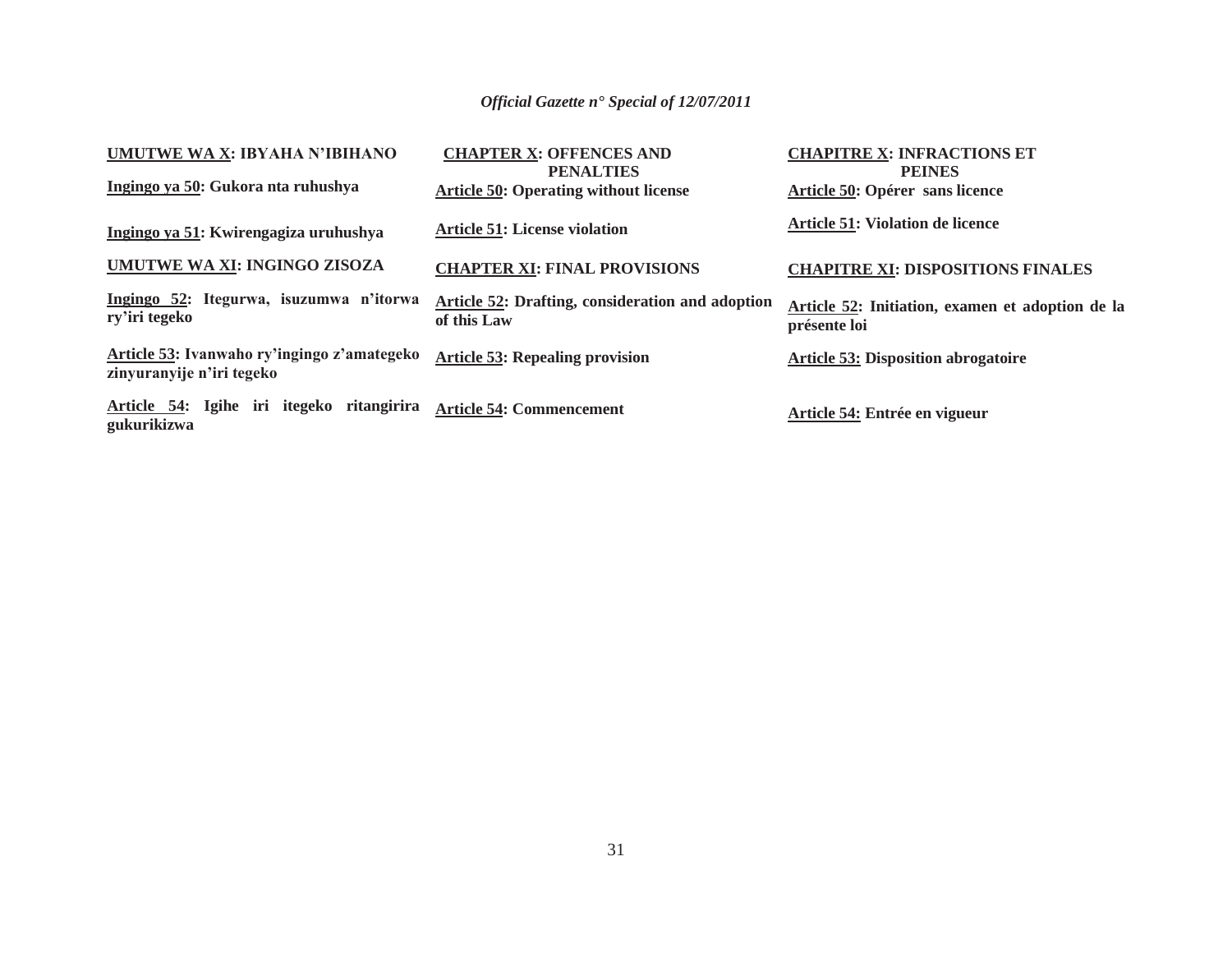#### **ITEGEKO N° 21/2011 RYO KUWA LAW N°21/2011 OF 23/06/2011 GOVERNING LOI Nº21/2011 DU 23/06/2011 REGISSANT 23/06/2011 RIGENGA AMASHANYARAZI ELECTRICITY IN RWANDA MU RWANDAL'ELECTRICITE AU RWANDA**

**Twebwe, KAGAME Paul**, Perezida wa Repubulika;

**WE, KAGAME Paul,** President of the Republic;

**Nous, KAGAME Paul,** Président de la République;

**REPUBLIQUE DU RWANDA**

**INTEKO ISHINGA AMATEGEKO THE PARLIAMENT HAS ADOPTED AND YEMEJE, NONE NATWE DUHAMIJE, WE SANCTION, PROMULGATE THE DUTANGAJE ITEGEKO RITEYE RITYA, FOLLOWING LAW AND ORDER IT BE KANDI DUTEGETSE KO RYANDIKWA PUBLISHED IN THE OFFICIAL GAZETTE MU IGAZETI YA LETA YA REPUBULIKA OF THE REPUBLIC OF RWANDAY'U RWANDA**

#### **INTEKO ISHINGA AMATEGEKO**:

Umutwe w'Abadepite, mu nama yawo yo kuwa 02 Ugushyingo 2010;

Ishingiye ku Itegeko Nshinga rya Repubulika y'u Rwanda ryo kuwa 04 Kamena 2003 nk'uko ryavuguruwe kugeza ubu, cyane cyane mu ngingo zaryo iya 62, iya 66, iya 67, iya 90, iya 92, iya 93, iya 108, iya, iya 183 n'iya 201;

Ishingiye ku Itegeko Ngenga n° 04/2005 ryo kuwa 08/04/2005 rigena uburyo bwo kurengera, kubungabunga no guteza imbere ibidukikije mu Rwanda;

Ishingiye ku Itegeko Ngenga n° 08/2005 ryo kuwa 14/07/2005 rigenga imikoreshereze <sup>n</sup>'imicungire y'ubutaka mu Rwanda;

**THE PARLIAMENT**:

The Chamber of Deputies, in its session of 02 La Chambre des Députés, en sa séance du 02 November 2010;

Pursuant to the Constitution of the Republic of Rwanda of 04 June 2003 as amended to date, especially in Articles 62, 66, 67, 90, 92, 93, 108, 183 and 201;

Pursuant to Organic Law n° 04/2005 of 08/04/2005 Vu la Loi Organique n°4/2005 du 08/04/2005 determining the modalities of protection, conservation and promotion of the environment in promouvoir l'environnement au Rwanda ; Rwanda;

Pursuant to Organic Law n° 8/2005 of 14/07/2005 determining the use and management of land in Rwanda;

#### **LE PARLEMENT**:

novembre 2010;

**LE PARLEMENT A ADOPTE ET NOUS SANCTIONNONS, PROMULGUONS LA LOI DONT LA TENEUR SUIT ET ORDONNONS QU'ELLE SOIT PUBLIEE AU JOURNAL OFFICIEL DE LA** 

Vu la Constitution de la République du Rwanda du 04 juin 2003, telle que révisée à ce jour, spécialement en ses articles 62, 66, 67, 90, 92, 93, 108, 183 et 201;

portant modalités de protéger, sauvegarder et

Vu la Loi Organique n˚8/2005 du 14/07/2005 portant Régime Foncier au Rwanda ;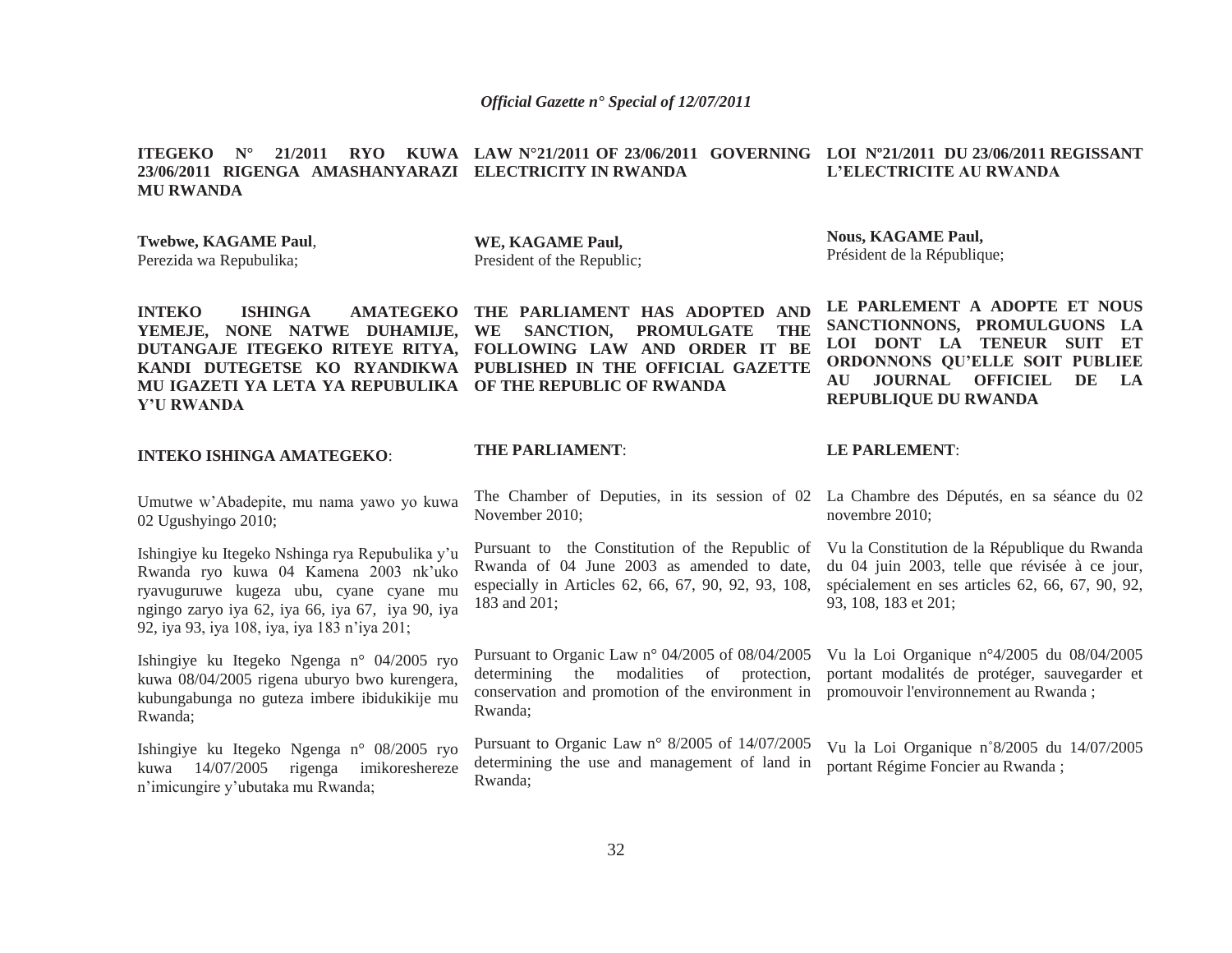| 13/09/2001<br>rishyiraho<br>Ikigo<br>gishinzwe kugenzura Inzego zimwe z'Imirimo public utilities;<br>ifitiye igihugu akamaro;                      | Ishingiye ku Itegeko n° 39/2001 ryo kuwa Pursuant to Law n°39/2001 of 13/09/2001 Vu la Loi n°39/2001 du 13/09/2001 portant<br>cy'lgihugu establishing an agency for the regulation of certain                 | création de l'Agence de régulation des services<br>d'utilité publique ;                                                                                    |
|----------------------------------------------------------------------------------------------------------------------------------------------------|---------------------------------------------------------------------------------------------------------------------------------------------------------------------------------------------------------------|------------------------------------------------------------------------------------------------------------------------------------------------------------|
| 17/12/2005<br>korohereza ishoramari n'ibicuruzwa byoherezwa Facilitation;<br>mu mahanga;                                                           | Ishingiye ku Itegeko n°26/2005 ryo kuwa Pursuant to Law n° 26/2005 of 17/12/2005 relating Vu la Loi n°26/2005 du 17/12/2005 relative à la<br>rigamije guteza imbere no to Investment and Export Promotion and | Promotion<br>et à la<br>Facilitation<br>des<br>Investissements et des Exportations;                                                                        |
| 27/03/2007 rigenga amasoko ya Leta;                                                                                                                | Ishingiye ku Itegeko n°12/2007 ryo kuwa Pursuant to Law n°12/2007 of 27/03/2007 on Vu la Loi n° 12/2007 du 27/03/2007 régissant<br>Public Procurement;                                                        | les Marchés Publics;                                                                                                                                       |
| 19/04/2007 ryerekeye kwimura abantu ku to Expropriation in the Public Interest;<br>mpamvu z'inyungu rusange;                                       | Ishingiye ku Itegeko n°18/2007 ryo kuwa Pursuant to Law n° 18/2007 of 19/04/200 relating                                                                                                                      | Vu la Loi nº 18/2007 du 19/04/2007 portant<br>Expropriation pour cause d'Utilité Publique;                                                                 |
| Ishingiye ku Itegeko n°62/2008 ryo kuwa<br>10/09/2008 rigena uburyo bwo gukoresha,<br>kubungabunga, kurengera no gucunga neza<br>umutungo w'amazi; | Pursuant to Law $n^{\circ}$ 62/2008 of 10/09/2008<br>regulating the use, conservation, protection and<br>management of water resources;                                                                       | Vu la Loi $n^{\circ}$ 62/2008 du 10/09/2008 fixant les<br>règles d'utilisation, de conservation,<br>de<br>protection et de gestion des ressources en eau ; |
| Ishingiye ku Itegeko n° 07/2009 ryo kuwa<br>27/04/2009 ryerekeye amasosiyete y'ubucuruzi<br>nk'uko ryahinduwe kandi ryujujwe kugeza ubu.           | Pursuant to the Law $n^{\circ}$ 07/2009 of 27/04/2009<br>relating<br>modified<br>to companies as<br>and<br>complemented to date.                                                                              | Vu la Loi nº 07/2009 du $27/04/2009$ relative aux<br>sociétés commerciales telle que modifiée et<br>complétée à ce jour.                                   |

**YEMEJE:**

**ADOPTS:**

**ADOPTE:**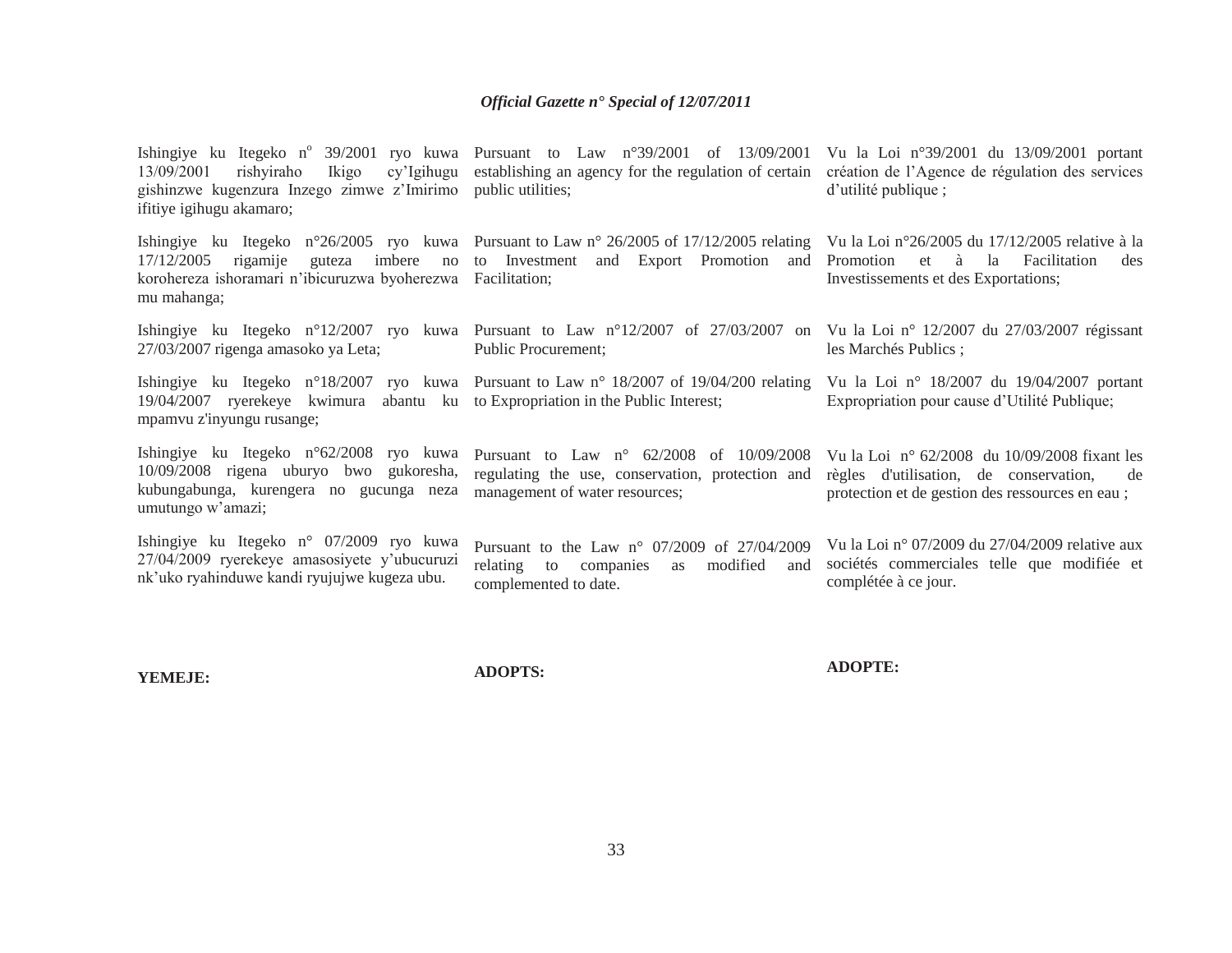#### **UMUTWE WA MBERE: INGINGO RUSANGECHAPTER ONE: GENERAL PROVISIONS**

#### **Ingingo ya mbere: Icyo iri tegeko rigamije**

Iri tegeko rigenga imirimo y'itunganywa ry'ingufu z'amashanyarazi, kuyatwara, kuyakwirakwiza no kuyacuruza imbere no hanze ya Repubulika y'u Rwanda.

## **Ingingo ya 2**: **Ibisobanuro by'amagambo**

Muri iri tegeko amagambo akurikira asobanurwa ku buryo bukurikira:

- mazi, ku bikomoka kuri peteroli, gazi, nyiramugengeri, ku zuba, ku muyaga, ku ngufu za "nuclear" n'ibindi;
- **2° gukwirakwiza ingufu <sup>z</sup>'amashanyarazi**: gukoresha uruhererekane rw'ikwirakwizwa rwagenewe gutanga ingufu <sup>z</sup>'amashanyarazi, uhereye aho ayo mashanyarazi ahera ku ruhererekane rw'ikwirakwiza kugeza ku bayakoresha, habariwemo imiyoboro, za sitasiyo <sup>z</sup>'amashanyarazi, ibyuma biyahindura n'ibindi bikoreshwa mu ikwirakwiza ry'amashanyarazi muri rusange; **2°**
- **3° gutunganya ingufu z'amashanyarazi**: gutunganya amashanyarazi afite aho ahuriye n'igice gishinzwe ibibyara

#### **Article One: Purpose of this Law**

This Law shall govern activities of electric power production, transmission, distribution and trading within or outside the national territory of the Republic of Rwanda.

# **Article 2**: **Definitions of terms**

For the purpose of this Law, the following terms shall have the following meanings:

- **1° amashanyarazi** : ingufu zikomoka ku **1° electricity** : electric power generated from water, oil, gas, peat, solar energy, wind energy, nuclear energy and any other;
	- **distribution of electric power** : the use of a distribution network meant for delivery of electrical power from supply points of the distribution network to end-use customers and comprising electric lines, stations, transformers and other electric components whose function is the retail distribution of electrical power;
	- **3° production of electric power:** the generation of electricity in any power plant connected to transmission or distribution networks and any

#### **CHAPITRE PREMIER: DES DISPOSITIONS GENERALES**

#### **Article Premier**: **Objet de la présente loi**

La présente loi régit les activités de production, de transport, de distribution et de commercialisation de l'énergie électrique à l'intérieur et à l'extérieur du territoire de la République du Rwanda.

#### **Article 2** : **Définitions des termes**

Au sens de la présente loi, les termes suivants ont les significations suivantes :

- **1° électricité** : énergie électrique qui provient des eaux, du pétrole, du gaz, de la tourbe, de l'énergie solaire, de l'énergie éolienne, de l'énergie nucléaire et d'autres sources ;
- **2° distribution de l'énergie électrique** : exploitation d'un réseau de distribution destiné à fournir l'énergie électrique depuis les points d'alimentation du réseau de distribution jusqu'aux utilisateurs, et comprenant les lignes, les stations, les transformateurs et autres composantes électriques dont la fonction est la distribution au détail de l'énergie électrique ;
- **3° production d'énergie électrique** : production d'électricité dans une unité de production d'électricité connectée aux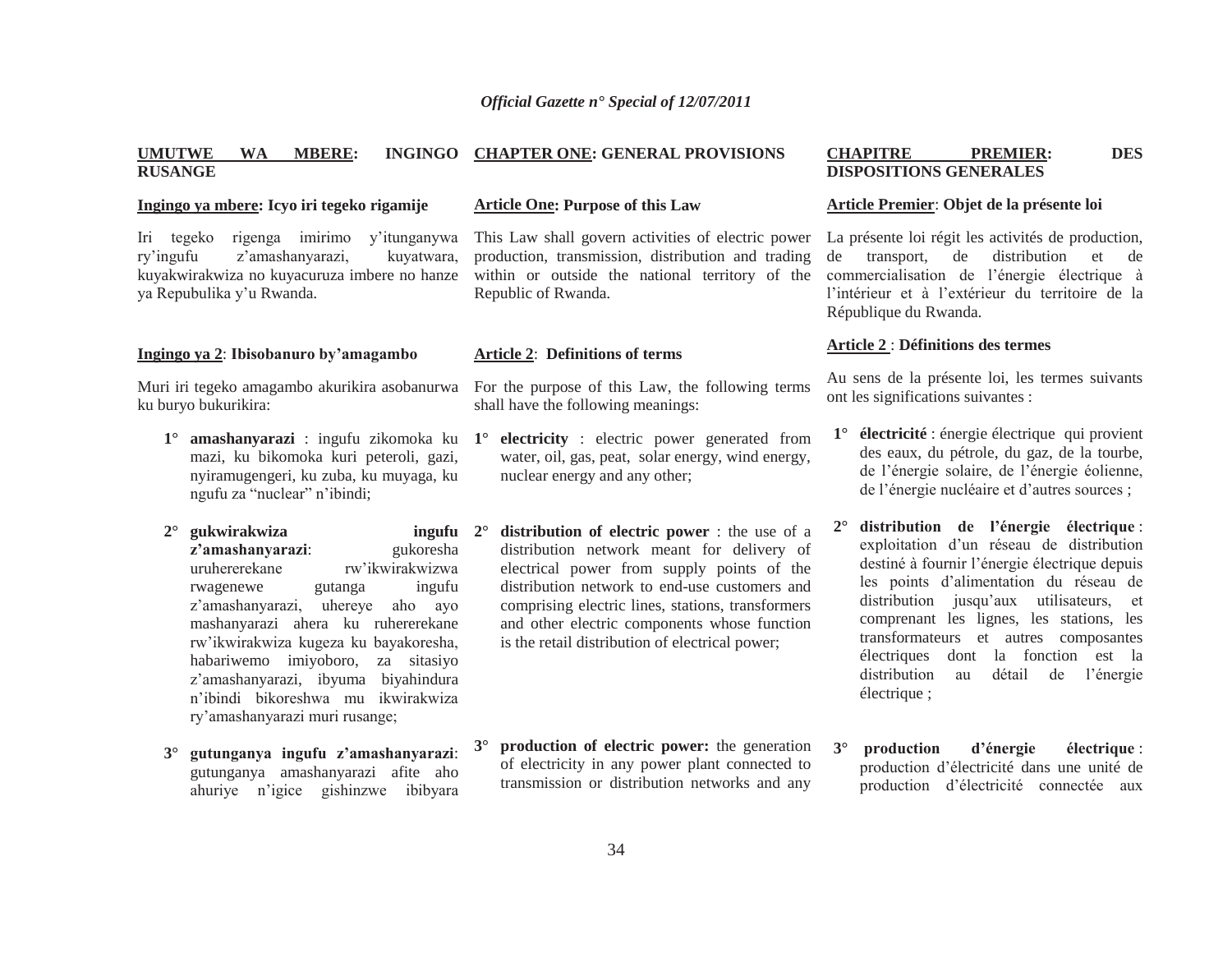amashanyarazi mu ruhererekane rw'itwarwa cyangwa ikwirakwizwa ndetse n'igikorwa cyose cyunganira kuyobora amashanyarazi, kugeza aho atangirwa ku ruhererekane rw'itwarwa <sup>n</sup>'ikwirakwiza, ndetse n'ibikorwa byo gutunganya amashanyarazi by'umuntu yikoreshereza ku giti cye;

- **4° hanze y'umuyoboro**: igikorwa cyo gukwirakwiza amashanyarazi adashamikiye ku muyoboro rusange;
- **5° ikigo ngenzuramikorere**: Ikigo cya Leta gishinzwe kugenzura imirimo ifitiye Igihugu akamaro;
- **6° ingufu nyinshi**: igipimo cy'ingufu <sup>z</sup>'amashanyarazi kiri hejuru y'ikigero kizagaragazwa n'Iteka rya Minisitiri ufite ingufu z'amashanyarazi mu nshingano ze;
- **7° ingufu zisubira**: ingufu karemano zidashobora gushira zituruka ku mirasire y'izuba, ku muyaga, ku mazi, ku mashyuza, za biyomase n'izindi;
- **8° kugura ugamije kugurisha**: kugura **8°**igipimo kinini cy'ingufu <sup>z</sup>'amashanyarazi ugamije kongera kuyacuruza ku bayakoresha bwa nyuma;
- **9° kugurisha ingufu z'amashanyarazi**: **9°**kuzigurisha ku bandi bantu cyangwa ku bazikoresha bwa nyuma;

auxiliary activities of transport up to the supply point of transmission or distribution networks, as well as self supply production;

- **4° off-grid**: an act of distribution of electric power out of the public grid;
- **5° regulatory agency:** a public organization in charge of regulating public utilities;
- **6° big quantities**: the level of the quantity of electric power that is greater than the threshold determined by an Order of the Minister in charge of electric power;
- **7° renewable energies** : inexhaustible natural power source including solar, wind, water, geothermal, biomass, etc ;
	- **purchase for resale**: the purchase of big quantities of electric power for resale to enduse customers;
	- **sale of electric power** : the sale to third parties or to end-use customers;

réseaux de transport ou de distribution et toute activité auxiliaire de transport jusqu'au point d'alimentation des réseaux de transport ou de distribution, ainsi que la production pour usage personnel;

- **4° hors réseau** : acte de distribution de l'énergie électrique en dehors du réseau électrique public ;
- **5° agence de régulation** : établissement public chargé de réguler les services d'utilité publique ;
- **6° grandes quantités** : niveau de quantité d'énergie électrique supérieur à un seuil défini par Arrêté du Ministre ayant l'énergie électrique dans ses attributions ;
- **7° énergies renouvelables** : sources naturelles d'énergie non épuisable comme l'énergie solaire, l'énergie éolienne, l'énergie hydraulique, l'énergie géothermique, l'énergie de la biomasse, etc ;
- **8° achat pour revendre** : achat de grandes quantités d'énergie électrique pour les revendre aux usagers finaux ;
- **9° vente d'énergie électrique** : vente aux tiers ou aux utilisateurs finaux ;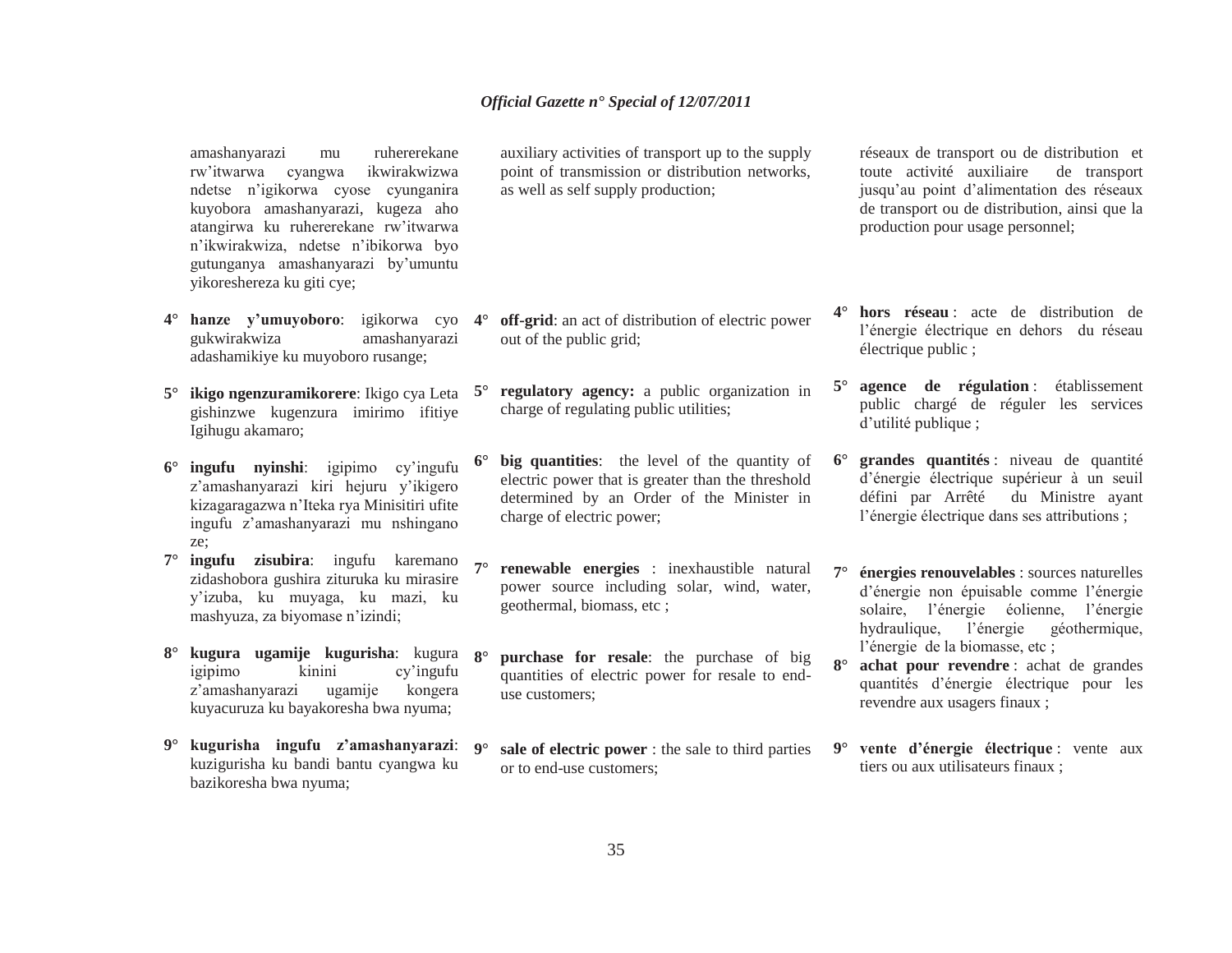- **10° kuyobora ingufu z'amashanyarazi**: gukoresha uruhererekane rw'itwarwa rigenewe kuyobora umuriro <sup>w</sup>'amashanyarazi, uhereye ku isoko yawo aho ukorerwa ukageza aho ukoresherezwa ku ruhererekane rw'ikwirakwizwa ushyizemo imiyoboro, za sitasiyo, aho uhindurirwa, ndetse <sup>n</sup>'ibindi biwugize;
- **11° umufatabuguzi**: umukiriya ukoresha amashanyarazi;
- **12° umufatabuguzi munini**: umukiriya ukoresha buri mwaka ingano y'amashanyarazi irenze cyangwa ingana <sup>n</sup>'igipimo gito cyagenwe n'urwego rubishinzwe;
- **13° umufatabuguzi muto**: umukiriya ukoresha mu mwaka amashanyarazi ari munsi y'igipimo cyagenwe n'ubuyobozi bubifitiye ububasha;
- **14° uruhushya**: uburenganzira buhabwa ukora imirimo y'amashanyarazi abuhawe <sup>n</sup>'ikigo ngenzuramikorere hakurikijwe amategeko;
- **15°amashanyarazi:** umuntu cyangwa ikigo wishingira gutanga ingufu <sup>z</sup>'amashanyarazi;
- **16° utunganya amashanyarazi ku giti cye**: umuntu cyangwa ikigo wiyemeza kwitunganyiriza ingufu z'amashanyarazi kugira ngo azikoreshereze ubwe.
- **10° transmission of electric power** : the exploitation of a transmission network meant for the transport of electric power from production sources to the supply point of the distribution network and comprising electric power lines, stations, transformers as well as other electric components;
- **11° customer:** a consumer of electric power;
- **12° large scale customer**: a client who annually consumes electricity quantity which is equal to or higher than the minimum quantity set by the relevant authority;
- **13° small scale customer:** a client that annually consumes electricity quantity which is lesser than the one set by the relevant authority;
- **14° license:** the right given to an operator of electrical works by the regulatory agency in accordance with the law;
- **15° supplier**: an individual or an institution engaged in supply of electric power;
- **16° autoproducer**: an individual or an institution producing electric power for his/her own consumption.
- **10° transport de l'énergie électrique** : l'exploitation d'un réseau de transport destiné à la conduite de l'énergie électrique depuis les sources de production jusqu'au point d'alimentation du réseau de distribution, et comprenant les lignes de l'énergie électrique, les stations, les transformateurs ainsi que d'autres composantes électriques ;
- **11° client** : consommateur de l'énergie électrique ;
- **12° grand client** : un client dont la quantité de consommation annuelle d'électricité est supérieure ou égale à celle définie par l'organe compétent ;
- **13° petit client** : un client dont la quantité de consommation annuelle d'électricité est inférieure à celle définie par l'organe compétent;
- **14° licence** : droit accordé à un opérateur des travaux électriques par l'agence de régulation conformément à la loi ;
- **15° fournisseur** : personne physique ou une institution qui assure la fourniture de l'énergie électrique ;
- **16° autoproducteur** : personne physique ou une institution qui produit l'énergie électrique pour sa propre consommation.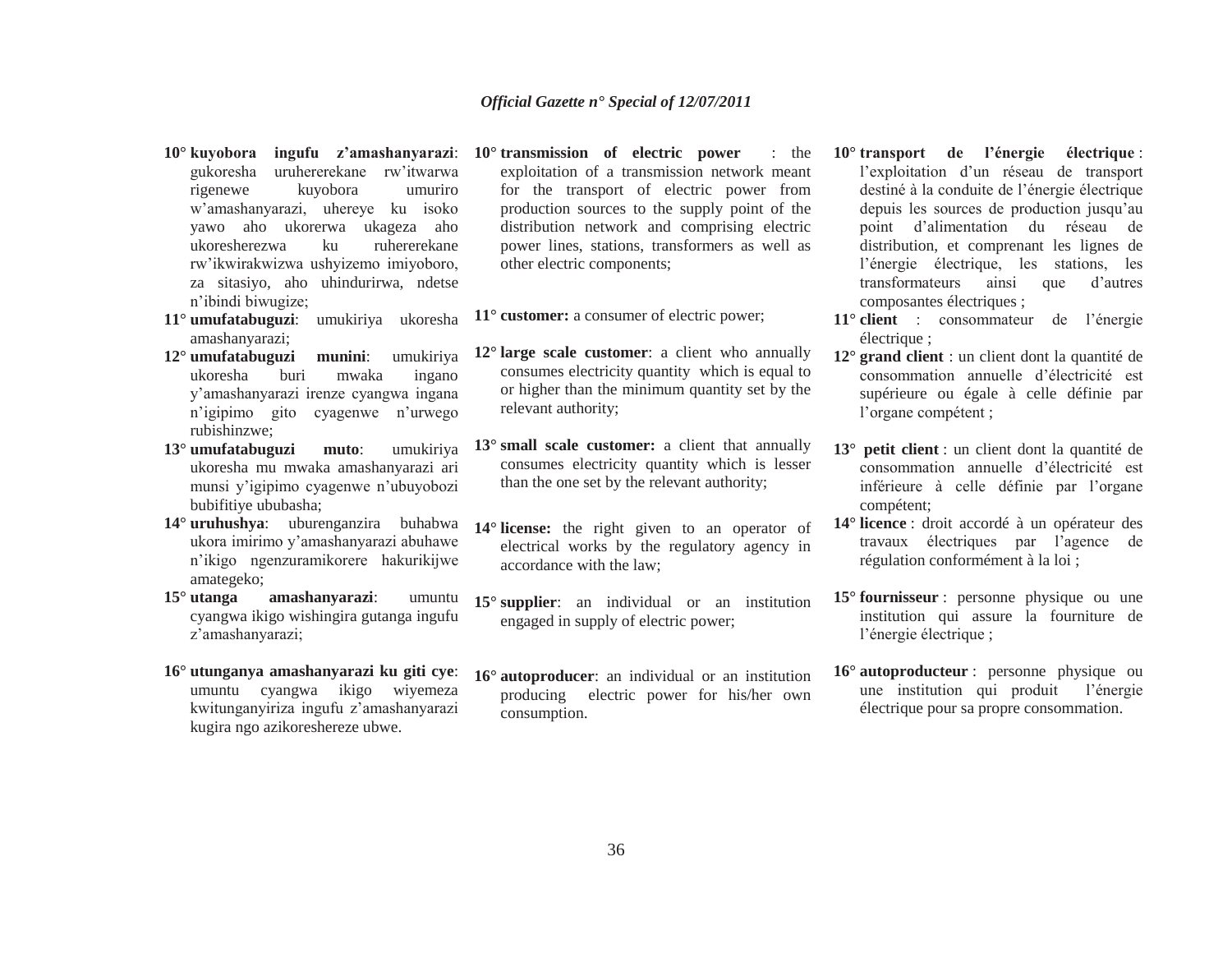| Ingingo ya 3: Intego                                                                                                                    | <b>Article 3: Objectives</b>                                                                                                                     |
|-----------------------------------------------------------------------------------------------------------------------------------------|--------------------------------------------------------------------------------------------------------------------------------------------------|
| Iri tegeko rifite intego zikurikira:                                                                                                    | This Law shall have the following objectives:                                                                                                    |
| 1° gufungura no kugenzura imikorere y'isoko<br>ry'amashanyarazi;                                                                        | 1° liberalization and regulation of electrici<br>sector;                                                                                         |
| $2^{\circ}$<br>gushyiraho uburyo bunoze bwo guteza<br>imbere ikwirakwizwa ry'amashanyarazi<br>byiciro byose by'abaturage no mu<br>nzego | $2^{\circ}$ harmonious development of distribution<br>electric power for all categories of the<br>mu<br>population and for all economic and soci |

3° gushyiraho uburyo bworohereza abashoramari mu bikorwa by'ingufu <sup>z</sup>'amashanyarazi;

zose z'amajyambere;

4° kubahiriza uburenganzira bw'abagurisha <sup>n</sup>'abagura hubahirizwa irushanwa risesuye ku isoko ry'amashanyarazi.

**UMUTWE WA II: IMIRIMO Y'AMASHANYARAZI ISABIRWA IMPUSHYA**

# **Ingingo ya 4: Gutunganya amashanyarazi**

Gutunganya ingufu z'amashanyarazi n'igikorwa icyo ari cyo cyose gifasha mu kuyatwara kugeza aho atangirwa mu ruhererekane rw'imiyoboro cyangwa ikwirakwiza, byemerewe gusa ibigo byabiherewe uruhushya.

# **Ingingo ya 5: Kuyobora amashanyarazi**

# **Article 3: Objectives**

- <sup>o</sup> liberalization and regulation of electricity
- harmonious development of distribution of electric power for all categories of the population and for all economic and social development sectors;
- 3° setting up conditions enabling electric power investments;
- 4° respect for the conditions of fair and loyal competition and for rights of users and operators.

# **CHAPTER II: ACTIVITIES IN ELECTRICITY SECTOR SUBJECT TO LICENSE**

#### **Article 4: Electricity production**

The production of electric power and any auxillary activity of transport up to the supply point of transmission or distribution grids shall only be authorized to companies holding a license thereof.

# **Article 5: Electricity transmission**

 $2^{\circ}$ 

Kuyobora ingufu z'amashanyarazi,

The transmission, distribution and sale of electric

# **Article 3 : Objectifs**

Les objectifs de la présente loi sont les suivants :

- 1° la libéralisation et la régulation du secteur de l'électricité ;
- $2^{\circ}$  le développement harmonieux de la distribution de l'énergie électrique pour toutes les couches de la population et pour tous les secteurs de développement économique et social;
- 3° la création des conditions facilitant les investissements dans le secteur de l'énergie électrique ;
- 4° le respect des conditions d'une concurrence juste et loyale et des droits des utilisateurs et des opérateurs.

# **CHAPITRE II : ACTIVITES DANS LE DOMAINE D'ELECTRICITE QUI SONT SOUMISES A UNE LICENCE**

#### **Article 4 : Production d'électricité**

La production d'énergie électrique et toute activité auxiliaire de transport jusqu'au point d'alimentation des réseaux de transport ou de distribution, ne sont autorisées qu'aux entreprises ayant reçu une licence à cet effet.

# **Article 5: Transport d'électricité**

Le transport, la distribution et la vente de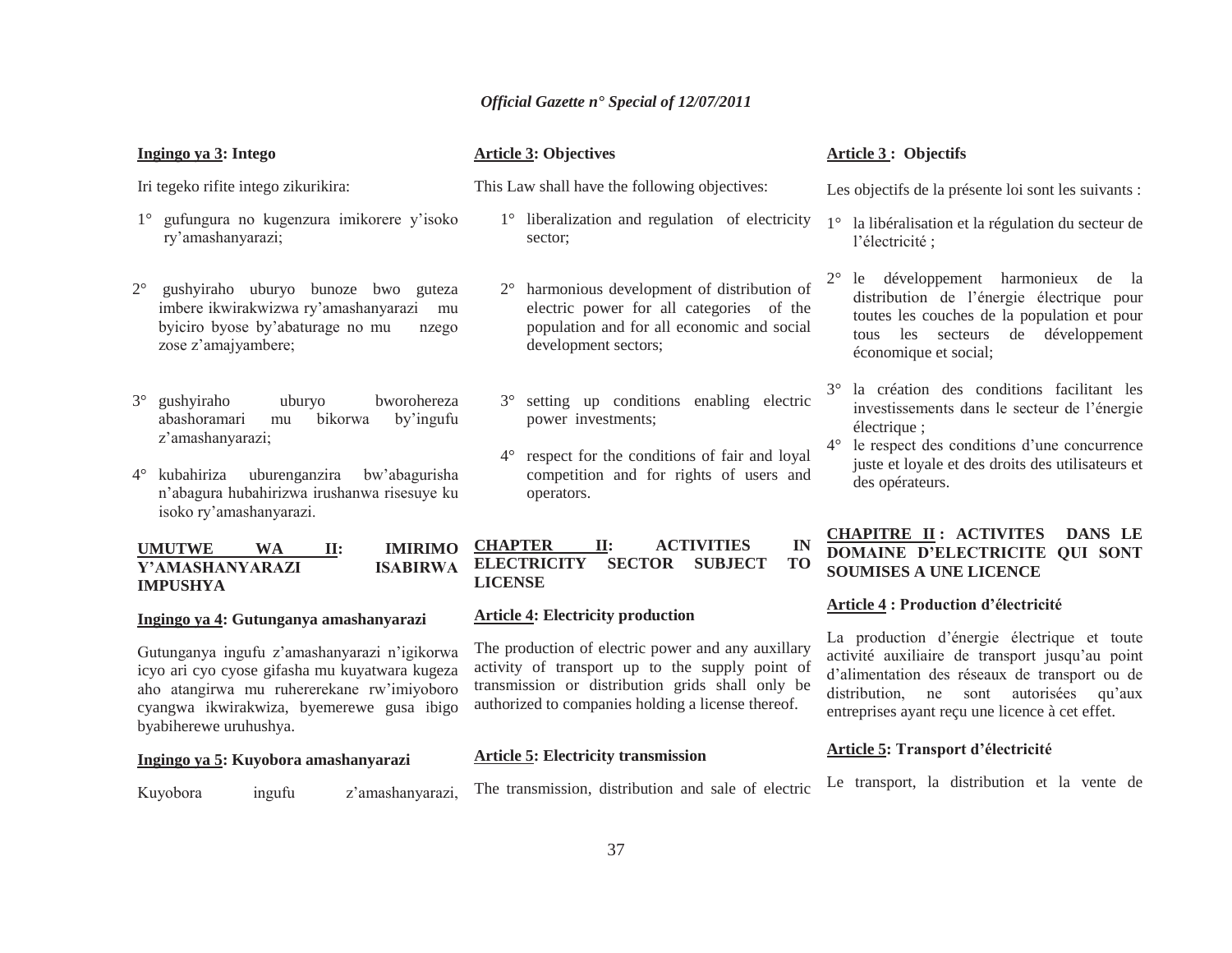kuzikwirakwiza no kuzigurisha byemerewe gusa uwabiherewe uruhushya.

#### **Ingingo ya 6: Kugura**

Kugura ugamije kongera kugurisha amashanyarazi byemerewe gusa ibigo cyangwa uwikorera wabiherewe uruhushya rwabyo.

#### **UMUTWE WA III : IMPUSHYA**

# **Icyiciro cya mbere: Ibisabwa mu itangwa ry'impushya**

## **Ingingo ya 7: Inshingano yo kugira uruhushya**

Ikigo ngenzuramikorere gitanga uruhushya ku gikorwa cyose kigamije gutunganya, kuyobora, gukwirakwiza no gucuruza ingufu <sup>z</sup>'amashanyarazi imbere no hanze ya Repubulika y'u Rwanda.

Urwo ruhushya rwishyurirwa amafaranga agenwa n'ikigo ngenzuramikorere.

# **Ingingo ya 8: Kubahiriza uburenganzira bw'abahabwa amashanyarazi no kubungabunga ibidukikije**

Mbere yo gutanga uruhushya, kubahiriza uburenganzira amashanyarazi no kubungabunga ibidukikije. license thereof.

#### **Article 6: Purchase**

Purchasing for reselling electric power shall only be L'achat pour revendre l'énergie électrique, n'est authorized to institutions or individual holding a license thereof.

#### **CHAPTER III: LICENSES**

#### **Section One : Requirements for granting licenses**

#### **Article 7: Responsibility to hold a license**

Any activity of production, transmission, distribution, and trading of electric power within and outside the national territory of the Republic of Rwanda shall be subject to a license issued by the regulatory agency.

Such license shall require payment of fees as determined by the regulatory agency.

# **Article 8: Respect for individual users' rights and environment protection**

ngenzuramikorere kigomba gusuzuma ko umuntu issuance of a license, that the concerned individual cyangwa ikigo gihawe uruhushya giteganya or institution shall respect the rights of users and ikigo The regulatory agency shall ensure, prior to the bw'abahabwa environment protection.

power shall only be authorized to the one holding a l'énergie électrique n'est autorisé qu'à celui qui a reçu une licence à cet effet.

#### **Article 6: Achat**

autorisé qu'aux institutions ou personne physique ayant reçues une licence à cet effet.

#### **CHAPITRE III: LICENCES**

#### **Section première: Critères d'attribution des licences**

#### **Article 7 : Obligation d'avoir une licence**

Toute activité de production, de transport, de distribution, et de commercialisation de l'énergie électrique à l'intérieur et à l'extérieur du territoire de la République du Rwanda est soumise à une licence délivrée par l'agence de régulation.

Cette licence exige le versement des frais fixés par l'agence de régulation.

# **Article 8: Respect des droits des utilisateurs d'électricité et protection de l'environnement**

L'agence de régulation s'assure, préalablement à l'octroi d'une licence que la personne physique ou l'institution concernée veillera au respect des droits des utilisateurs et à la protection de l'environnement.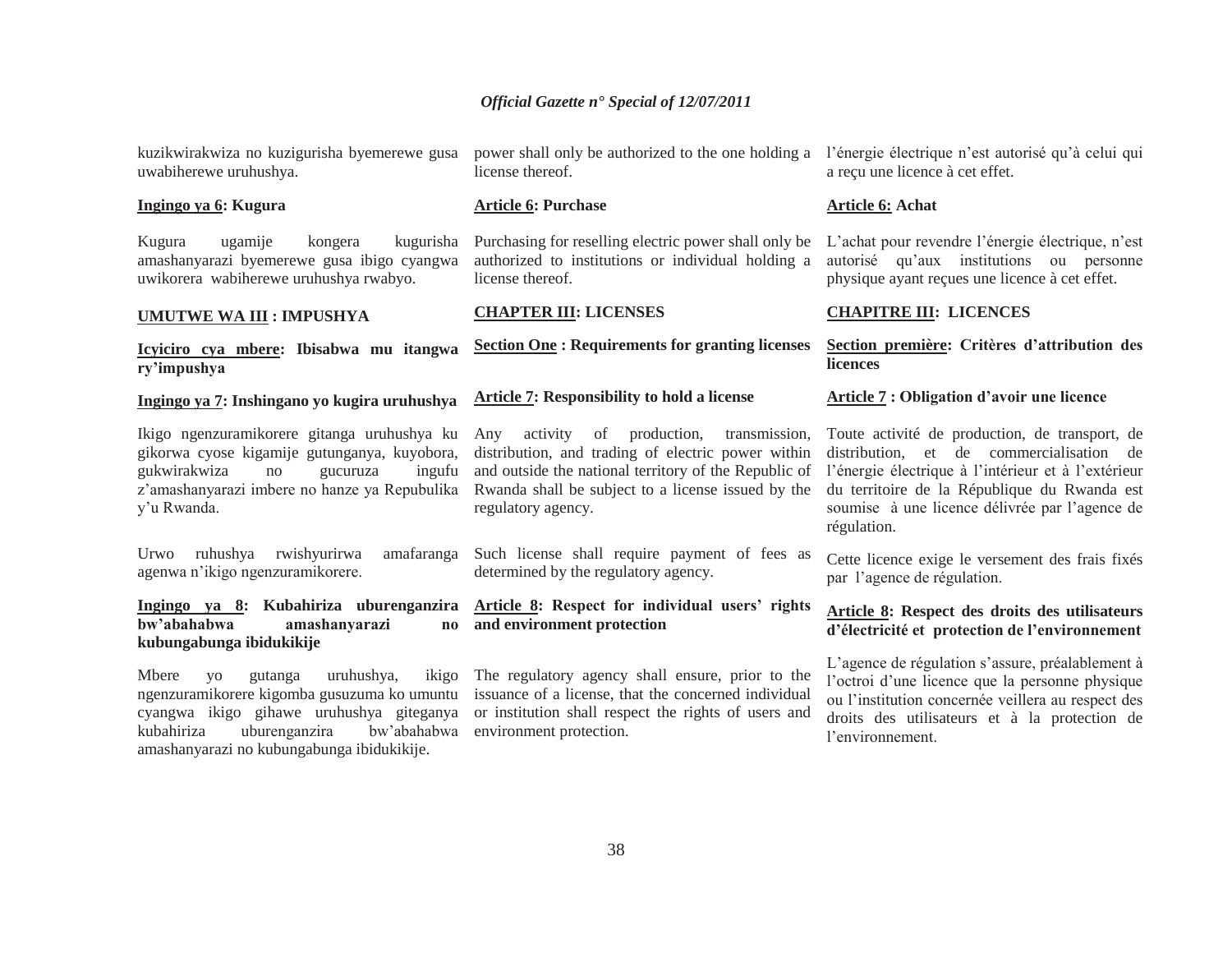#### **Ingingo ya 9: Uruhushya ni urw'umuntu ku Article 9: Intuitu personae nature of the licence giti cye**

Impushya zatanzwe mu ishyirwa mu bikorwa ry'iri tegeko ziba ari iza ba nyirukuzisaba gusa. Ntizishobora gusigirwa cyangwa guhererekanywa n'undi muntu keretse iyo babiherewe uburenganzira n'ikigo ngenzuramikorere.

Guhererekanya uruhushya bigomba kubanza kwemezwa n'ikigo ngenzuramikorere. Abashaka guhererekanya babimenyesha mu nyandiko. Ikigo ngenzuramikorere gitanga igisubizo mu gihe kitarenze amezi abiri (2) abarwa uhereye igihe kiboneye iyo nyandiko. Kutemererwa bigomba kugaragarizwa impamvu.

# **Ingingo ya 10: Guhinduza uruhushya**

Guhinduza uko ari ko kose kugomba kubanza gutangirwa uruhushya n'ikigo ngenzuramikorere.

Kwemererwa cyangwa kutemererwa guhinduza uruhushya bimenyeshwa mu nyandiko mu gihe kitarenze amezi abiri (2) abarwa uhereye igihe ikigo ngenzuramikorere gishyikirijwe ubusabe. Kutemererwa bigomba kugaragarizwa impamvu.

Igihe ihindurwa ryemewe, uhawe uruhushya agomba gukomeza kubahiriza ibisabwa bijyanye <sup>n</sup>'uruhushya.

Kutubahiriza amabwiriza ajyanye n'ibyo bikorwa bihanwa hakurikijwe ibiteganywa n'iri tegeko.

Licenses issued under this law are of intuitu personae nature. They may only be subject to succession or transfer to a third party upon prior approval of the regulatory agency.

License transfer shall be subject to prior approval by the regulatory agency. The concerned parties shall make a written request thereof. The regulatory agency shall give a response within two (2) months as of receipt of the request. A negative response must be motivated.

#### **Article 10: Modification of the license**

regulatory agency.

The approval or refusal for license modification shall be notified in writing within a period of two (2) months from the date the regulatory agency received the request. The refusal must be motivated.

In case of modification, the license holder must continue to comply with the obligations relating to the license.

Failure to comply with these procedures shall be punishable in accordance with the provisions of this Law.

#### **Article 9: Caractère 'intuitu personae' de la licence**

Les licences délivrées en application de la présente loi ont un caractère intuitu personae. Elles ne peuvent faire l'objet de succession ou de transfert à un tiers qu'avec l'accord préalable de l'agence de régulation.

Le transfert de la licence est soumis à l'accord préalable de l'agence de régulation. Les parties concernées en font la demande par écrit. L'agence de régulation donne la réponse dans un délai ne dépassant pas deux (2) mois à compter de la réception de la demande. La réponse négative doit être motivée.

#### **Article 10: Modification de la licence**

Any modification is subject to prior approval of the Toute modification est soumise à l'accord préalable de l'agence de régulation.

> L'accord ou le refus de modification de licence se fait par un écrit endéans deux (2) mois à compter de la réception de la demande par l'agence de régulation. Le cas de refus doit être motivé.

> En cas de modification, le titulaire de licence doit continuer à se confomer aux obligations liées à la licence.

> Le non respect de ces procédures est sanctionné conformément aux dispositions de la présente loi.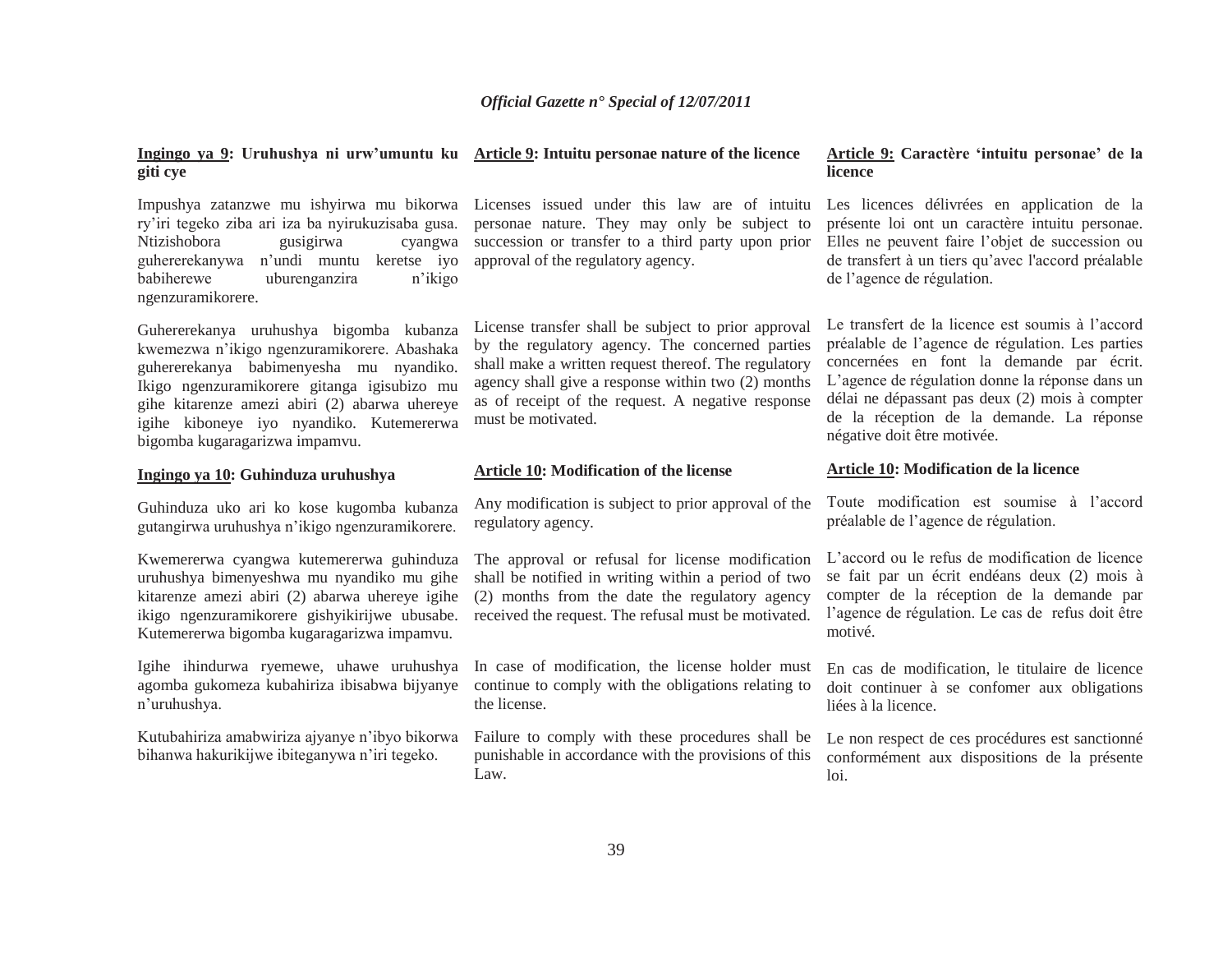| Ingingo ya 11: Igihe uruhushya rumara                                                                                                                                                  | <b>Article 11: Duration of the licence</b>                                                                                                                                     | Article 11: Durée de la licence                                                                                                                                                                                      |
|----------------------------------------------------------------------------------------------------------------------------------------------------------------------------------------|--------------------------------------------------------------------------------------------------------------------------------------------------------------------------------|----------------------------------------------------------------------------------------------------------------------------------------------------------------------------------------------------------------------|
| Uruhushya rutangwa n'ikigo ngenzuramikorere<br>rumara igihe kizwi. Icyo gihe gishobora<br>kongerwa.                                                                                    | The license is issued by the regulatory agency for a<br>defined period. Such period may be renewed.                                                                            | La licence est accordée par l'agence de<br>régulation pour une période déterminée. Cette<br>période peut être renouvelée.                                                                                            |
| Ingingo ya 12:<br>Amafaranga<br>uruhushya                                                                                                                                              | yishyurwa Article 12: License fees                                                                                                                                             | Article 12: Les frais de la licence                                                                                                                                                                                  |
| Impushya zigomba kwishyurirwa buri mwaka.                                                                                                                                              | Licenses are subject to annual fees.                                                                                                                                           | Les licences font l'objet d'une redevance<br>annuelle.                                                                                                                                                               |
| Amafaranga<br>yishyurwa<br>buri<br>mwaka<br>na<br>nyir'uruhushya<br>arimo<br>ibyiciro<br>bibiri<br>(2)<br>bikurikira:                                                                  | The annual fees that are paid by the license holder<br>shall be in the two (2) following categories:                                                                           | Cette redevance annuelle que verse le titulaire<br>d'une licence est de deux (2) catégories<br>suivantes :                                                                                                           |
| amafaranga ashyirwa mu Kigega rusange<br>cyo gukwirakwiza amashanyarazi mu                                                                                                             | 1° fees meant for Universal Access Fund;                                                                                                                                       | 1° une redevance versée au Fonds d'Accès<br>universel:                                                                                                                                                               |
| Gihugu;<br>ikigo<br>$2^{\circ}$<br>umusanzu<br>ugenerwa<br>ngenzuramikorere kugira ngo gishobore<br>kurangiza inshingano zacyo.                                                        | fees meant for the regulatory agency to perform<br>its mission.                                                                                                                | $2^{\circ}$<br>une redevance<br>destinée à l'agence de<br>régulation pour l'accomplissement de sa<br>mission.                                                                                                        |
| Icyiciro cya 2: Imigendekere y'itangwa<br>ry'impushya                                                                                                                                  | <b>Section 2: Procedures for granting licenses</b>                                                                                                                             | Section 2 : Procédures d'octroi de licences                                                                                                                                                                          |
| Ingingo ya 13: Uko impushya zitangwa                                                                                                                                                   | <b>Article 13: Modalities for granting licenses</b>                                                                                                                            | <b>Article 13 : Modalités d'octroi de licences</b>                                                                                                                                                                   |
| Umuntu wese cyangwa isosiyeti ufite regisitiri<br>y'ubucuruzi wifuza gushora imari mu gukora,<br>gutwara no gukwirakwiza amashanyarazi ahantu<br>aha n'aha, ashobora gusaba uruhushya. | Any individual or company holding a trade license<br>and who wants to deal with production, transport<br>and distribution of electricity may apply for the<br>license thereof. | Toute personne ou toute société détentrice d'un<br>registre de commerce qui veut faire des activités<br>de production, de transport et de distribution de<br>l'électricité peut demander une licence à cet<br>effet. |
| Amabwiriza y'itangwa ry'impushya ashyirwaho<br>n'ikigo ngenzuramikorere.                                                                                                               | The regulation for granting licenses shall be issued<br>by the regulatory agency.                                                                                              | La réglementation en matière d'attribution des<br>licences est arrêtée par l'agence de régulation.                                                                                                                   |
| Icyakora, umushinga wo kwiha amashanyarazi<br>atarenze kirowati mirongo itanu (kw 50)                                                                                                  | However, the project meant for electricity<br>autoproduction for less than fifty kilowatts                                                                                     | Toutefois,<br>d'autoproduction<br>le<br>projet<br>d'électricité de moins de cinquante kilowatts                                                                                                                      |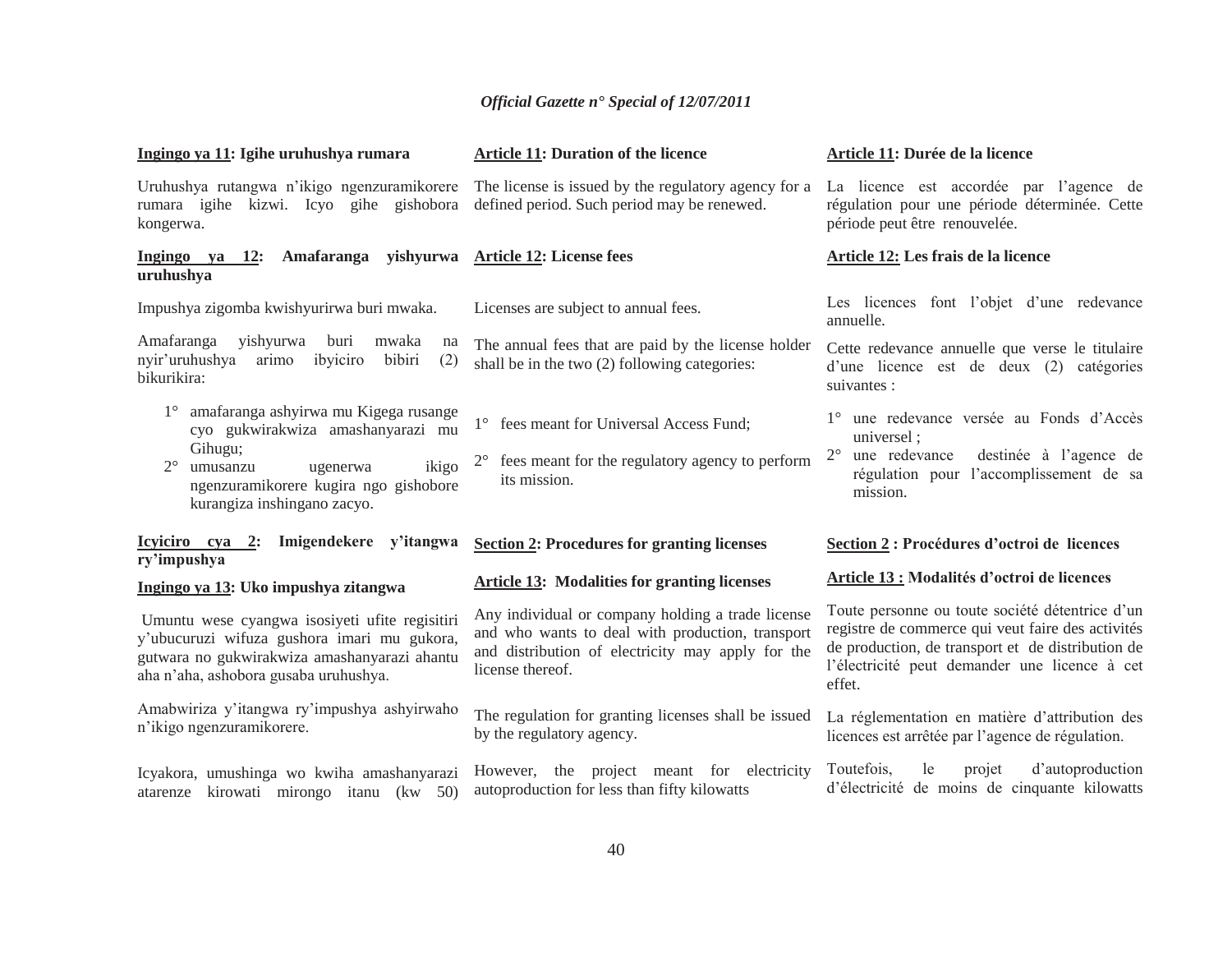| ntusabirwa uruhushya.                                                                                                                                                                                                                                                                                                                                                                                                                                                                                                                                                                                                     | (50 kw) shall not be subject to license.                                                                                                                                                                                                                                                                                                                                                                                                                                                                                                                                                                      | (50 kw) n'est pas soumis à une licence.                                                                                                                                                                                                                                                                                                                                                                                                                                                                                                                                                                                                                                                        |
|---------------------------------------------------------------------------------------------------------------------------------------------------------------------------------------------------------------------------------------------------------------------------------------------------------------------------------------------------------------------------------------------------------------------------------------------------------------------------------------------------------------------------------------------------------------------------------------------------------------------------|---------------------------------------------------------------------------------------------------------------------------------------------------------------------------------------------------------------------------------------------------------------------------------------------------------------------------------------------------------------------------------------------------------------------------------------------------------------------------------------------------------------------------------------------------------------------------------------------------------------|------------------------------------------------------------------------------------------------------------------------------------------------------------------------------------------------------------------------------------------------------------------------------------------------------------------------------------------------------------------------------------------------------------------------------------------------------------------------------------------------------------------------------------------------------------------------------------------------------------------------------------------------------------------------------------------------|
| Ingingo ya 14: Kutemererwa guhabwa Article 14: Refusal to grant license<br>uruhushya                                                                                                                                                                                                                                                                                                                                                                                                                                                                                                                                      |                                                                                                                                                                                                                                                                                                                                                                                                                                                                                                                                                                                                               | Article 14: Refus de l'octroi de licence                                                                                                                                                                                                                                                                                                                                                                                                                                                                                                                                                                                                                                                       |
| Impamvu z'ingenzi zo kutemererwa uruhushya<br>ni izi zikurikira:                                                                                                                                                                                                                                                                                                                                                                                                                                                                                                                                                          | The main reasons for refusal to grant license are the Les principales raisons du refus d'octroi de<br>folloing:                                                                                                                                                                                                                                                                                                                                                                                                                                                                                               | licence sont les suivantes :                                                                                                                                                                                                                                                                                                                                                                                                                                                                                                                                                                                                                                                                   |
| kutuzuza kimwe mu bisabwa kugira ngo<br>umuntu ahabwe uruhushya;<br>kuba usaba ari mu gihombo, ibikorwa<br>$2^{\circ}$<br>bye bigurishwa kubera igihombo yagize<br>cyangwa abisabwa n'itegeko;<br>3° ibikorwa byateganyijwe gukorwa mu<br>kuyobora<br>kubaka,<br>cyangwa<br>gukwirakwiza amashanyarazi biri ahantu<br>heguriwe urundi rwego cyangwa se<br>uruhushya rwarahawe urundi rwego<br>kandi ingano y'ibisabwa ikaba irenze<br>ubushobozi bw'usaba;<br>ibangamira<br>$4^{\circ}$<br>impamvu<br>basanga<br>umutekano w'igihugu;<br>5° indi mpamvu iyo ari yo yose ibangamira<br>ibikorwa by'isoko ry'amashanyarazi. | non-fulfillment of one of the conditions set<br>$1^{\circ}$<br>forth in the licensing;<br>$2^{\circ}$<br>the applicant is in bankruptcy, liquidation due<br>to bankruptcy or legal requirement;<br>the fact that the proposed activities in terms of<br>$3^\circ$<br>construction, transmission or distribution of<br>electricity are in an area which is subject to<br>another entity's concession or license, and the<br>cost is beyond the requestor's capacity;<br>any element likely to be a threat to the national<br>security;<br>any other reason which is a hinderance to the<br>electricity market. | 1° non-respect d'une des conditions requises<br>pour l'octroi de licence;<br>la faillite du demandeur, la liquidation de<br>$2^{\circ}$<br>son patrimoine suite à la faillite ou<br>exigence légale;<br>$3^\circ$<br>les activités projetées en matière de<br>construction,<br>de transport<br>ou<br>de<br>distribution d'électricité se trouvent dans<br>une zone faisant l'objet d'un droit de<br>concession ou d'une licence accordée à<br>une autre entité et que le coût dépasse la<br>capacité du requérant;<br>$4^{\circ}$<br>tout élément pouvant mettre en danger la<br>sécurité nationale ;<br>toute autre raison constituant un handicap<br>$5^{\circ}$<br>au marché d'électricité. |
| Kujuririra<br>ibijyanye<br><b>Ingingo</b><br>15:<br>ya<br>n'impushya                                                                                                                                                                                                                                                                                                                                                                                                                                                                                                                                                      | <b>Article 15: Appeal on license matters</b>                                                                                                                                                                                                                                                                                                                                                                                                                                                                                                                                                                  | Article 15: Recours en matière de licence                                                                                                                                                                                                                                                                                                                                                                                                                                                                                                                                                                                                                                                      |
| Iyo icyemezo cy'ikigo ngenzuramikorere cyo<br>kudatanga uruhushya kitanyuze usaba uruhushya<br>n'inzira y'ubwumvikane ikananirana, usaba<br>ashobora kuregera urukiko.                                                                                                                                                                                                                                                                                                                                                                                                                                                    | Where the applicant is not satisfied with the<br>decision of the regulatory agency refusing to grant<br>the license and, after failure of an out of court<br>settlement, he/she may appeal before the competent                                                                                                                                                                                                                                                                                                                                                                                               | Lorsque le demandeur n'est pas satisfait de la<br>décision de l'agence de régulation qui refuse<br>d'accoder la licence et à défaut de règlement à<br>l'amiable, il peut faire recours devant la                                                                                                                                                                                                                                                                                                                                                                                                                                                                                               |

juridiction compétente.

court.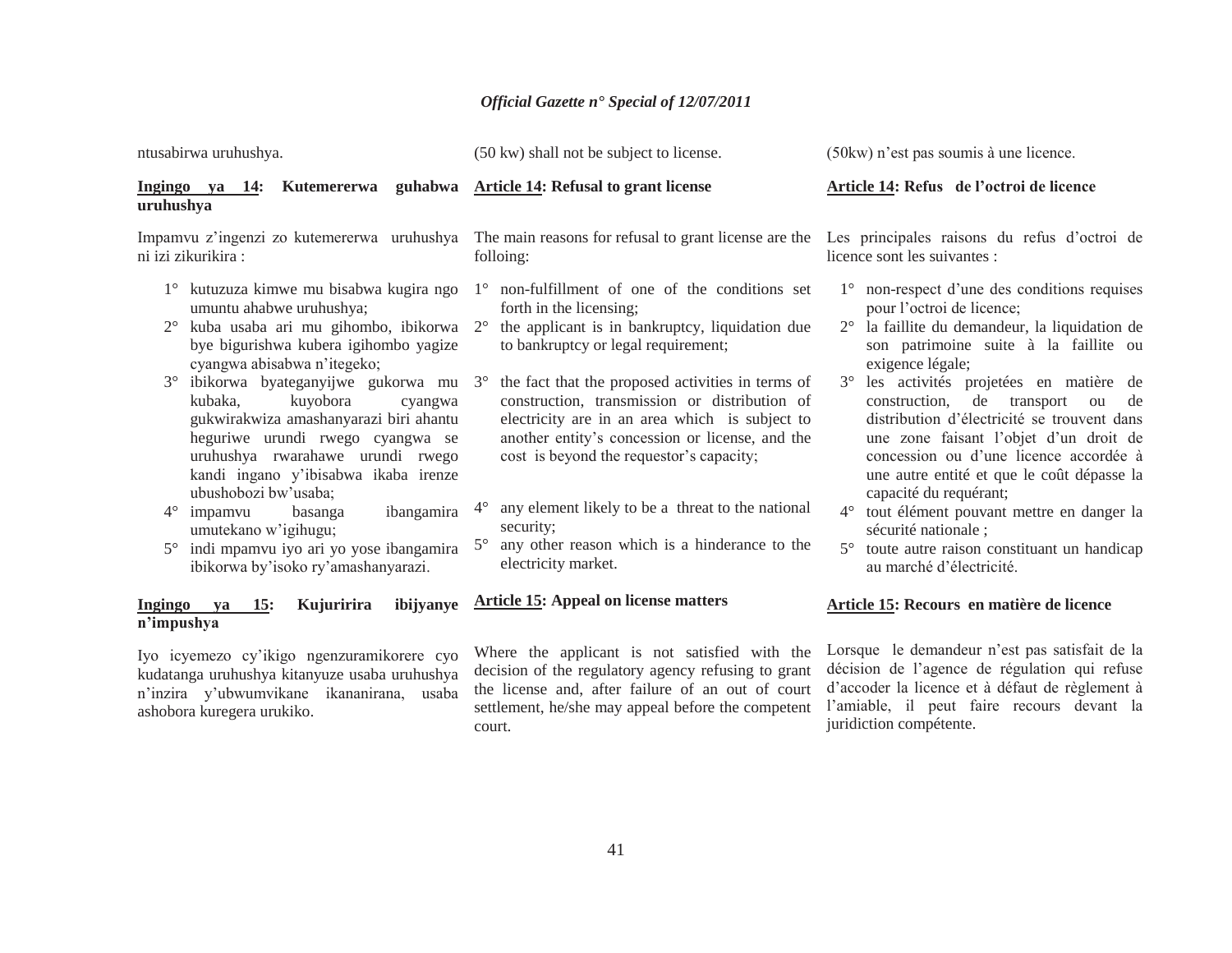| Icyiciro cya 3: Uburenganzira n'ibisabwa Section 3:<br>abafite impushya                                                                                                                                                                                                                                   | License holders'<br>rights<br>and<br>obligations                                                                                                                                                                                                   | Section 3: Droits et obligations des titulaires<br>de licences                                                                                                                                                                                                                            |
|-----------------------------------------------------------------------------------------------------------------------------------------------------------------------------------------------------------------------------------------------------------------------------------------------------------|----------------------------------------------------------------------------------------------------------------------------------------------------------------------------------------------------------------------------------------------------|-------------------------------------------------------------------------------------------------------------------------------------------------------------------------------------------------------------------------------------------------------------------------------------------|
| uruhushya<br>rwo<br>abatunze<br>gutunganya<br>amashanyarazi                                                                                                                                                                                                                                               | Ingingo ya 16: Uburenganzira n'ibisabwa Article 16: Electricity production license Article 16: Droits et obligations des titulaires<br>holders' rights and responsibilities                                                                        | de licence de production d'électricité                                                                                                                                                                                                                                                    |
| uburenganzira n'inshingano bikurikira:                                                                                                                                                                                                                                                                    | Akurikije ibiri mu ruhushya yahawe, ufite Depending on the content of the license, the holder<br>uruhushya rwo gutunganya amashanyarazi agira of a license for electricity production shall have the<br>following rights and responsibilities:     | Sur base des clauses de la license, le titulaire<br>d'une licence de production d'électricité a les<br>droits et les obligations suivants :                                                                                                                                               |
| gucunga ibikorwa remezo<br>bye byo<br>gutunganya amashanyarazi;                                                                                                                                                                                                                                           | $1^{\circ}$ kubaka, gukoresha, gufata neza no $1^{\circ}$ to construct, operate, maintain and manage his<br>or her electricity production facilities;                                                                                              | $1^{\circ}$<br>construire, faire fonctionner, maintenir,<br>et gérer ses infrastructures de production<br>d'électricité;                                                                                                                                                                  |
| 2° gusinya amasezerano yo gutanga no<br>ingufu<br>z'amashanyarazi<br>kugurisha<br>yatunganyirijwe mu ruganda rwe;<br>$3^{\circ}$ gushyira amashanyarazi ye mu miyoboro $3^{\circ}$ to connect to public<br>n'ikwirakwiza<br>y'itwara<br>rusange<br>ry'amashanyarazi hakurikijwe ibisabwa<br>n'iri tegeko. | 2° to contract for delivery and sale of electric<br>power generated in his or her production unit;<br>transmission and<br>distribution<br>grid<br>conditions<br>under<br>the<br>determined by this Law.                                            | $2^{\circ}$<br>conclure des contrats pour la livraison et<br>la vente de l'énergie électrique produite dans son<br>unité de production;<br>$3^{\circ}$<br>connecter au réseau public de transport<br>et de distribution d'électricité selon les<br>conditions fixées par la présente loi. |
| uruhushya<br>abatunze<br>rwo<br>amashanyarazi                                                                                                                                                                                                                                                             | Ingingo ya 17: Uburenganzira n'ibisabwa Article 17: Electricity transmission license<br>kuyobora holders' rights and responsibilities                                                                                                              | <b>Article 17: Droits et obligations des titulaires</b><br>de licence de transport d'électricité                                                                                                                                                                                          |
| uburenganzira n'inshingano bikurikira:                                                                                                                                                                                                                                                                    | Akurikije ibiri mu ruhushya yahawe, ufite Depending on the content of the license, the holder<br>uruhushya rwo kuyobora amashanyarazi afite of a license for transmission of electricity shall have<br>the following rights and responsibilities : | Sur base des clauses de la licence, le titulaire<br>d'une licence de transport d'électricité a les<br>droits et les obligations suivants:                                                                                                                                                 |
| 1° kubaka, gukoresha, gufata neza no 1° to construct, operate, maintain and<br>gucunga ibikorwa remezo<br>bye byo<br>kuyobora amashanyarazi;<br>$2^{\circ}$<br>n'imiyoboro<br>ye,<br>gucunga<br>neza                                                                                                      | manage<br>his/her electricity transmission facilities;<br>kwirinda ko amashanyarazi abura bitewe 2° to maintain system reliability, manage electricity<br>flows, oversee production scheduling and                                                 | 1° construire, faire fonctionner, maintenir et<br>infrastructures<br>de<br>gérer<br>ses<br>transport<br>d'électricité ;<br>2° veiller à la fiabilité du système, gérer les flux<br>d'électricité, diriger le programme de production<br>et de transport de l'énergie et coordonner la     |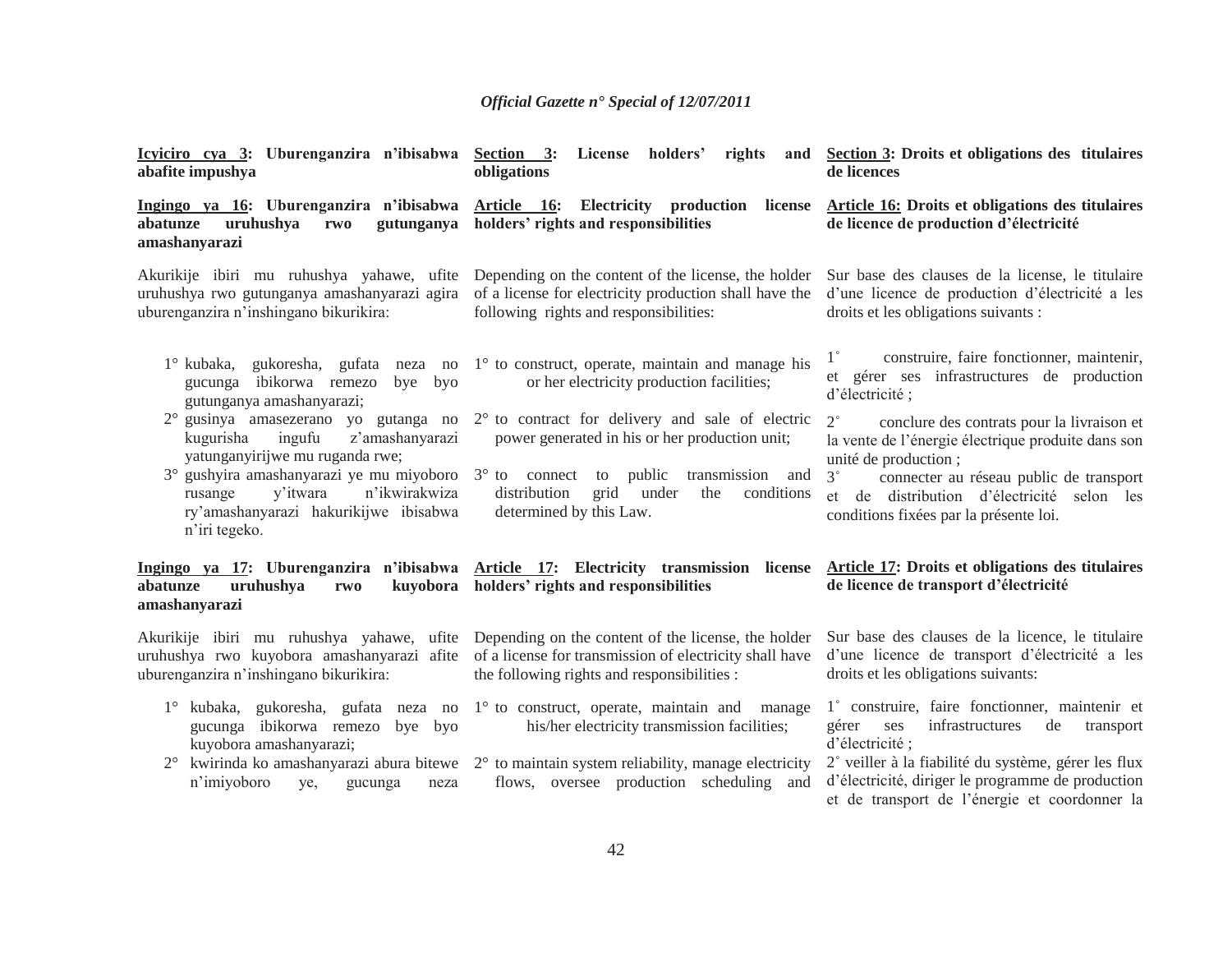amashanyarazi anyura mu miyoboro ye, kuyobora gahunda zo gutunganya no kohereza amashanyarazi aho akoresherezwa no guhuriza hamwe ibikorwa bigendanye na byo;

- 3° gukemura ibibazo byavuka mu miyoboro ye, gutanga amakuru ajyanye <sup>n</sup>'uruhererekane rw'imiyoboro ye, guhuriza hamwe ibikorwa by'iyohereza <sup>n</sup>'iyakira ry'amashanyarazi ajya cyangwa ava mu bihugu duturanye, ndetse no gucunga neza ingano y'amashanyarazi akoreshwa;
- 4° kubona amakuru ajyanye n'ibikorwa mu ishami ry'amashanyarazi kugira ngo ashobore gukora raporo ku migendekere y'ibyo bikorwa;
- 5<sup>°</sup> gusinya amasezerano ajyanye no kunyuza amashanyarazi mu miyoboro ye;
- $6^{\circ}$  gushyiraho ahantu hagenewe gucunga umutekano w'uruhererekane rw'imiyoboro ye n'ibikoresho bindi bijyanye no kuyobora amashanyarazi, ndetse n'abaturage b'aho hantu;
- 7° kugenzura abashyira amashanyarazi mu ruhererekane rw'imiyoboro hakurikijwe ibiri mu ruhushya n'iri tegeko.

transmission of electric power and coordinate fourniture des services auxiliaires ; provision of auxiliary services;

3° to manage transmission constraints, provide transmission system information, coordinate, interchange with neighboring countries and monitor the quantity of electricity used;

3˚ gérer les difficultés de transport, fournir les informations concernant le système de transport, coordonner les échanges avec les pays voisins et contrôler la quantité d'électricité consommée ;

- 4° to get information from electricity sector in order to prepare reports on the system operations;
- 5° to sign contracts for the transmission of electricity through his or her grid;
- 6° to establish a safety zone to protect the electricity transmission grid and equipment associated thereto as well as the public;
- 7° to control connection to the transmission grid inaccordance with the rules and conditions determined by the license and this Law.
- 4˚ avoir des informations sur le secteur de l'électricité en vue de préparer les rapports sur le fonctionnement du système ;
- $5^\circ$  conclure des contrats de transport d'électricité à travers ses réseaux;
- 6˚ établir une zone de sécurité pour protéger le réseau de transport d'électricité et les équipements connexes ainsi que la population;
- 7˚ contrôler la connexion au réseau de transport d'électricité conformément aux règles et conditions fixées par la licence ainsi que par la présente loi.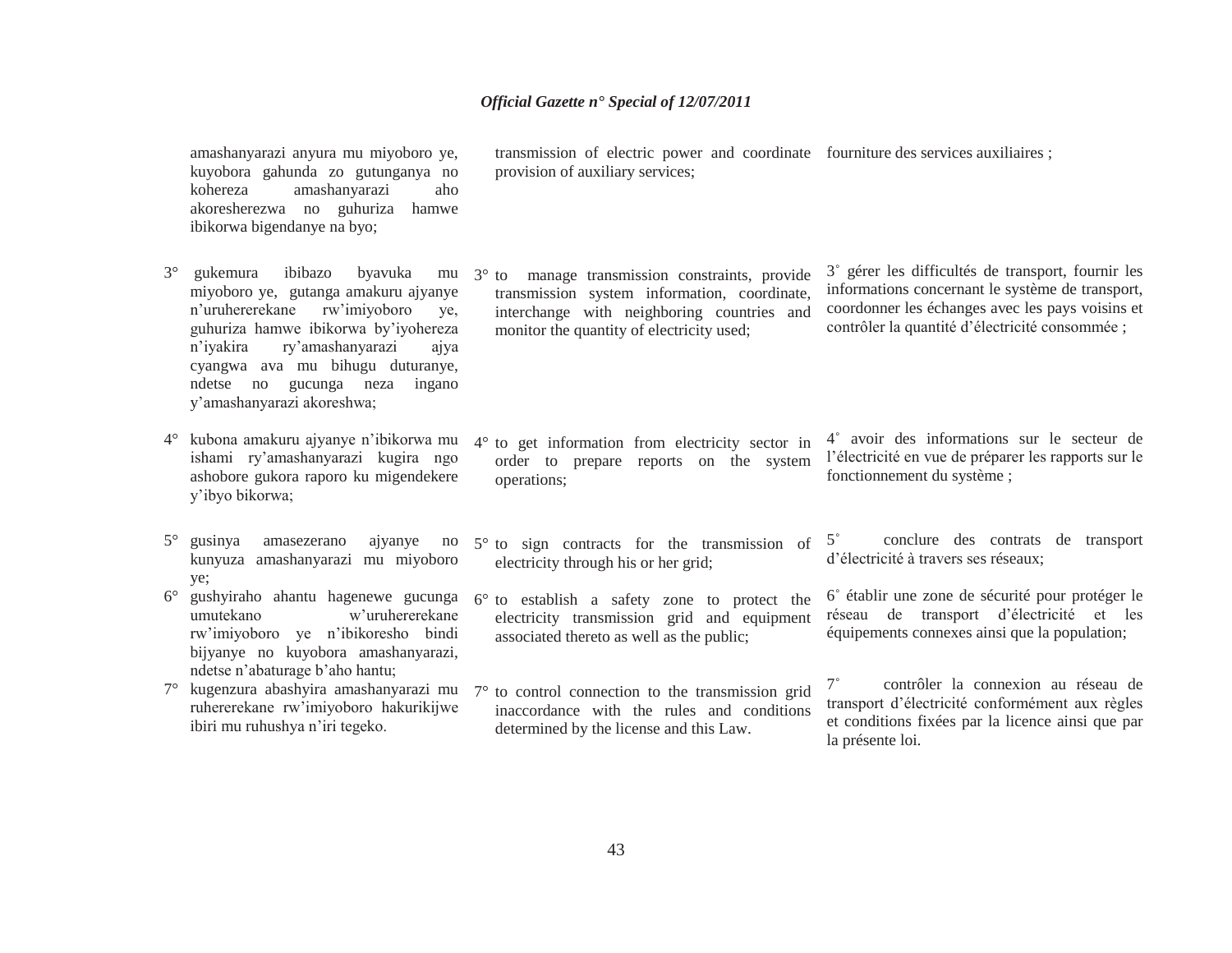| abatunze uruhushya rwo gukwirakwiza holders' rights and responsibilities<br>amashanyarazi                                                                                                                                                                                                                                                                                          | Ingingo ya 18: Uburenganzira n'ibisabwa Article 18: Electricity distribution license                                                                                                                                                 | Article 18 : Droits et obligations des titulaires<br>de licence de distribution d'électricité                                                                                                                                       |
|------------------------------------------------------------------------------------------------------------------------------------------------------------------------------------------------------------------------------------------------------------------------------------------------------------------------------------------------------------------------------------|--------------------------------------------------------------------------------------------------------------------------------------------------------------------------------------------------------------------------------------|-------------------------------------------------------------------------------------------------------------------------------------------------------------------------------------------------------------------------------------|
| Akurikije ibiri mu ruhushya yahawe, ufite<br>uruhushya rwo kuyobora amashanyarazi afite<br>uburenganzira n'inshingano bikurikira:                                                                                                                                                                                                                                                  | Depending on the content of the license, the holder<br>of a license for distribution of electricity shall have<br>the following rights and ressponsibilities:                                                                        | Sur base des clauses de la license, le titulaire<br>d'une licence de distribution de l'électricité a les<br>droits et les obligations suivants :                                                                                    |
| gucunga ibikorwa remezo bye byo<br>gukwirakwiza amashanyarazi;                                                                                                                                                                                                                                                                                                                     | 1° kubaka, gukoresha, gufata neza no 1° to construct, operate, maintain and manage<br>his/her electricity distribution facilities;                                                                                                   | 1° construire, faire fonctionner, maintenir,<br>et gérer ses infrastructures<br>de<br>distribution d'électricité;                                                                                                                   |
| n'imiyoboro<br>ye,<br>gucunga<br>neza<br>amashanyarazi anyura mu miyoboro ye,<br>kuyobora gahunda zo gutunganya,<br>kohereza<br>amashanyarazi<br>aho<br>akoresherezwa no guhuriza<br>hamwe<br>ibikorwa bigendanye na byo;                                                                                                                                                          | kwirinda ko amashanyarazi abura bitewe $2^{\circ}$ to maintain system reliability, manage electricity<br>flows, oversee production and transmission of<br>electric power schedule and coordinate<br>provision of auxiliary services; | 2° veiller à la fiabilité du système, gérer les<br>flux d'électricité, diriger le programme<br>de production et de transport de<br>l'énergie électrique et coordonner la<br>fourniture des services auxiliaires;                    |
| $3^\circ$<br>gukemura ibibazo byavuka mu miyoboro<br>amakuru<br>gutanga<br>ajyanye<br>ye.<br>n'uruhererekane<br>rw'imiyoboro<br>ye,<br>guhuriza hamwe ibikorwa by'iyohereza<br>n'iyakira ry'amashanyarazi ajya cyangwa<br>ava mu bihugu duturanye, gukorana<br>n'ufite<br>uruhushya<br>rwo<br>gutwara<br>amashanyarazi ndetse no gucunga neza<br>ingano y'amashanyarazi akoreshwa; | to manage distribution constraints, provide<br>$3^\circ$<br>distribution system information, coordinate<br>interchange with neighboring countries and<br>monitor the quantity of electricity used;                                   | gérer les difficultés de distribution,<br>$3^\circ$<br>fournir les informations concernant le<br>système de distribution, coordonner les<br>échanges avec les pays voisins et<br>contrôler la quantité d'électricité<br>consommée ; |
| kubona amakuru ajyanye n'ibikorwa mu<br>$4^{\circ}$<br>ishami ry'amashanyarazi, kugira ngo<br>ashobore gukora raporo ku migendekere<br>y'ibyo bikorwa;                                                                                                                                                                                                                             | 4° to get information from electricity sector in<br>order to prepare reports on the system<br>operations;                                                                                                                            | 4° avoir des informations sur le secteur de<br>l'électricité en vue de préparer les<br>rapports sur le fonctionnement du<br>système;                                                                                                |
|                                                                                                                                                                                                                                                                                                                                                                                    | 44                                                                                                                                                                                                                                   |                                                                                                                                                                                                                                     |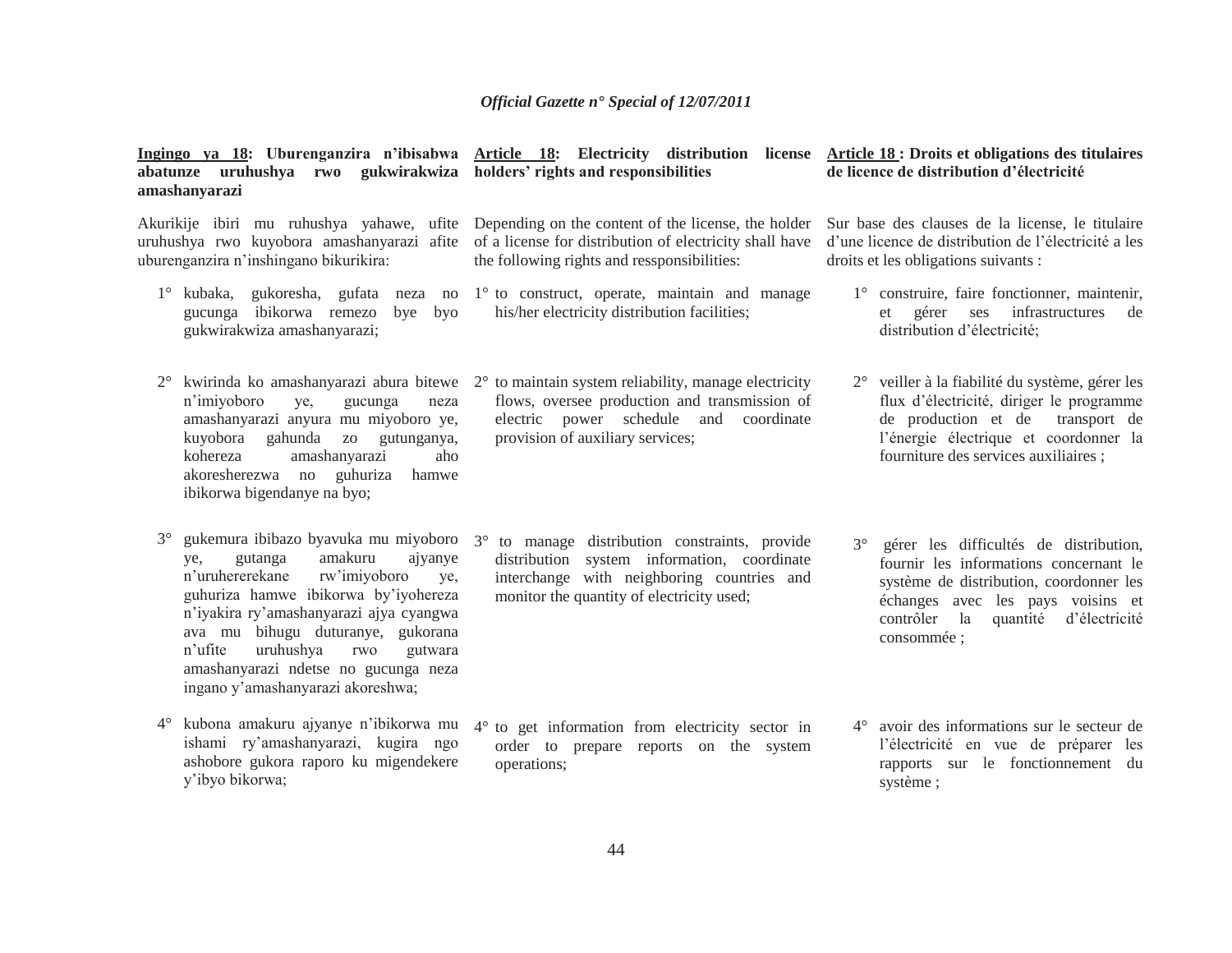| $5^\circ$   | gusinya<br>amasezerano<br>ajyanye<br>no<br>gukwirakwiza amashanyarazi mu gace<br>yaherewe uruhushya;                                                                          | 5° to contract for the distribution of electricity in<br>the area for which he/she was granted the<br>lisense:                               | conclure des contrats de distribution<br>d'électricité dans la zone pour laquelle<br>la licence lui a été octroyée;                                                                        |
|-------------|-------------------------------------------------------------------------------------------------------------------------------------------------------------------------------|----------------------------------------------------------------------------------------------------------------------------------------------|--------------------------------------------------------------------------------------------------------------------------------------------------------------------------------------------|
| $6^{\circ}$ | kugenzura abafata amashanyarazi mu<br>ruhererekane<br>rw'imiyoboro<br>ye<br>y'ikwirakwiza<br>ry'amashanyarazi<br>hakurikijwe ibiri mu<br>ruhushya n'ibiri<br>muri iri tegeko. | $6^{\circ}$ to control connection to the distribution network<br>under the conditions determined by the license<br>and this Law.             | 6° contrôler la connexion au réseau de<br>distribution selon les conditions fixées<br>par la licence et par la présente loi.                                                               |
|             | Ingingo ya 19: Uburenganzira bw'utunze<br>uruhushya rwo guha abafatabuguzi no<br>gucuruza amashanyarazi                                                                       | Article 19: Electricity supply and sale license Article 19: Droits du titulaire de licence de<br>holder's rights                             | fourniture et de vente d'électricité                                                                                                                                                       |
|             | Akurikije ibiri mu ruhushya yahawe, ufite<br>uruhushya rwo guha abafatabuguzi no gucuruza<br>amashanyanyarazi afite uburenganzira bwo:                                        | Depending on the content of the license, the holder<br>of a license for supply and sale of electricity shall<br>be entitled:                 | Sur base des clauses de la licence, le titulaire<br>d'une licence de fourniture et de vente<br>d'électricité a le droit de:                                                                |
| $1^{\circ}$ | kubaka, gukoresha, gufata neza no<br>gucunga ibikorwa remezo bye byo guha<br>amashanyarazi<br>abafatabuguzi<br>no<br>kuyacuruza;                                              | 1° to construct, operate, maintain and manage<br>his/her electricity supply and sale facilities;                                             | construire, faire fonctionner, maintenir, et<br>$1^{\circ}$<br>gérer ses infrastructures de fourniture et de<br>vente d'électricité;                                                       |
| $2^{\circ}$ | gusinya amasezerano ajyanye no guha<br>amashanyarazi<br>abafatabuguzi<br>yaba<br>kubayakora<br>aturutse<br>cyangwa<br>kubayakwirakwiza hakurikijwe ibiri muri<br>iri tegeko;  | to contract for electricity supply directly from<br>$2^{\circ}$<br>producers or distributors under the conditions<br>determined by this Law; | $2^{\circ}$<br>conclure des contrats<br>de distribution<br>d'électricité provenant directement des<br>producteurs ou des distributeurs selon les<br>conditions fixées par la présente loi; |
| $3^\circ$   | guha<br>gusinyana<br>amasezerano<br><b>VO</b><br>amashanyarazi no<br>kuyagurisha<br>ku<br>bafatabuguzi banini;                                                                | to enter into contracts for the supply and sale of<br>electricity to large scale customers;                                                  | conclure des contrats de distribution et de<br>vente d'électricité aux grands clients;                                                                                                     |
| $4^{\circ}$ | kugirana amasezerano n'abafatabuguzi<br>hakurikijwe<br>ibyangombwa<br>bato                                                                                                    | to conclude contracts with small scale<br>customers in accordance with guidelines and<br>tariff rates set out by the regulatory agency;      | conclure des contrats avec les petits clients<br>$4^{\circ}$<br>conformément aux directives et tarifs arrêtés                                                                              |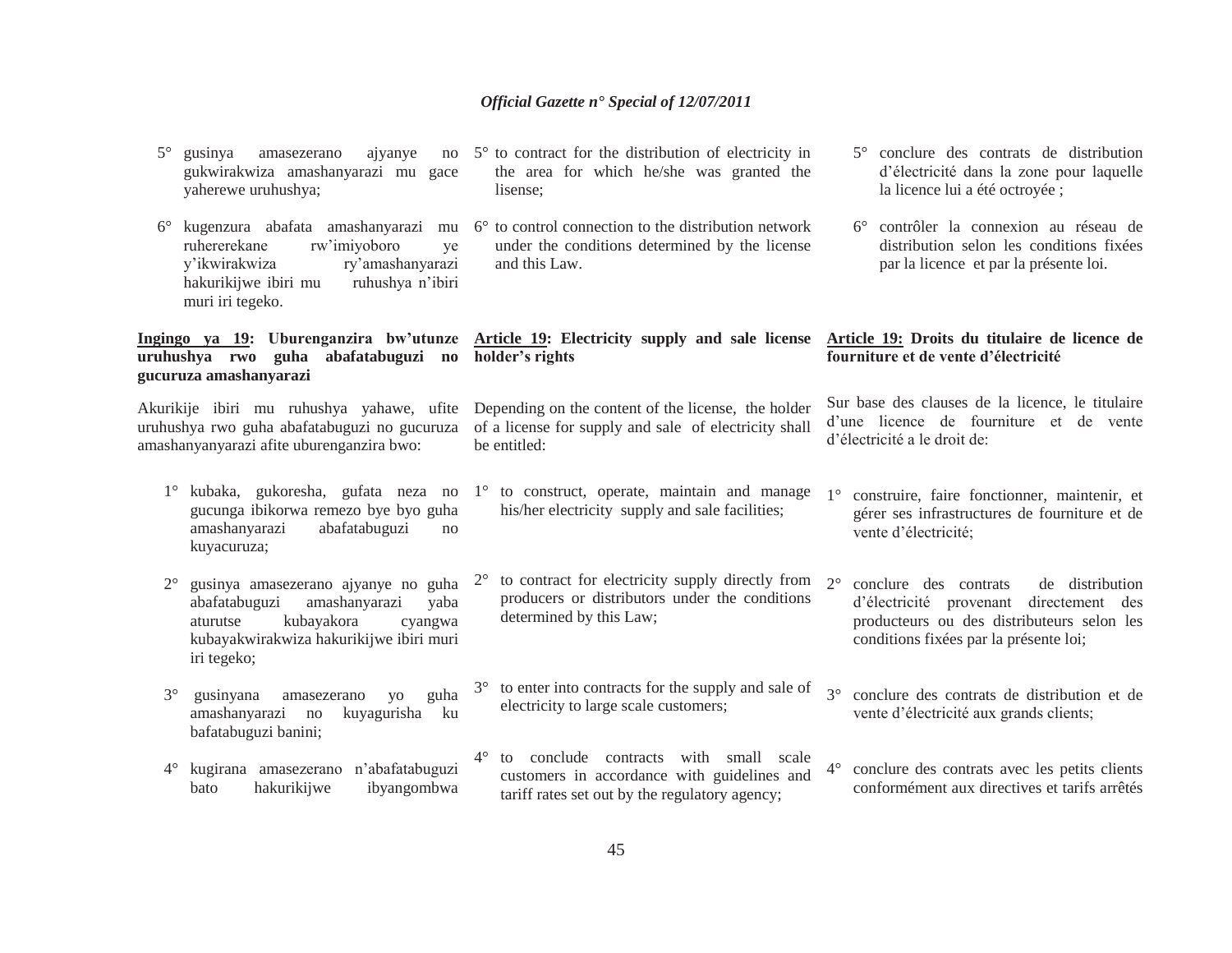ngenderwaho n'ibiciro byatanzwe <sup>n</sup>'ikigo ngenzuramikorere;

batishyura cyangwa bafite izindi mpamvu zituma bafungirwa amashanyarazi byemejwe n'ikigo ngenzuramikorere.

# **Icyiciro cya 4: Imigendekere y'ihindurwa ry'impushya**

#### **Ingingo ya 20: Ihindundwa ry'impushya**

Uruhushya rushobora guhinduka bisabwe n'ikigo ngenzuramikorere cyangwa n'uwaruhawe hashingiwe ku mpamvu zumvikana.

# **Ingingo ya 21: Uburyo impushya zihindurwa**

Iyo ikigo ngenzuramikorere gisanze ari ngombwa guhindura ibikubiye mu ruhushya, kibikora mu nyandiko, kikabimenyesha Minisitiri ufite ingufu <sup>z</sup>'amashanyarazi mu nshingano ze n'abo bireba bose.

Mu gihe uwahawe uruhashya akeneye kuruhindura abisaba mu nyandiko ikigo ngenzuramikorere, na cyo kikabimenyesha Minisitiri ufite ingufu z'amashanyarazi mu nshingano ze.

## **Ingingo ya 22: Igihe cyo gutanga ibitekerezo ku ihindura**

Iyo ikigo ngenzuramikorere kimaze kugaragaza

5° gufungira amashanyarazi abafatabuguzi 5° to disconnect customers for non-payment of 5°bills, or other grounds approved by the regulatory agency.

**Section 4: Procedure for modification of licenses** 

#### **Article 20: Modification of licenses**

License may be subject to modification either upon request by the regulatory agency or the holder initiative based on reasonable grounds.

#### **Article 21: Modalities for modification of licenses**

Where the regulatory agency establishes specifications in the license which nessitate modification, it shall do so in writing and inform the Minister in charge of electricity and all the concerned parties.

Where the license holder needs to have it modified, he/she shall submit a written request to the regulatory agency which shall, in turn, inform the Minister in charge of electricity.

**Article 22: Timeframe for opinion on modification**

par l'agence de régulation;

 déconnecter les clients pour non-paiement des factures, ou pour d'autres raisons approuvées par l'agence de régulation.

#### **Section 4: Procédure de modification de licences**

#### **Article 20: Modification de licences**

La licence peut faire l'objet de modification à l'initiative de l'agence de régulation ou du titulaire, sur base des raisons valables.

#### **Article 21: Modalités de modification de licences**

Si l'agence de régulation trouve qu'il faut apporter une modification aux clauses d'une licence, elle le fait par écrit et informe le Ministre ayant l'électricité dans ses attributions ainsi que toutes les parties concernées.

Si le titulaire d'une licence veut la faire modifier, il introduit une demande écrite à cet effet à l'agence de régulation qui, à son tour, en informe le Ministre ayant l'électricité dans ses attributions.

# **Article 22: Délai pour exprimer l'opinion sur la modification**

Where the regulatory agency has determined Lorsque l'agence de régulation a déterminé les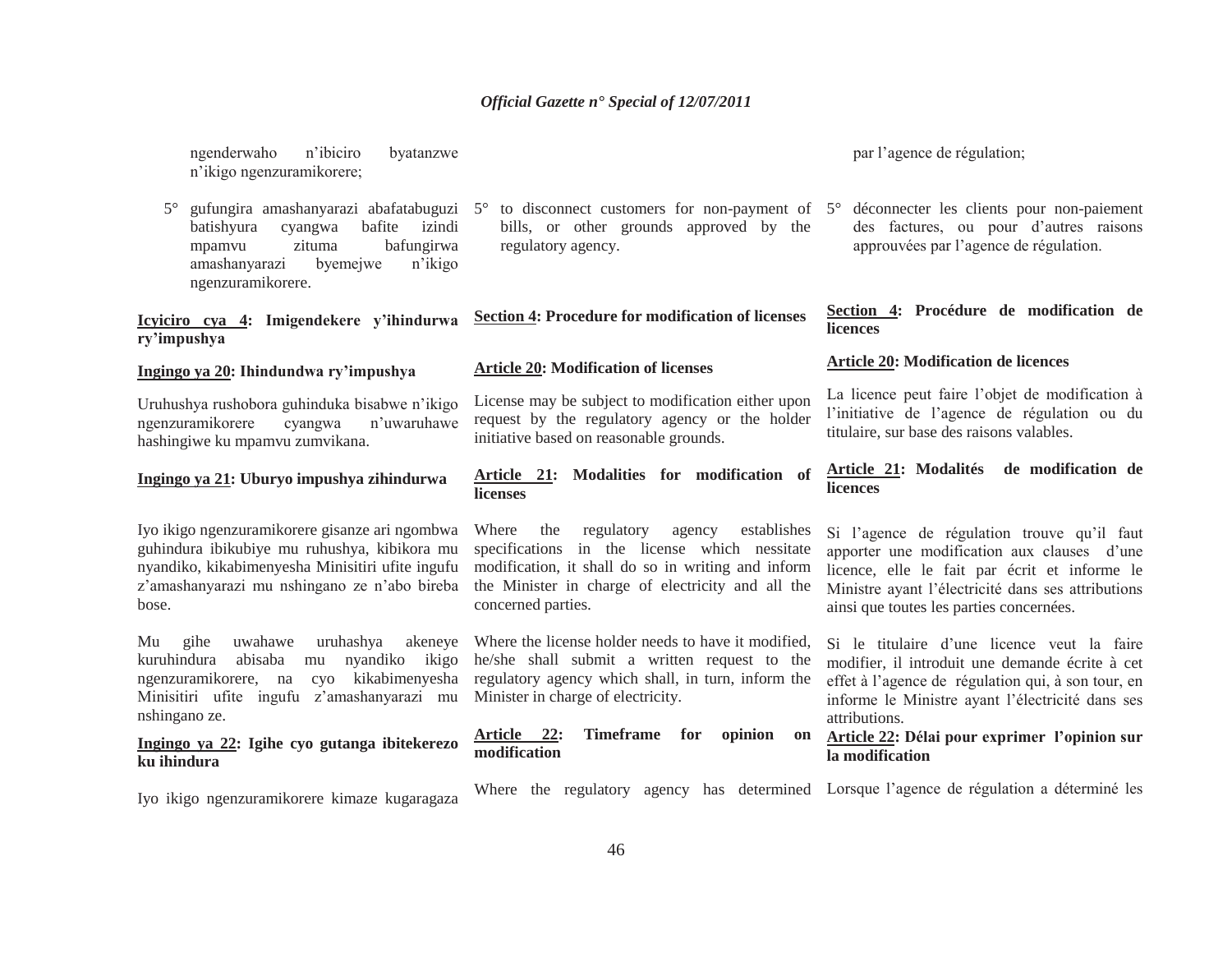ibigomba guhinduka mu ruhushya, uwahawe uruhushya ahabwa igihe kitarenze iminsi mirongo icyenda (90) kugira ngo agire icyo abivugaho.

# **Ingingo ya 23: Itangazwa ry'icyemezo cyo guhindura**

Icyemezo cyo guhindura uruhushya kigomba gutangazwa n'ikigo ngenzuramikorere mu Igazeti ya Leta ya Repubulika y'u Rwanda.

# **Ingingo ya 24: Guhinduranya no gutesha agaciro impushya**

Impinduka no guhinduranya impushya, harimo kugurisha ku buryo buziguye cyangwa butaziguye, gusigirwa, guhererekanya, gukodesha cyangwa irindi hererekanya ry'umutungo cyangwa ibikorwa bitangirwa uruhushya ku kindi kigo cyangwa umuntu ku giti cye ntibyemewe igihe nta cyemezo kizwi cy'ikigo ngenzuramikorere. Icyo cyemezo gitangwa nyuma yo kugenzura dosiye, impapuro <sup>z</sup>'uwo bagiye guha icyo cyemezo bundi bushya hakemezwa ko akwiye koko guhabwa urwo ruhushya. Kudakurikiza ibyo, bituma uruhushya ruta agaciro rukaba ruhagaritswe cyangwa rukamburwa nyirarwo ku buryo budasubirwaho.

# **Ingingo ya 25: Uburenganzira bwo kubyaza umutungo kamere amashanyarazi**

Minisitiri ufite ingufu z'amashanyarazi mu nshingano ze ni we utanga uburenganzira bwo kubyaza umutungo kamere amashanyarazi.

Impushya zo gukora ibikorwa by'amashanyarazi

is given a period not exceeding ninenty (90) days to express his/her opinion.

# **Article 23: Publication of modification decision**

The regulatory agency must publish a decision for license modification in the Official Gazette of the Republic of Rwanda.

#### **Article 24: License transfer and revocation**

Modification and transfers of licenses, including the direct or indirect sale, assignment, conveyance, lease or other transfer of assets or activities subject to a license to a different individual or institution, shall be strictly prohibited if there is no regulatory agency's prior approval. Such approval shall be granted after consideration of the matter and if the proposed transferee meets all the conditions for granting the relevant license. Failure to comply with such requirements shall amount to license suspension or revocation.

#### **Article 25: Concession license**

Concession license shall be granted by the Minister Le droit de concession est accordé par le in charge of electricity.

Licenses for the electricity operations shall be Les licences pour les opérations d'électricité

modification to introduce in the license, the holder modifications à apporter à la licence, il est donné au titulaire un délai ne dépassant pas quatre-vingt dix (90) jours pour exprimer son opinion.

#### **Article 23: Publication de la décision de modification**

La décision de modification d'une licence doit faire l'objet d'une publication par l'agence de régulation au Journal officiel de la République du Rwanda.

#### **Article 24: Transfert et révocation de licences**

Les changements ou les transferts de licences, y compris la vente directe ou indirecte, la cession, la transmission, le bail ou tout autre transfert des actifs ou des activités soumises à une licence à une autre personne physique ou une institution sont strictement interdits sans l'accord préalable de l'agence de régulation. Cet accord est octroyé après examen du dossier du nouveau concessionnaire et son éligibilité à l'obtention d'une licence. Le non respect de ces conditions entraîne la suspension ou la révocable de la licence.

#### **Article 25: Droit de concession**

Ministre ayant l'électricité dans ses attributions.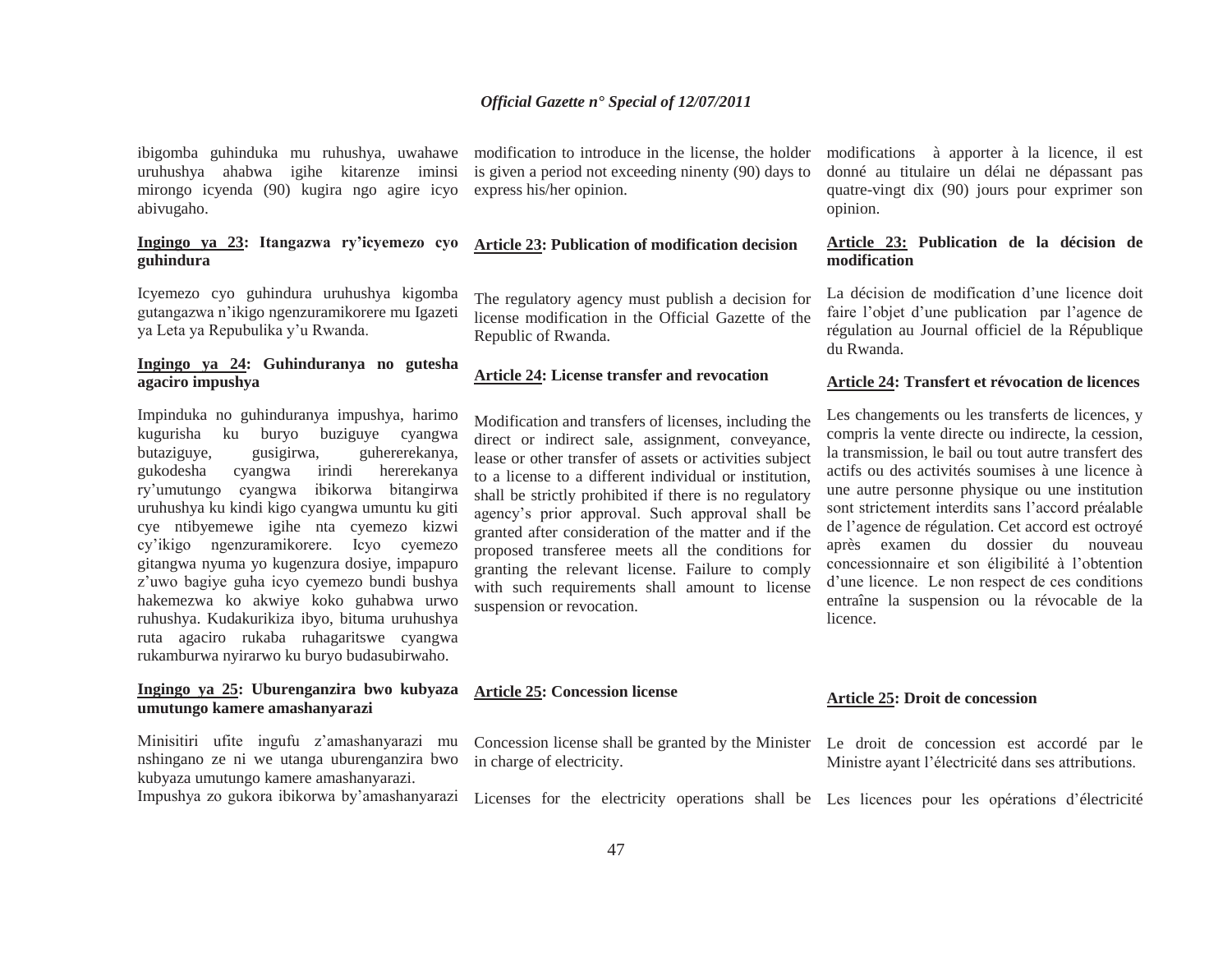zitangwa n'ikigo ngenzuramikorere mu gihe kitarenze iminsi mirongo itandatu (60) nyuma y'itangwa ry'icyemezo cy'uburenganzira bwo kubyaza umutungo kamere amashanyarazi.

# **Ingingo ya 26: Impushya zo kugeza amashanyarazi mu cyaro**

Mu gutanga impushya zo kugeza amashanyarazi mu cyaro, ikigo ngenzuramikorere gishyiraho ubwoko bw'uruhushya ruciriritse bworoshye bwihutisha inzira zo gutanga impushya ku mishinga yo kugeza amashanyarazi mu cyaro. Urwo ruhushya ruhabwa abantu bakorera mu cyaro.

# **UMUTWE WA IV: ISOKO RY'AMASHANYARAZI**

#### **Ingingo ya 27: Isoko ry'amashanyarazi**

Isoko ry'amashanyarazi mu Rwanda ni isoko rituma abantu bose, mu bwisanzure babona uburyo bungana bwo kugera ku bikorwa byo gutunganya, kuyobora no gukwirakwiza amashanyarazi.

# **Ingingo ya 28: Kutagira uhezwa mu bikorwa by'amashanyarazi**

Ibikorwa byo gutwara no gukwirakwiza amashanyarazi nta we biheza, bishingira ku biciro byemejwe kandi byatangajwe n'ikigo ngenzuramikorere.

Icyakora, iyo ubushobozi bw'imiyoboro budahagije cyangwa byatera igihombo ku bari

granted by the regulatory agency within sixty (60) days after the concession license.

# **Article 26: Rural electrification licenses**

With regard to rural electrification license, the regulatory agency shall establish a simplified license in order to expedite licensing for rural electrification projects. Such license shall be granted to those operating in rural areas.

# **CHAPTER IV: ELECTRICITY MARKET**

#### **Article 27: Electricity market**

The electricity market of Rwanda shall be a market based on free and equal access to the activities of<br>electricity production, transmission and production, transmission and distribution.

# **Article 28: Equal access to electricity acivities**

The electricity transmission and distribution activities shall be non-discriminatory. They are based on the tariffs approved and published by the regulatory agency.

However, transmission or distribution through the grid may be denied where such grid is of a low

sont accordées par l'agence de régulation dans une période n'excédant pas soixante (60) jours suivant l'octroi du droit de concession.

#### **Article 26: Licences d'électrification rurale**

Dans l'octroi de licence d'électrification rurale, l'agence de régulation crée une licence simplifiée en vue d'accélérer la procédure d'octroi de licence pour les projets d'électrification rurale. Cette licence est accordée à ceux qui opèrent dans les milieux ruraux.

# **CHAPITRE IV: MARCHE D 'ELECTRICITE**

#### **Article 27: Marché d'électricité**

Le marché d'électricité du Rwanda est un marché basé sur l'accès libre et équitable aux activités de production, de transport et de distribution d'électricité.

#### **Article 28: Accès équitable aux activités d'électricité**

Les activités de transport et de distribution d'électricité doivent être non discriminatoires. Elles se basent sur les coûts des tarifs approuvés et publiés par l'agence de régulation.

Toutefois, l'accès à l'utilisation de réseaux de transport ou de distribution d'électricité peut être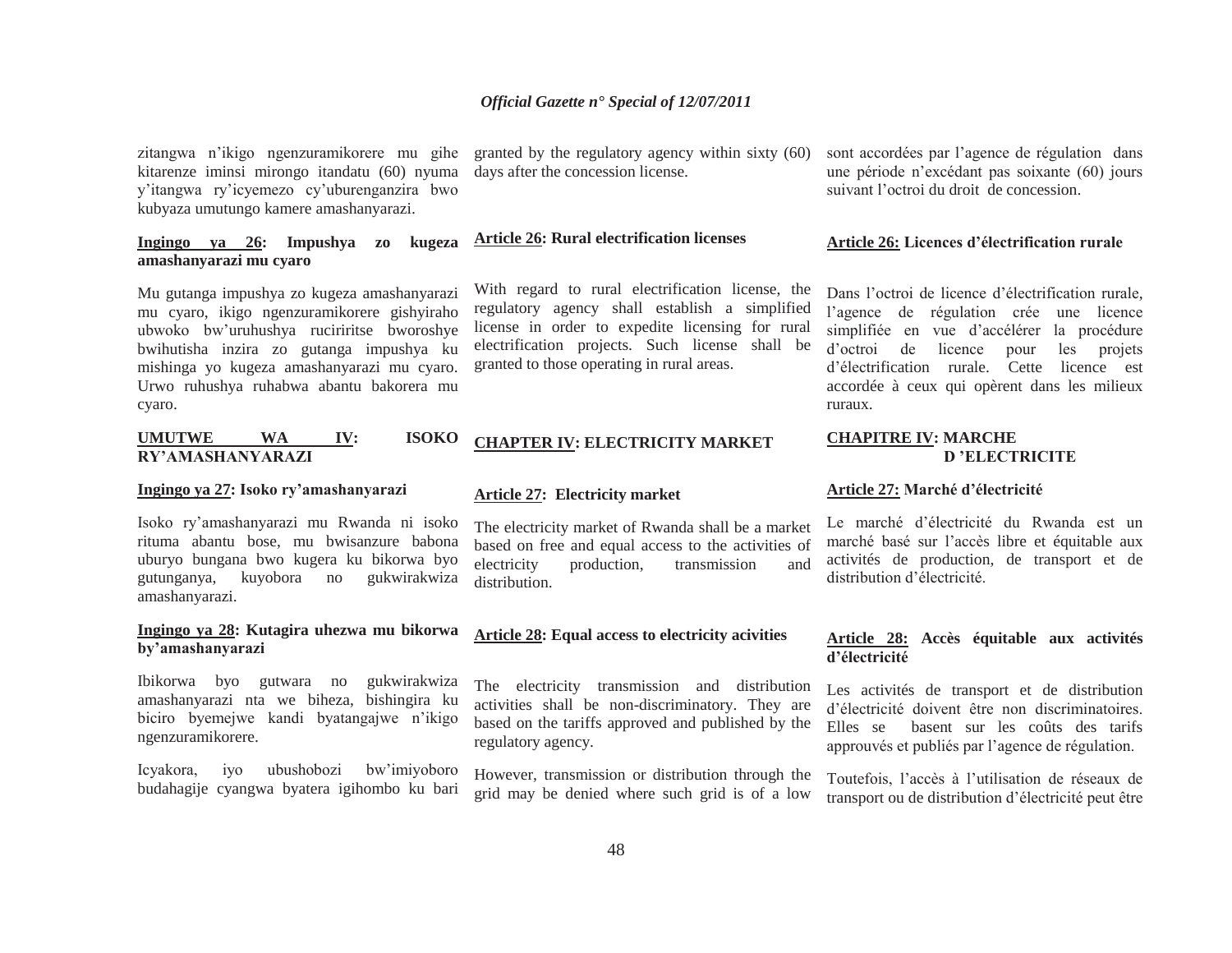basanganywe imiyoboro, uwifuza kunyuza amashanyarazi kuri iyo miyoboro ashobora kutabyemererwa.

Umuntu wese ufite uruhushya rwo kuyobora no gukwirakwiza amashanyarazi wanga gutanga uburenganzira ku murongo agomba kubitangira impamvu zifatika kandi zihagije.

Uwimwe uburenganzira bwo gushyirwa ku murongo ashobora gushyikiriza ikibazo cye ikigo ngenzuramikorere.

#### **UMUTWE WA V : KUGENA IBICIRO**

#### **Ingingo ya 29: Amahame agenga ibiciro**

Amahame agenga ishyirwaho ry'ibiciro by'amashanyarazi ategurwa n'ikigo ngenzuramikorere. Minisitiri ufite ingufu <sup>z</sup>'amashanyarazi mu nshingano ze ni we uyemeza.

#### **Ingingo ya 30: Gushyiraho no kwemeza Article 30: Fixing and approval of tariffs ibiciro**

Ikigo ngenzuramikorere kimaze kubijyamo inama na Minisitiri ufite ingufu z'amashanyarazi mu nshingano ze ku byerekeye amafaranga atangwa na Leta mu rwego rwo gutuma ibiciro bidahindagurika, gishyiraho ibiciro hakurikijwe amabwiriza agenga ishyirwaho ryabyo.

## **Ingingo ya 31: Iyubahirizwa ry'íbisabwa Article 31: Applicability of tariff conditions birebana n'ibiciro**

Ibiciro bishyizweho bikomeza kubahirizwa mu The tariff conditions shall remain in force during a

capacity or where granting it would cause prejudice refusé si ces réseaux sont de faible capacité ou si to the existing grid users.

Any electricity transmission and distribution license holder refusing connection to the grid shall provide adequate and substantial reasons for such refusal.

Any person who has been denied connection to the grid may file a complaint with the regulatory agency.

#### **CHAPTER V: DETERMINING TARIFFS**

#### **Article 29: Principles detrmining tarriffs**

The principles relating to electricity tariffs shall be prepared by the regulatory agency and approved by the Minister in charge of electricity.

The regulatory agency, after consultation with the Minister in charge of electricity concerning the amount of the State subsidy, shall set tariffs in accordance with the regulations thereto.

cet accès peut avoir un impact négatif sur ceux qui les utilisent déjà.

Tout titulaire de licence de transport et de distribution d'électricité qui refuse la connexion au réseau est tenu de motiver ce refus par des arguments tangibles et suffisants.

Toute personne à qui la connexion au réseau a été refusée peut faire un recours auprès de l'agence de régulation.

## **CHAPITRE V : REGULATION DES TARIFS**

#### **Article 29: Principes de fixation des prix**

Les principes relatifs à la fixation des tarifs d'électricité sont proposés par l'agence de régulation et approuvés par le Ministre ayant l'électricité dans ses attributions.

#### **Article 30: Fixation et homologation des tarifs**

L'agence de régulation, après consultation avec le Ministre ayant l'électricité dans ses attributions au sujet du montant de subside du Gouvernement, fixe les tarifs suivant les règlements y relatifs.

#### **Article 31: Applicabilité des conditions tarifaires**

Les conditions tarifaires restent en vigueur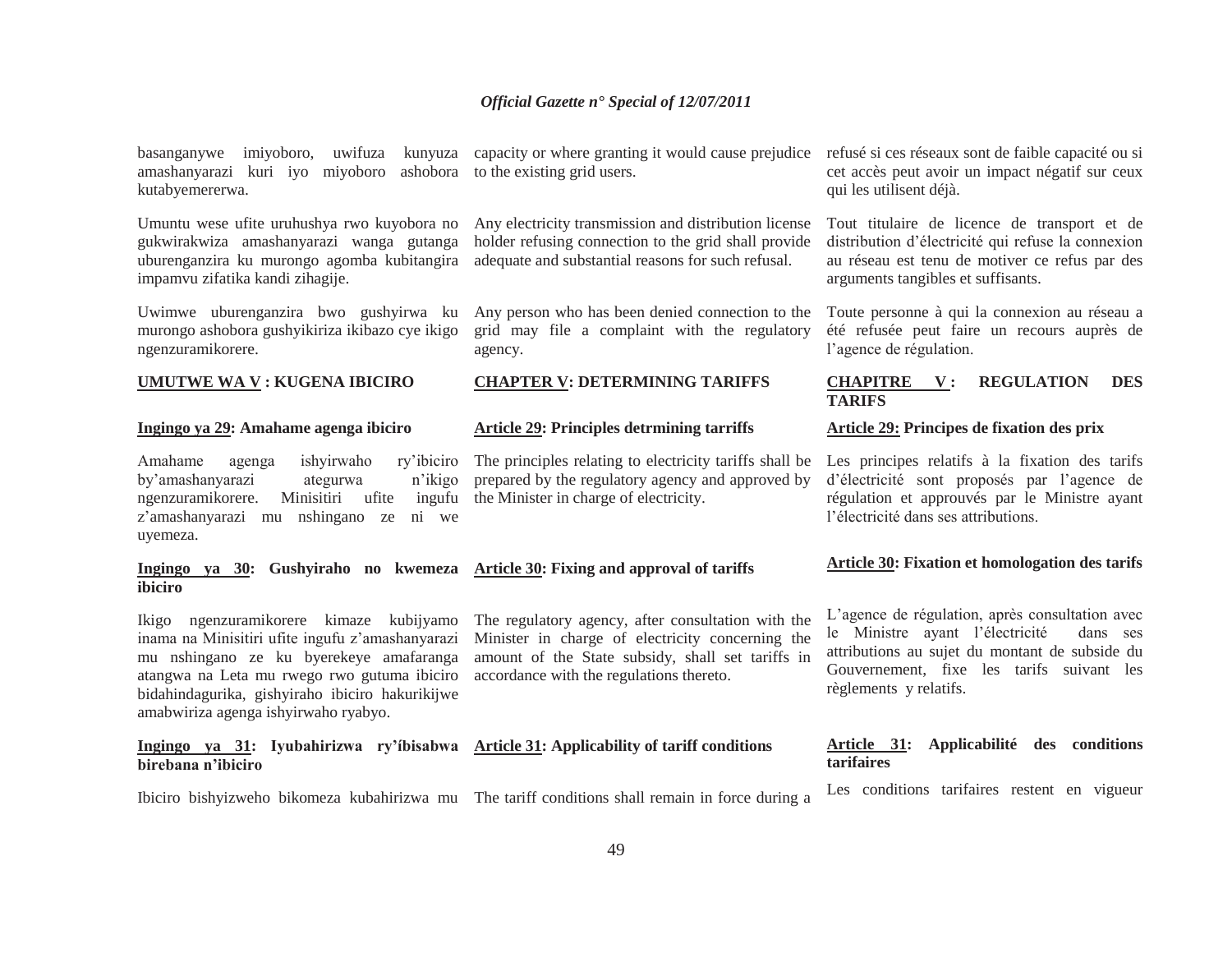gihe cyagenwe hakurikijwe ibyumvikanweho mu masezerano atanga uruhushya.

#### **Ingingo ya 32: Icyerekezo cy'ibiciro**

Ibiciro bigomba gutuma umushoramari abona inyungu ikwiye ku gishoro. Igishoro kibarwa hashingiwe ku gaciro k'ibikoresho byakoreshejwe kugira ngo igikorwa kigerweho.

#### **Ingingo ya 33 : Uburyo ibiciro bigenwa**

Ibiciro n'uburyo bishyirwaho bigomba kwita kuri ibi bikurikira:

- 1° kunyura mu mucyo no kugaragaza ibiciro by'ibyakoreshejwe harimo no kwibanda ku byashowe, hirindwa guteza imbogamizi ku isoko cyangwa se kubangamira ubucuruzi mu bikorwa by'iyobora ry'amashanyarazi hagamije kugira ngo ubucuruzi bw'amashanyarazi bwunguke kandi habe n'ipiganwa kandi hirindwe guha inkunga abakoresha umuyoboro;
- 2° kureba ko kuri buri rwego rw'abafatabuguzi hishyurwa amafaranga yashowe bitabujije ko hateganywa amafaranga yakwishyurwa na bimwe mu byiciro by'abafatabuguzi, hagamijwe kuzamura imikoreshereze myiza y'amashanyarazi;

period determined in accordance with the agreed provisions of the license.

#### **Article 32: Tariff trends**

Tariffs must ensure that the investor has a normal Les tarifs doivent permettre à l'investisseur return on his/her investments. The capital investiment shall be determined on the basis of infrastructure and equipment value used for the project implementation.

#### **Article 33: Tariff setting methodology**

Tariffs and tariff setting methodology must take it Les tarifs et la méthodologie de tarification into account the following:

- 1° be transparent, accommodate the need for 1°system integrity and reflect justified incurred costs, by minimizing risks in the sector of electricity transmission business and by ensuring competition while avoiding subsidies to the grid users;
- $2^{\circ}$  $\degree$  make sure each category of clients pays back  $2\degree$ the costs incurred on investments made without precluding the possibility to require some categories of clients to pay certain fees so as to promote an efficient use of electricity.

pendant une période déterminée conformément aux clauses convenues de la licence.

#### **Article 32: Orientations des tarifs**

d'obtenir un taux de rentabilité normal de ses investissements. L'investissement se détermine sur base de la valeur des infrastructures et des équipements utilisés dans la réalisation du projet.

#### **Article 33: Méthodologie de tarification**

doivent:

- être transparents, et satisfaire à la nécessité de l'intégrité du système et refléter les coûts justifiés encourus, en minimisant les risques en ce qui concerne l'investissement dans le secteur des activités de transport d'électricité, en assurant la compétition et en évitant des subsides aux utilisateurs du réseau ;
- permettre le recouvrement pour chaque catégorie des clients des investissements faits sans exclure la possibilité d'exiger pour certaines catégories de clients d'autres frais de manière à promouvoir une meilleure utilisation de l'électricité ;
- 3° gufasha  $\degree$  gufasha kwishyura amafaranga  $3\degree$  help in recovering incurred costs, including  $3\degree$ permettre le recouvrement des coûts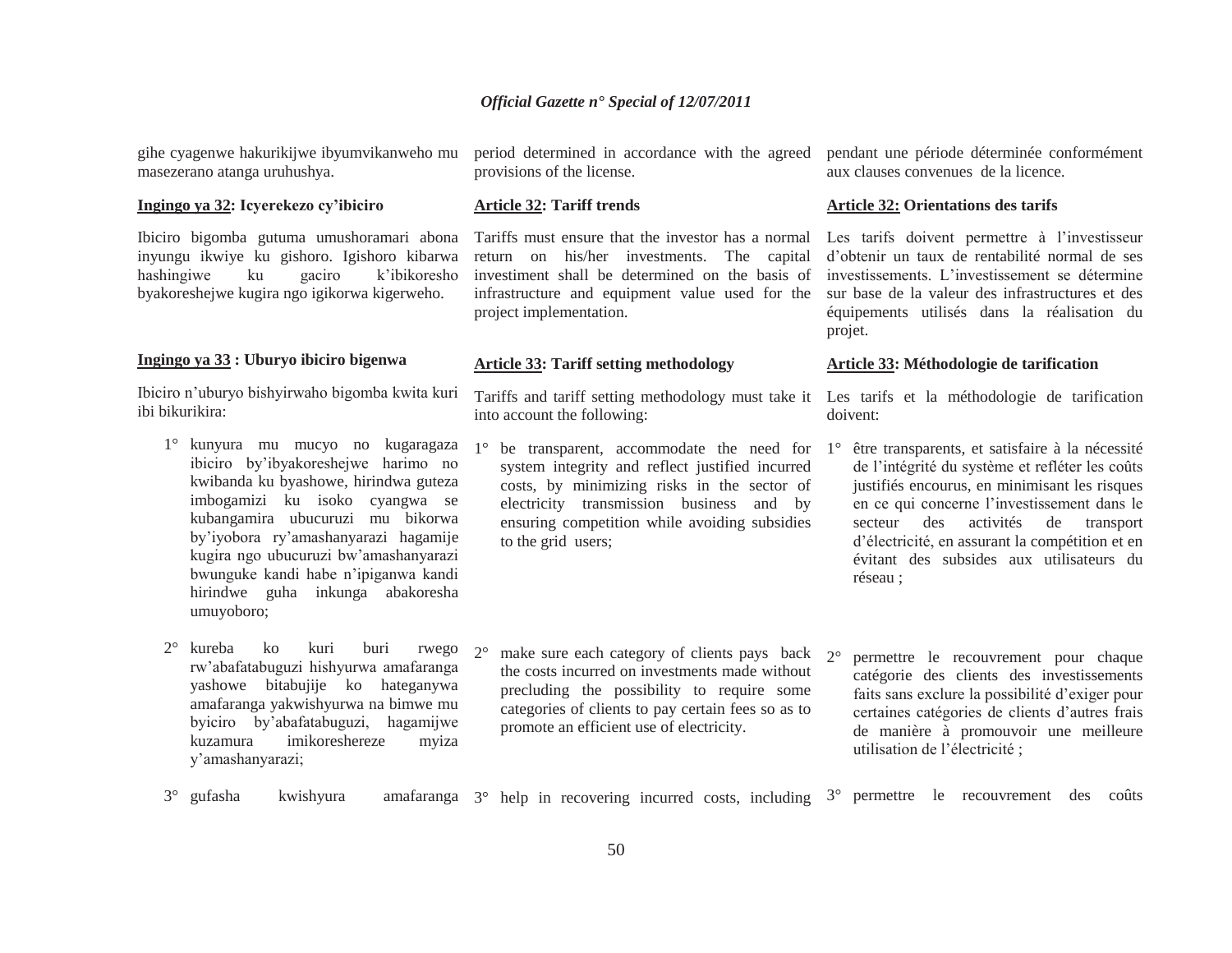agaragazwa uko yakoreshejwe harimo igishoro, mu bikorwa byateguwe bishobora kongera inyungu zigaragara ku mafaranga yashowe ugereranyije <sup>n</sup>'ibikorwa byateguwe, bityo bigateza imbere ibikorwa by'itunganya no gukwirakwiza ubushobozi bwa za serivisi zigendana n'iyo mirimo. Byose bikorwa bigamije kureshya ishoramari ryigenga no kwitabira ikoranabuhanga;

- 4° kongeramo agahimbazamusyi gatuma abantu bashishikarira kugeza serivisi nziza ku bafatabuguzi;
- $5^{\circ}$  guteganya ko habaho imihindagurikire y'ibiciro bizamuka cyangwa bimanuka igihe habayeho ibihe bidasanzwe.

# **Ingingo ya 34: Gutangaza ibiciro**

Abafite impushya z'imirimo ijyanye no gutunganya, gukwirakwiza, kuyobora, kugura no kugurisha ingufu z'amashanyarazi bose bagomba gutangaza ibiciro byabo mbere y'uko bitangira gukurikizwa hakurikijwe amabwiriza ariho.

#### **Ingingo ya 35: Guhwanisha ibikorwa n'íbiciro**

Ikigo ngenzuramikorere gifite ububasha bwo kwemeza amafaranga agenda mu bikorwa byo kubungabunga no kuyobora amashanyarazi hashingiwe ku mahame ngenderwaho.

capital financing costs invested in projected activities that allow a reasonable level of proceeds compared to the projected activities thereby improving on capcity building in terms of production and distribution activities as well as the capacity of delivering auxillary services. All this being aimed at attracting private investments and use of technology;

- $4^{\circ}$  include appropriate incentives to improve the quality of service to customers;
- $5^{\circ}$  provide for a system of tariff decrease or increase following exceptional conditions.

#### **Article 34: Publication of tariffs**

All holders of electricity production, distribution, transmission, purchase and sale licenses must publish their tariffs prior to their implementation in accordance with regulations in force.

## **Article 35: Balancing charges**

The regulatory agency shall have power to approve balancing charges for transmission and system operation based on specified principles.

encourus justifiés, y compris les coûts de financement des capitaux, dans les activités planifiées permettant un taux de rendement raisonnable comparativement aux activités planifiées, stimulant ainsi le renforcement des capacities d'amélioration d'activités de production et de distribution et de rendre des services connexes. Tout cela a pour but d'attirer les investissements privés et l'utilisation de la technologie ;

- 4° inclure des primes d'encouragement appropriées pour améliorer la qualité des services fournis aux clients ;
- $5^\circ$  prévoir un système de révision des tarifs à la baise ou à la hausse en cas de circonstances exceptionnelles.

#### **Article 34: Publication des tarifs**

Tous les titulaires de licence de production, de distribution, de transport, d'achat et de vente d'électricité doivent publier leurs tarifs avant leur application selon la réglementation en vigueur.

## **Article 35:Equilibre des charges**

L'agence de régulation a le pouvoir d'approuver l'équilibre des charges pour le transport et le fonctionnement du système d'électricité sur base des principes fixés.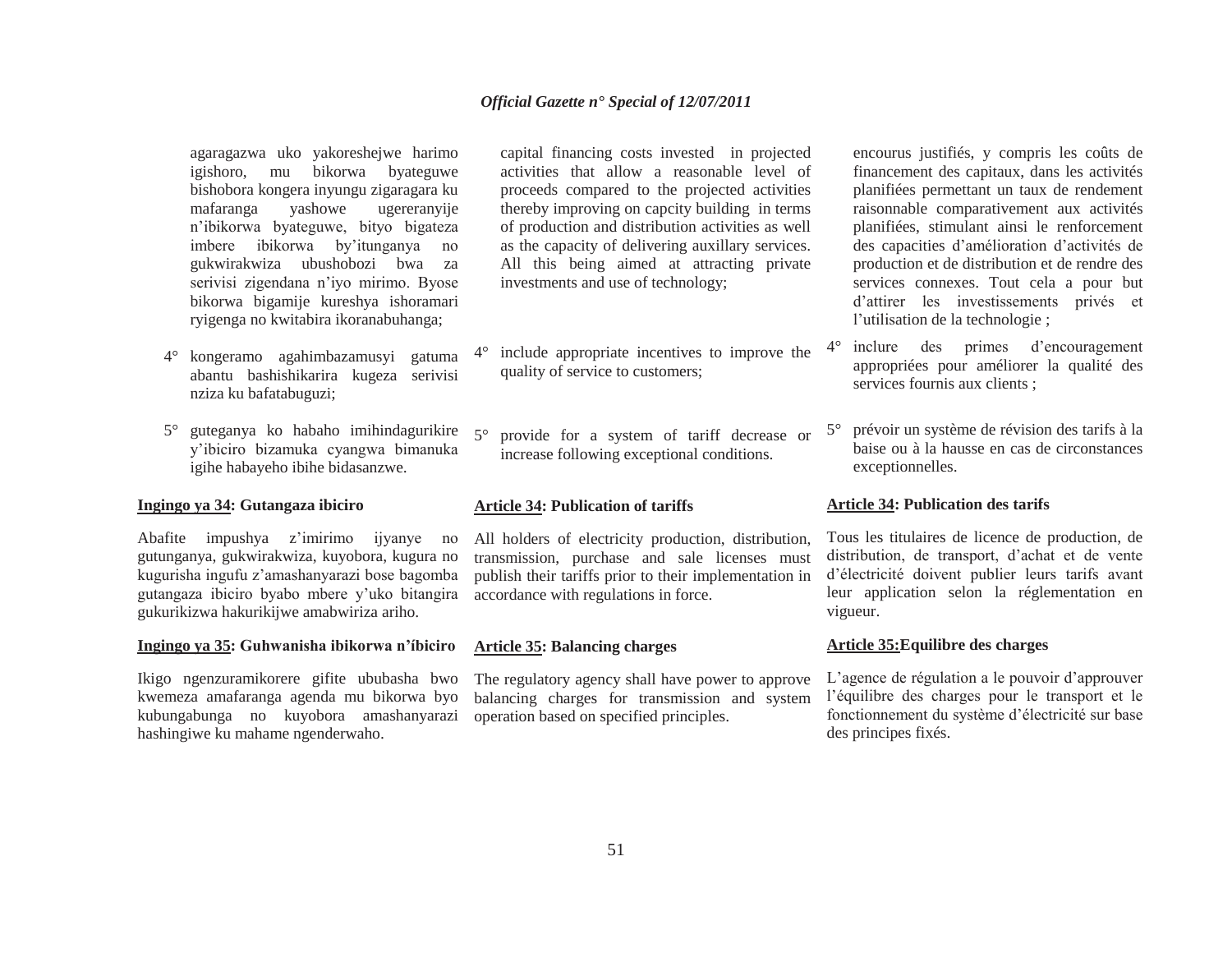#### **UMUTWE WA VI: KURENGA KU CHAPTER VI: DEROGATIONS TO THE CHAPITRE VI: DEROGATIONS A LA ITEGEKO, UBURENGANZIRA MIYOBORO, GUTUMIZA NO KUJYANA ELECTRICITY IMPORTS AND EXPORTS AMASHANYARAZI MU MAHANGA LAW, CONNECTION TO THE GRIDS,**

# **Icyiciro cya mbere: Kurenga ku itegeko**

# **Section One: Derogations to the Law**

# **Ingingo ya 36: Ishyirwaho ry'inganda <sup>z</sup>'amashanyarazi mu bikorera**

Hatirengagijwe ibiteganywa n'iri tegeko, ibikorwa byo gutunganya, kuyobora no gukwirakwiza ingufu z'amashanyarazi, biremewe ku butaka bw'igihugu, hifashishijwe inganda <sup>z</sup>'amashanyarazi n'imiyoboro y'itangwa <sup>n</sup>'ikwirakwiza yashyizweho n'inganda cyangwa urugo, kugira ngo rwikoreshereze ayo mashanyarazi cyangwa akoreshwe n'izindi nganda zishamikiyeho.

Igihe izo nganda zishyizweho mu mitungo y'abantu ku giti cyabo, nta kuvogera ubutaka rusange bwa Leta n'ubutaka bwite bwa Leta.

Ibikorwa bivugwa mu gika cya mbere cy'iyi ngingo bimenyeshwa mbere ikigo ngenzuramikorere kandi bikubahiriza <sup>n</sup>'amabwiriza akurikizwa agendanye <sup>n</sup>'umutekano w'ibikorwa by'ingufu <sup>z</sup>'amashanyarazi.

## **Ingingo ya 37: Kwambura uburenganzira**

Ikigo ngenzuramikorere gishobora kwambura uruganda, umuntu ku giti cye cyangwa ikigo, uburenganzira byari bifite iyo hirengagijwe itegeko.

**Article 36: Establishing private power plants** 

Subject to the provisions of this Law, activities of production, transmission and distribution of electricity through transmission and distribution power plants and grids established by a company or a household for own consumption or for consumption by other companies thereto, shall be authorized on the national territory.

Where such power plants are established within private properties, there must be no violation of public and State private domain.

Activities referred to in the paragraph one of this Article shall be subject to prior notice to the regulatory agency and in compliance with regulations regarding safety of electricity operations.

#### **Article 37: Withdrawal of right**

The regulatory agency may withdraw from a company, an individual or an institution the right granted in case of non compliance with the Law.

# **LOI, CONNEXION AUX RESEAUX, IMPORTATIONS ET EXPORTATIONS D'ELECTRICITE**

**Section Première : Dérogations à la loi** 

# **Article 36: Création des centrales électriques privées**

Sous réserve des dispositions de la présente loi, sont permises sur le territoire national les activités de production, de transport et de distribution d'électricité par les centrales électriques et réseaux de transport et de distribution établis par une entreprise ou un ménage pour sa propre consommation ou celle d'autres entreprises qui lui sont affiliées.

Lorsque ces centrales sont établies à l'intérieur de propriétés privées, il ne doit y avoir aucun empiétement sur le domaine public et le domaine privé de l'Etat.

Les activités visées à l'alinéa premier du présent article sont soumises à la notification préalable à l'agence de régulation et au respect des règlements relatifs à la sécurité des opérations d'électricité.

#### **Article 37: Retrait du droit**

L'agence de régulation peut retirer, à une entreprise, une personne physique ou une institution le droit accordé en cas de non respect de la loi.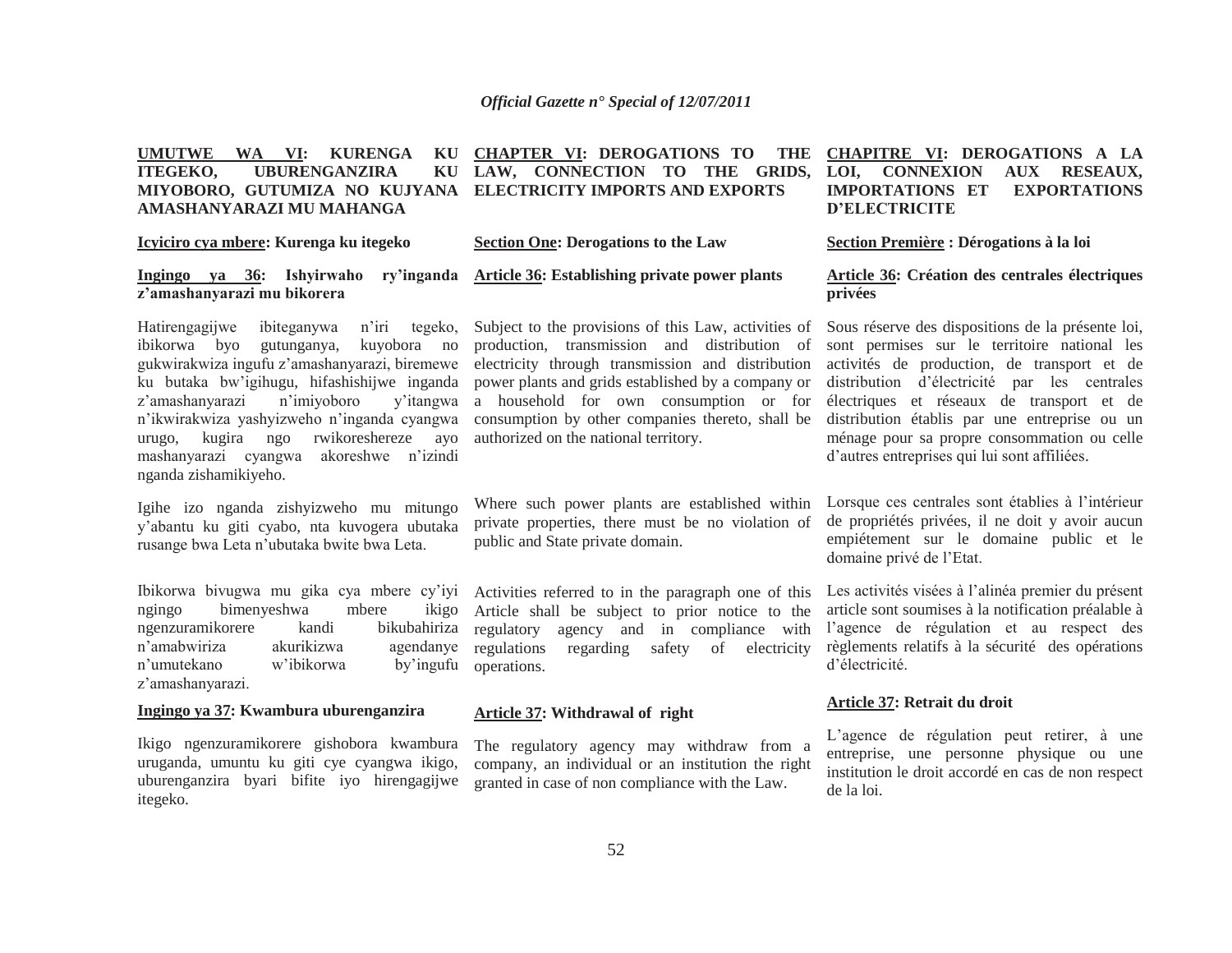Production license holders shall submit to the regulatory agency the contracts of connection to grids entered into with electricity transmission or

**Article 39: Connection to the grid by electricity** 

An operator performing transmission or distribution of electricity cannot deny connection to the grid to electricity producers, when their application is

He/she shall not apply to them discriminatory tariffs. Only objective discrepancies among

properly made and complies with Laws.

producers may justify tariff discrepancies.

**Article 38: Definitive connection** 

distribution license holders.

**producer**

#### **Icyiciro cya 2: Uburenganzira bwo gushyirwa ku muyoboro Section 2: Right of connection to the grids**

#### **Ingingo ya 38: Kwemererwa bidasubirwaho**

Abakora ibikorwa by'amashanyarazi bafite uruhushya rwo gutunganya, bashyikiriza ikigo ngenzuramikorere amasezerano yo gushyirwa ku muyoboro basinyana n'abakora ibikorwa byo kuyobora cyangwa gukwirakwiza amashanyarazi.

# **Ingingo ya 39: Gushyirwa ku muyoboro k'umuntu utunganya amashanyarazi**

Ukora ibikorwa byo kuyobora amashanyarazi cyangwa byo kuyakwirakwiza ntashobora kwangira gushyira ku muyoboro abantu bakora ibikorwa byo gutunganya amashanyarazi kuva igihe gusaba kwabo gukurikije amategeko kandi kuri mu kuri.

Ntashobora kubagurisha ku biciro bibasumbanya <sup>n</sup>'abandi. Gusa ibinyuranyo bitabogamye ku batunganya amashanyarazi bishobora kugaragaza itandukaniro ry'ibiciro.

**Icyiciro cya 3: Gutumiza no kohereza amashanyarazi mu mahanga Section 3: Electricity import and export** 

#### **Ingingo ya 40: Uruhushya rw'ubucuruzi mpuzamahanga Article 40: International trade license**

Umuntu wese cyangwa isosiyete iyo ari yo yose iteganya gutumiza cyangwa kohereza ingufu <sup>z</sup>'amashanyarazi hanze y'u Rwanda igomba kubanza kubona uruhushya rw'ubucuruzi mpuzamahanga bw'amashanyarazi.

Any person or company intending to import or export electric power across the borders of Rwanda must get beforehand an international trade license for electric power.

#### **Section 2: Droit de connexion aux réseaux**

#### **Article 38: Connexion définitive**

Les titulaires de licence de production transmettent à l'agence de régulation, les contrats de connexion aux réseaux qu'ils concluent avec les titulaires de licence de transport ou de distribution d'électricité.

#### **Article 39: Connexion au réseau du producteur d'électricité**

Un opérateur assurant le transport ou la distribution d'électricité ne peut refuser la connexion au réseau aux producteurs d'électricité, dès lors que leur demande est conforme aux lois et sincère.

 Il ne peut leur appliquer des tarifs discriminatoires. Seules les différences objectives entre producteurs peuvent justifier les différences tarifaires.

**Section 3: Importation et exportation d'électricité** 

# **Article 40: Licence pour le commerce international**

Toute personne ou entreprise envisageant d'importer ou d'exporter de l'énergie électrique hors du Rwanda doit au préalable obtenir une licence pour le commerce international de l'énergie électrique.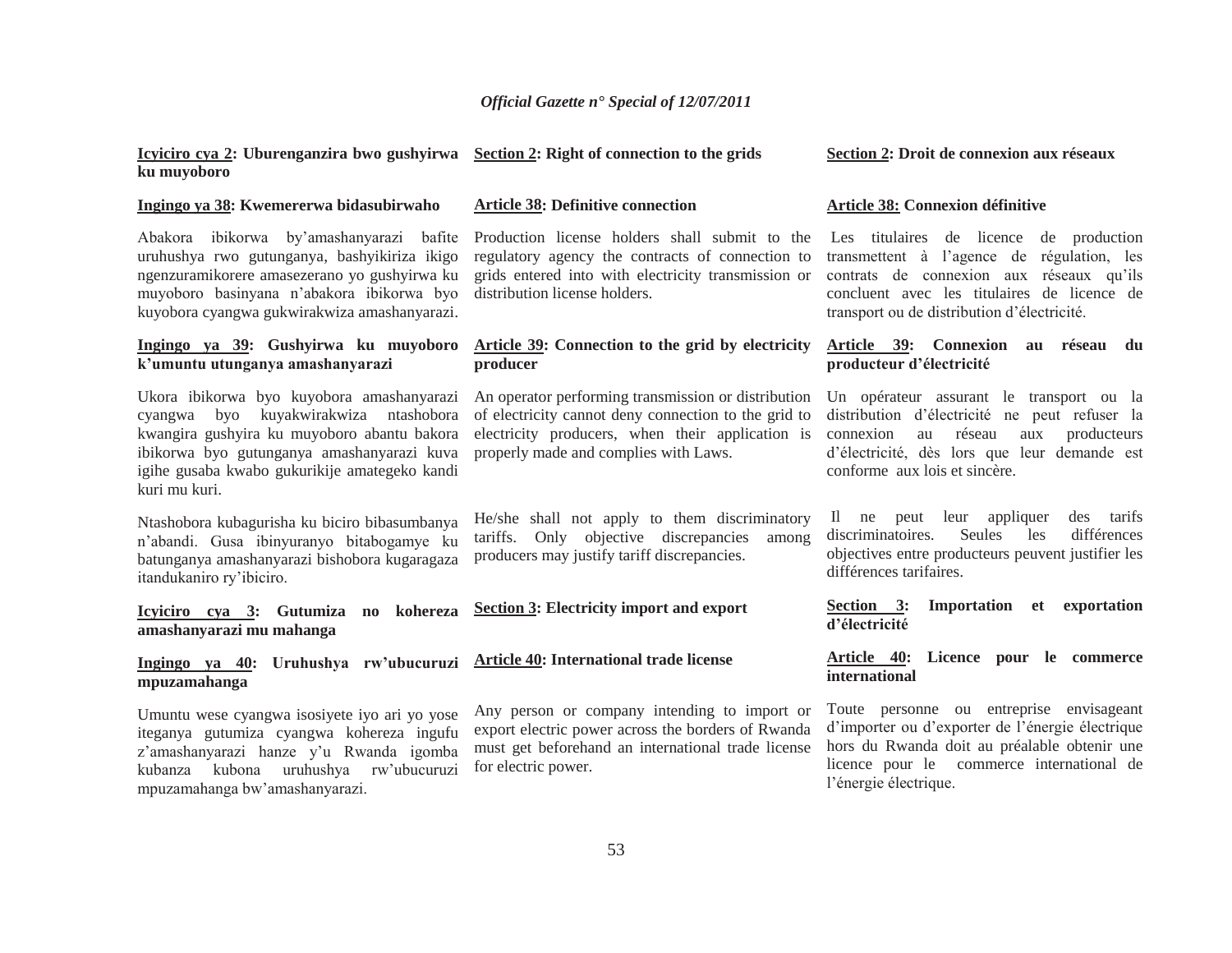**Ingingo ya 41: Gusinya amasezerano yo gucuruza no kugura amashanyarazi**

Ufite uruhushya rw'ubucuruzi mpuzamahanga bw'amashanyarazi agomba gusinyana amasezerano yo kugura no kugurisha ingufu <sup>z</sup>'amashanyarazi n'abayatunganya bakiha gahunda yo kuyobora no gutwara amashanyarazi <sup>n</sup>'aho azanyuzwa bakurikije ibisabwa byashyizweho n'iri tegeko.

Agomba kandi gusinya amasezerano yo gutanga no kugurisha amashanyarazi ku bafatabuguzi banini hakurikijwe iri tegeko.

#### **UMUTWE WA VII: ABAFATABUGUZI**

# **Ingingo ya 42: Uburenganzira, inshingano <sup>n</sup>'ibisabwa abafatabuguzi banini**

Umufatabuguzi munini ashobora kwihitiramo umugezaho ingufu z'amashanyarazi, agomba kandi kugaragaza ingano n'igiciro cy'amashanyarazi biteganywa mu masezerano. Ayo masezerano agomba kubahiriza amategeko ariho.

# **Ingingo ya 43: Kugeza amashanyarazi ku bafatabuguzi**

Umufatabuguzi muto agezwaho amashanyarazi <sup>n</sup>'umucuruzi wabiherewe uruhushya n'ikigo ngenzuramikorere nyuma yo kumvikana ko azajya ageza amashanyarazi ku bafatabuguzi bato bo mu karere akoreramo.

# **Article 41: Concluding contracts for electricity sale and purchase**

International electricity trade license holder shall conclude contracts for purchase and sale of electric power directly from producers and arrange for transmission, transit, or wheeling of the electricity under the conditions determined by this Law.

He/she shall conclude contracts for supply and sale of electricity to large scale customers in accordance with this Law.

#### **CHAPTER VII: CUSTOMERS**

# **Article 42: Rights, responsibilities and duties of large scale customers**

A large scale customer may freely choose his or her electric power supplier. He/she must also specify quantities and price of electric power that are the subject matter of the contract. The contract must comply with applicable laws.

# **Article 43: Electricity supply to customers**

 A small scale customer shall be supplied with electricity by a supplier authorized by the regulatory agency upon agreement to supply electricity to small scale customers in the region in which he/she is operating.

#### **Article 41: Conclusion des contrats de vente et d'achat d'électricité**

Le détenteur d'une licence pour le commerce international d'électricité doit conclure des contrats pour l'achat et la vente de l'énergie électrique directement avec les producteurs et <sup>s</sup>'organiser pour assurer le transport, le transit, ou le passage de l'électricité selon les conditions fixées par la présente loi.

Il doit en outre conclure des contrats pour la fourniture et la vente d'électricité aux grands clients conformément à la présente loi.

#### **CHAPITRE VII : CLIENTS**

#### **Article 42: Droits, obligations et devoirs des grands clients**

Un grand client peut choisir librement son fournisseur d'énergie électrique. Il doit aussi définir les quantités et le prix de l'énergie électrique, qui font l'objet du contrat. Le contrat doit être conforme à la législation en vigueur.

#### **Article 43: Fourniture d'électricité aux clients**

Le petit client est approvisionné en électricité par un fournisseur autorisé par l'agence de régulation après accord de fournir l'électricité aux petits clients de la région dans laquelle il opère.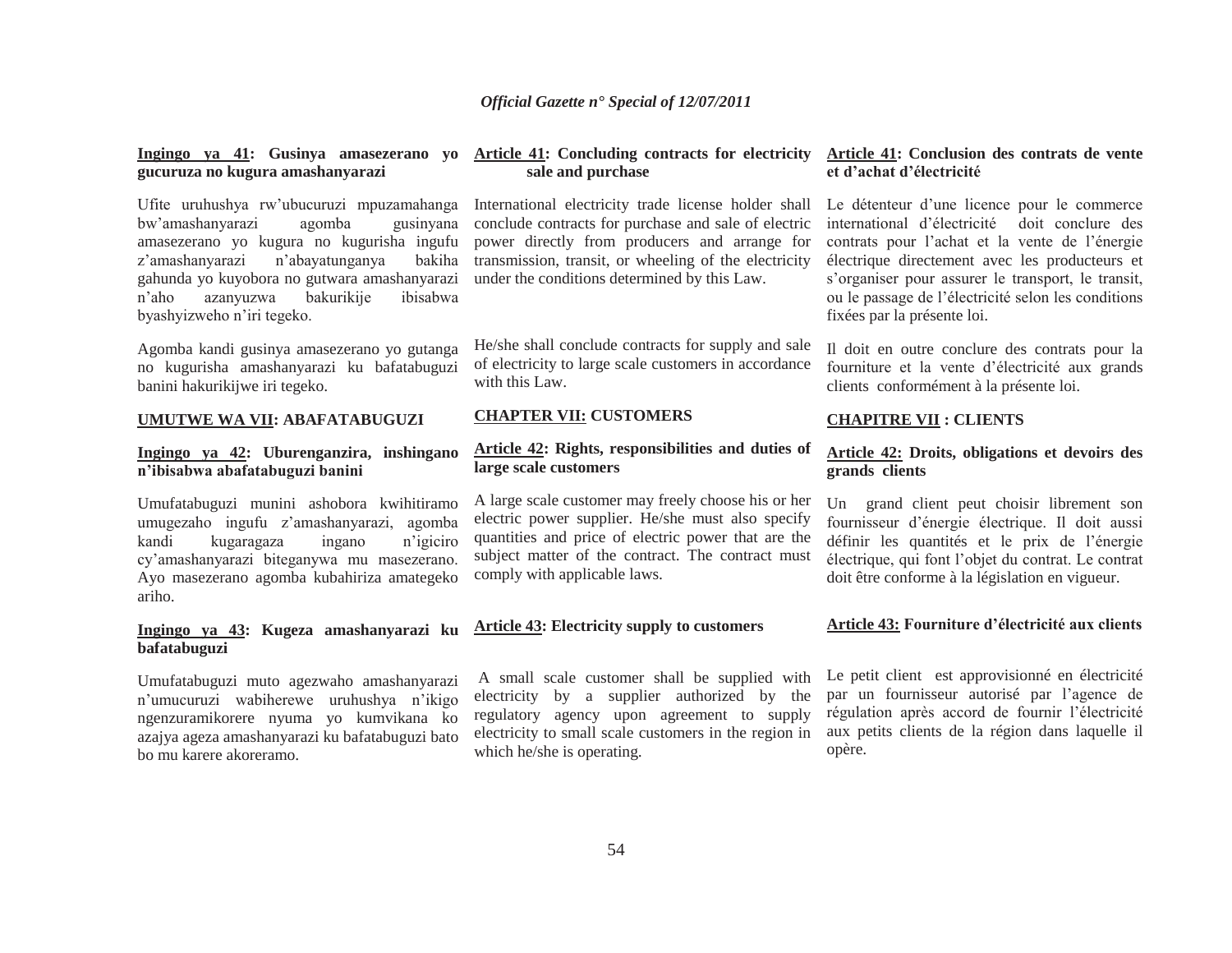# **Ingingo ya 44: Ibisabwa muri rusange byo kugeza amashanyarazi ku bafatabuguzi**

Amabwiriza rusange yo gutanga amashanyarazi agomba kwizeza abafatabuguzi uburyo bwo gukemura ibibazo byabo mu mucyo, ku buryo bworoshye, budahenze kandi byihuse, n'igihe hatanzwe ingwate uburyo bwo kwishyura cyangwa gutanga ingurane ku bafatabuguzi.

Ikigo ngenzuramikorere cyemeza amabwiriza rusange agenga ibijyanye no guha amashanyarazi abafatabuguzi, kugira ngo abafatabuguzi bagire uburenganzira bwo kugirana amasezerano <sup>n</sup>'ababagezaho imirimo yerekeranye <sup>n</sup>'amashanyarazi mu buryo butagize uwo buheza cyangwa burenganya, bukorewe mu mucyo kandi bwabanje gutangazwa.

Ikigo ngenzuramikorere gishobora gushyiraho amabwiriza agenzura ibisabwa mu igura <sup>n</sup>'igurisha ry'amashanyarazi.

#### **Ingingo ya 45: Gukemura amakimbirane**

Ikigo ngenzuramikorere kigomba gukemura amakimbirane avuka hagati y'umufatabuguzi <sup>n</sup>'utanga amashanyarazi, gishobora kuba umuhuza n'umukemurampaka kandi gishobora kwifashisha impuguke mu gihe bibaye ngombwa.

Icyemezo gifashwe n'ikigo ngenzuramikorere gishobora gushyikirizwa urukiko rubifitiye ububasha.

# **supply to customers**

The general requirements for electricity supply must ensure transparent, simple, inexpensive and rapid procedures for addressing customers' complaints, and, where warranted, a system of reimbursement and/or compensation to the cas de garantie, un système de remboursement consumers.

requirements for the supply of electricity to customers, ensuring that those customers have right to conclude contracts with their electricity service providers under conditions that are nondiscriminatory, transparent, fair and disclosed in advance.

The regulatory agency may set regulations as to L'agence de régulation peut édicter des controlling conditions for electricity purchase and sale.

## **Article 45: Dispute resolution**

arising between electricity consumer and supplier. It may also be a mediator and arbitrator and may benefit from the advice by an expert where necessary.

The regulatory agency decision may be referred to the relevant court.

#### **Article 44: General requirements for electricity Article 44: Conditions générales de fourniture d'électricité aux clients**

Les conditions générales de fourniture d'électricité doivent garantir des procédures transparentes, simples, peu onéreuses et rapides pour régler les réclamations des clients, et, en et/ou d'indemnisation des clients.

The regulatory agency shall approve general L'agence de régulation approuve les conditions générales pour la fourniture d'électricité aux clients, en s'assurant que ces clients ont droit à un contrat avec leurs fournisseurs de services d'électricité selon les conditions qui sont non discriminatoires, transparentes, justes, et préalablement publiées.

> règlements quant au contrôle des conditions d'achat et de vente d'électricité.

#### **Article 45: Résolution des conflits**

 The regulatory agency must resolve disputes L'agence de régulation doit résoudre les conflits en rapport avec l'électricité, qui pourraient surgir entre le consomateur et le distributeur d'électricité. L'agence de régulation peut également servir de médiateur et de conciliateur et peut se faire assister par un expert en cas de nécessité.

> La décision de l'agence de régulation peut être introduite devant la juridiction compétente.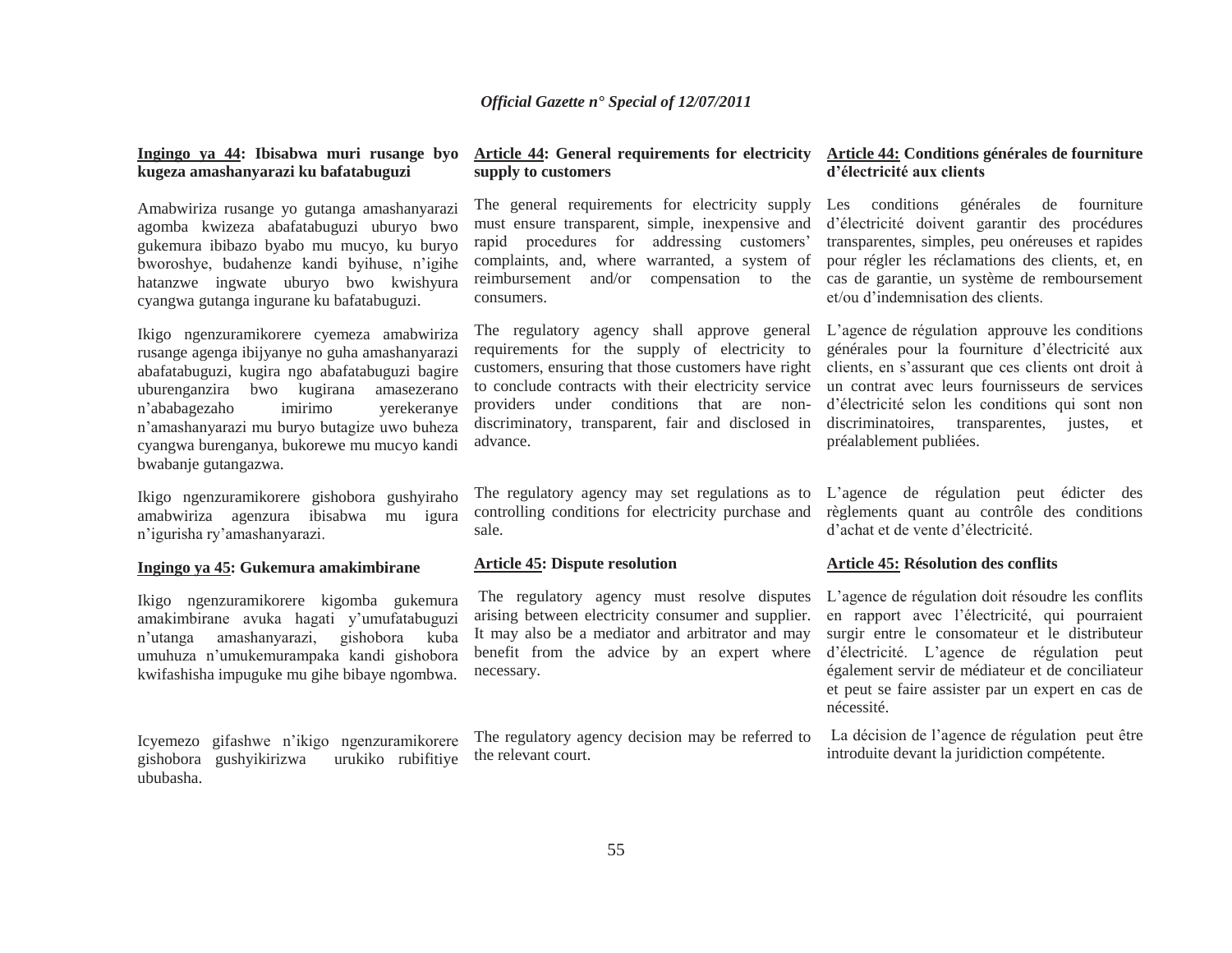#### **UMUTWE WA VIII: IKIGEGA RUSANGE CHAPTER VIII: UNIVERSAL ACCESS FUND CYO GUKWIRAKWIZA AMASHANYARAZI MU GIHUGUCHAPITRE VIII: FONDS D'ACCES UNIVERSEL**

#### **Ingingo ya 46: Ikigega rusange cyo gukwirakwiza amashanyarazi Article 46: Universal Access Fund**

Hashyizweho ikigega cyiswe "Ikigega rusange cyo gukwirakwiza amashanyarazi mu Gihugu".

Intego y'ingenzi y'Ikigega rusange cyo gukwirakwiza amashanyarazi mu Gihugu, ni ukorohereza, mu buryo budahenze kandi hatanzwe inkunga ntoya ishoboka, uburyo bwo kugeza abantu benshi bashoboka kuri serivisi y'amashanyarazi mu duce twose tw'igihugu.

Iteka rya Perezida rigena imikorere y'Ikigega rusange cyo gukwirakwiza amashanyarazi mu gihugu.

Ikigega rusange cyo gukwirakwiza amashanyarazi mu Gihugu gikoresha imisanzu y'abacuruza amashanyarazi. Uwo musanzu ushyirwaho n'Iteka rya Perezida.

Mu bihe biteganywa n'ikigo ngenzuramikorere, abacuruza amashanyarazi bagomba kwerekana amafaranga bateganya kwinjiza.

Ikigo ngenzuramikorere gishobora guhagarika by'agateganyo cyangwa gusesa uruhushya rwahawe ucuruza amashanyarazi, iyo atsimbaraye ku kudatanga imisanzu y'Ikigega mu buryo bukwiye no ku matariki agenwe.

There is hereby established the fund referred to as "Universal Access Fund".

The main purpose of the Universal Access Fund is to optimize access to electricity in all areas of the country through cost effective means and minimized support.

A Presidential Order shall determine the functioning of the Universal Access Fund.

The Universal Access Fund shall operate upon contributions collected from dealers in electricity. Such contributions shall be determined by a Presidential Order.

Dealers in electricity must, within time limits specified by the regulatory agency, indicate their expected income.

The regulatory agency may suspend or revoke the license issued to a dealer in electricity, when he/she refuses to pay contributions to the Universal Access Fund in accordance with specified modalities and time limits.

#### **Article 46: Fonds d'Accès Universel**

Il est créé un fonds nommé « Fonds d'Accès Universel ».

L'objectif principal du Fonds d'Accès Universel est d'optimiser l'accès à l'électricité par toutes les zones du pays avec des coûts raisonables et subsides réduits au minimum.

Un Arrêté Présidentiel détermine le fonctionnement du Fonds d'Accès Universel.

Le Fonds d'Accès Universel fonctionne aumoyen des contributions des opérateurs dans le secteur de l'électricité. Un Arrêté Présidentiel détermine ces contributions.

Les opérateurs dans le secteur de l'électricité indiquent, selon le calendrier fixé par l'agence de régulation, les recettes escomptées.

L'agence de régulation peut suspendre temporairement ou révoquer la licence accordée à un opérateur dans le secteur de l'éléctricité lorsqu'il refuse de verser, de manière et dans les délais définis, les contributions au Fonds d'Accès Universel.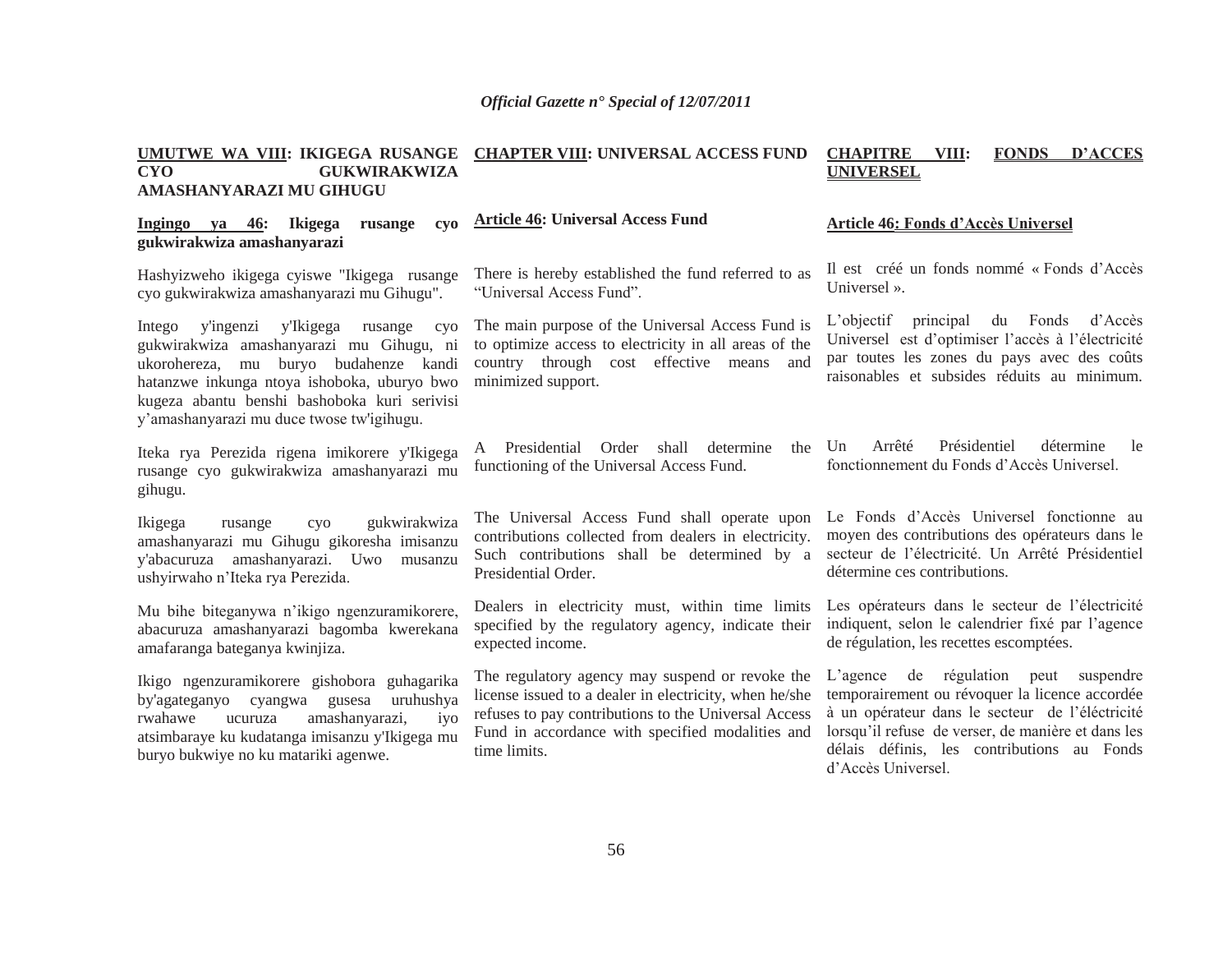Kudatanga umusanzu ku matariki agenwe cyangwa kudatanga burundu imisanzu y'Ikigega rusange cyo gukwirakwiza amashanyarazi mu Gihugu bifatwa nk'umwenda ufitiwe ikigo ngenzuramikorere, ugomba kwishyurwa hakurikijwe icyemezo cy'urukiko.

# **UMUTWE WA IX: UBURENGANZIRA BWO KUBONA INZIRA**

# **Ingingo ya 47: Uburenganzira bwo gukorera ahantu ha Leta cyangwa ah'abantu ku giti cyabo**

Ufite cyangwa abafite uruhushya rwo kuyobora cyangwa gutanga amashanyarazi ashobora guhabwa uruhushya rwo gukorera ahantu ha Leta cyangwa ah'abantu ku giti cyabo.

## **Ingingo ya 48: Kwishyura ahantu hatanzwe inzira kubera akamaro rusange**

Uburenganzira bwo kubona inzira ni ngombwa ku bafite igikorwa cyo gutunganya, kuyobora, gukwirakwiza no gutanga amashanyarazi; hakurikizwa ibipimo ngenderwaho byashyizweho <sup>n</sup>'ikigo ngenzuramikorere.

Kwimura abantu bikorwa hakurikijwe itegeko ryerekeye kwimura abantu kubera inyungu rusange.

**Ingingo ya 49: Gukemura ibibazo byo kwivanga mu mitungo**

Ibibazo by'abafite impushya birebana no kwivanga mu mitungo yabo harimo

Failure or refusal to pay contributions to the Le défaut de verser les contributions au Fonds Unversal Access Fund within specified time limits shall be considered as a debt towards the regulatory agency to be recovered by court decision.

# **CHAPTER IX: RIGHT OF WAY**

# **Article 47: Authorization to operate in a public or a private domain**

Electricity transmission or distribution license holder (s) may have authorization to operate in a public or private domain.

# **Article 48: Expropriation of right of way for public interest**

The right of way is necessary to the operators in production, transmission, distribution and supply of electricity. It shall be exercised in accordance with the standards set by the regulatory agency.

 Expropriation shall be conducted in accordance with the Law governing expropriation for public interest.

# **Article 49: Settlement of issues arising from interference with property**

Complaints from license holders regarding interference with their property, including right of

d'Accès Universel dans les délais fixés ou le refus total de verser ces contributions constituent une dette envers l'agence de régulation à recouvrer par voie judiciaire.

#### **CHAPITRE IX: DROIT DE PASSAGE**

## **Article 47: Autorisation d'opérer dans le domaine public ou privé**

Le ou les titulaires de licence de transport ou de distribution d'électricité peuvent avoir l'autorisation d'opérer dans le domaine public ou privé.

# **Article 48: Expropriation du droit de passage pour cause d'utilité publique**

Le droit de passage est nécessaire pour les opérateurs en matière de production, transport, distribution et de fourniture d'électricité. Il est exercé conformément aux normes définies par l'agence de régulation.

L'expropriation s'effectue conformément à la loi portant expropriation pour cause d'utilité publique.

# **Article 49: Résolution des questions liées à l'entrave sur la propriété**

Les plaintes des titulaires de licences concernant les ingérences dans leurs propriétés, y compris le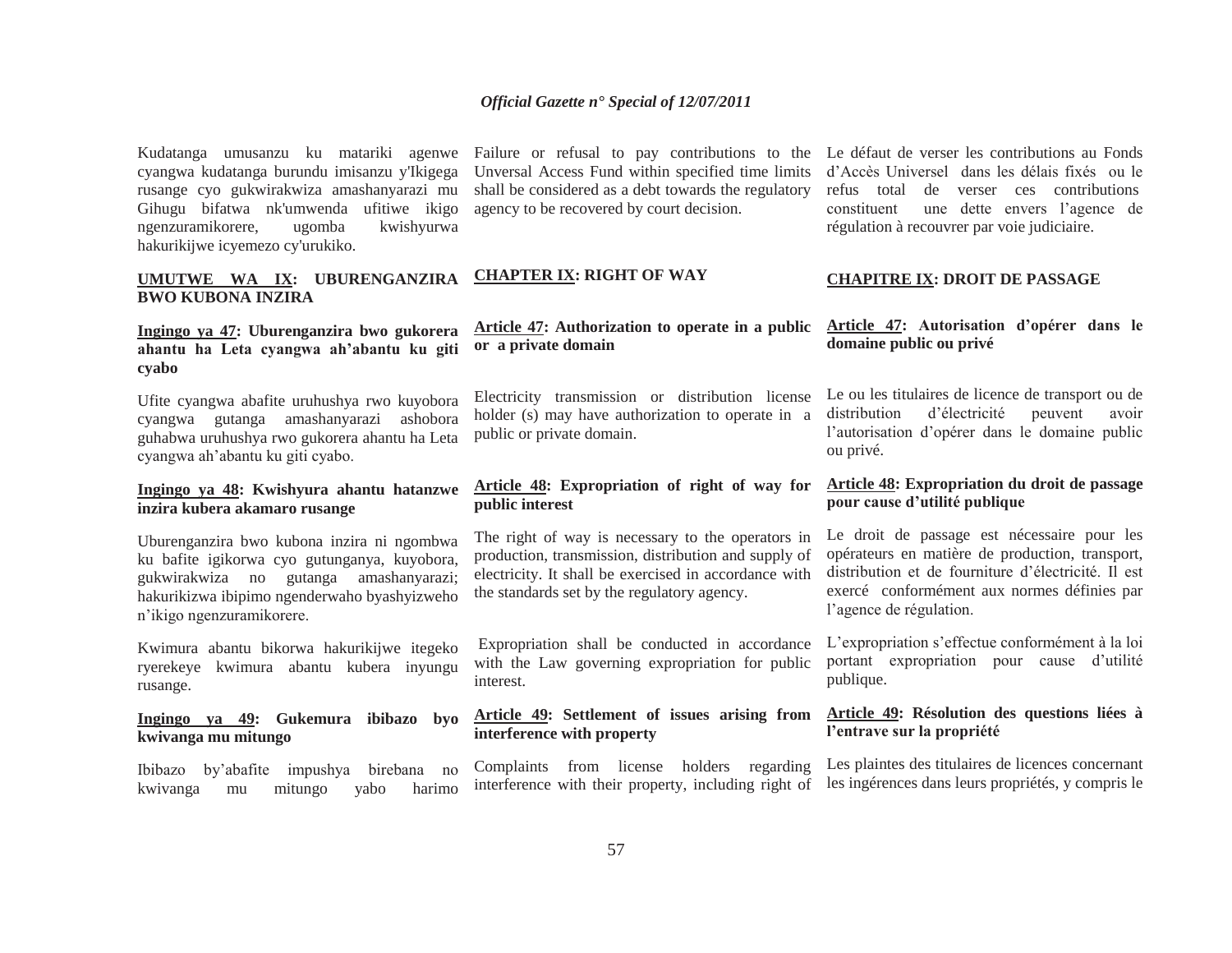<sup>n</sup>'uburenganzira ku hantu hatanzwe inzira bishyikirizwa ikigo ngenzuramikorere kugira ngo kibishakire umuti, byaba ngombwa bigashyikirizwa inkiko hakurikijwe amategeko.

## **UMUTWE WA X: IBYAHA N'IBIHANO**

#### **Ingingo ya 50: Gukora nta ruhushya**

Umuyobozi uwo ari we wese yaba ufite uburenganzira cyangwa ukorera uruganda, uziyemeza gukora ibikorwa byo kuyobora cyangwa kuranguza cyangwa gucuruza ingufu <sup>z</sup>'amashanyarazi nta ruhushya yari yabona rujyanye n'ibikorwa akora, aba akoze icyaha. Ahanishwa ihazabu y'amafaranga y'u Rwanda kuva kuri miliyoni eshanu (5.000.000 Frw) kugeza kuri miliyoni icumi (10.000.000 Frw).

# **Ingingo ya 51: Kwirengagiza uruhushya**

Umuyobozi uwo ari we wese uzafata icyemezo cyo kurenga ku biteganywa n'uruhushya, aba akoze icyaha. Ahanishwa ihazabu y'amafaranga y'u Rwanda kuva kuri miliyoni eshanu (5.000.000 Frw) kugeza kuri miliyoni icumi (10.000.000 Frw).

#### **UMUTWE WA XI: INGINGO ZISOZA**

# **Ingingo 52: Itegurwa, isuzumwa n'itorwa ry'iri tegeko**

Iri tegeko ryateguwe mu rurimi rw'Icyongereza, risuzumwa kandi ritorwa mu rurimi rw'Ikinyarwanda.

way, shall be brought to the regulatory agency for handling, and when deemed necessary, to the courts in accordance with laws.

#### **CHAPTER X: OFFENCES AND PENALTIES**

#### **Article 50: Operating without license**

Any manager, whether being an authorized manager or an enterprise manager, who performs an activity of electric power transmission, or wholesale or retail prior getting a license thereof commits an offence and shall be liable to a fine of five (5.000.000 Rwf) million to ten million (10.000.000 Rwfs) Rwandan francs.

#### **Article 51: License violation**

Any manager who, upon his/her decision, violates the provisions of the license commits an offence and shall be liable to a fine of five million (5.000.000 Rwf) to ten million (10.000.000 Rwf) Rwandan francs.

#### **CHAPTER XI: FINAL PROVISIONS**

# **Article 52: Drafting, consideration and adoption of this Law**

This Law was drafted in English, considered and adopted in Kinyarwanda.

droit de passage, sont portées devant l'agence de régulation pour une solution appropriée, le cas échéant devant les juridictions conformément aux lois.

#### **CHAPITRE X: INFRACTIONS ET PEINES**

#### **Article 50: Opérer sans licence**

Tout dirigeant autorisé ou agent d'une entreprise, qui exerce sans obtenir au préalable une licence à cet effet, une activité de transport ou de vente en gros ou en détail d'énergie électrique commet une infraction et est puni d'une amende de cinq millions (5.000.000) à dix millions (10.000.000) de francs rwandais.

#### **Article 51: Violation de la licence**

Tout dirigeant qui, par sa décision, viole les dispositions de la licence, commet une infraction et, est puni d'une amende de cinq millions (5.000.000 Frws) à dix millions (10.000.000 Frws) de francs rwandais.

#### **CHAPITRE XI: DISPOSITIONS FINALES**

# **Article 52: Initiation, examen et adoption de la présente loi**

La présente loi a été initiée en Anglais, examinée et adoptée en Kinyarwanda.